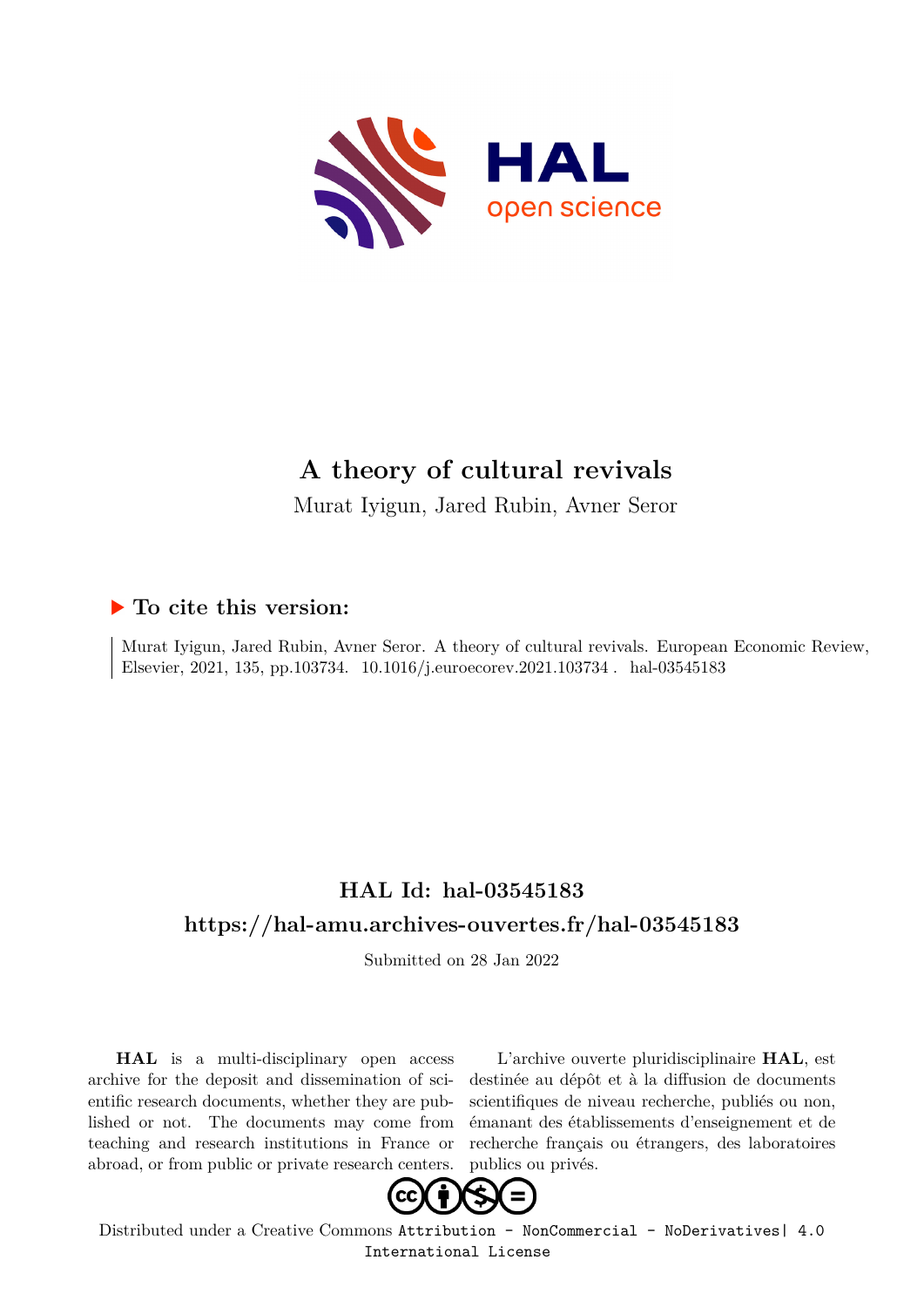# A Theory of Cultural Revivals<sup>∗</sup>

Murat Iyigun<sup>†</sup> Jared Rubin<sup>‡</sup> Avner Seror<sup>§</sup>

April 2021

#### Abstract

Why do some societies have political institutions that support productively inefficient outcomes? And why does the political power of elites vested in these outcomes often grow over time, even when they are unable to block more efficient modes of production? We propose an explanation centered on the interplay between political and cultural change. We build a model in which cultural values are transmitted inter-generationally. The cultural composition of society, in turn, determines public good provision as well as the future political power of elites from different cultural groups. We characterize the equilibrium of the model and provide sufficient conditions for the emergence of cultural revivals. These are characterized as movements in which both the cultural composition of society as well as the political power of elites who are vested in productively inefficient outcomes grow over time. We reveal the usefulness of our framework by applying it to two case studies: the Jim Crow South and Turkey's Gülen Movement.

Keywords: institutions, cultural beliefs, cultural transmission, institutional change

JEL codes: D02, N40, N70, O33, O38, O43, Z10.

<sup>∗</sup>We are grateful for comments received from three anonymous referees, the editors, David Levine & Steffen Huck, as well as participants at workshops at Stanford (AALIMS), Chapman (ASREC), the Ostrom Workshop at Indiana University, University of Colorado, UC Irvine, the Washington Area Economic History Seminar, Hong Kong University's Quantitative History Webinar, and the 2017 AEA Meetings. Eric Alston, Lee Alston, Cihan Artunç, Alberto Bisin, Lisa Blaydes, Randall Calvert, Jean-Paul Carvalho, Zhiwu Chen, Jeffry Frieden, Avner Greif, Anna Harvey, Tonja Jacobi, Saumitra Jha, Asim Khwaja, Mark Koyama, Timur Kuran, Trevon Logan, Debin Ma, Chicheng Ma, Luis Martinez, Victor Menaldo, John Patty, Tom Pepinsky, Armando Razo, Eitan Regev, Dani Rodrik, Kenneth Shepsle, Tuan Hwee Sng, Jeffrey Staton, Melissa Thomasson, Thierry Verdier, John Wallis, Yongqin Wang, and Hye Young You provided extremely useful comments. We also thank Kevin Takeda for very useful research assistance. Rubin received research funding from the John Templeton Foundation. All errors are ours.

<sup>†</sup>University of Colorado, Boulder; [iyigun@colorado.edu](mailto:iyigun@colorado.edu)

<sup>‡</sup>Chapman University; [jrubin@chapman.edu](mailto:jrubin@chapman.edu)

<sup>§</sup>Aix-Marseille School of Economics; [avner.seror@univ-amu.fr](mailto:avner.seror@univ-amu.fr)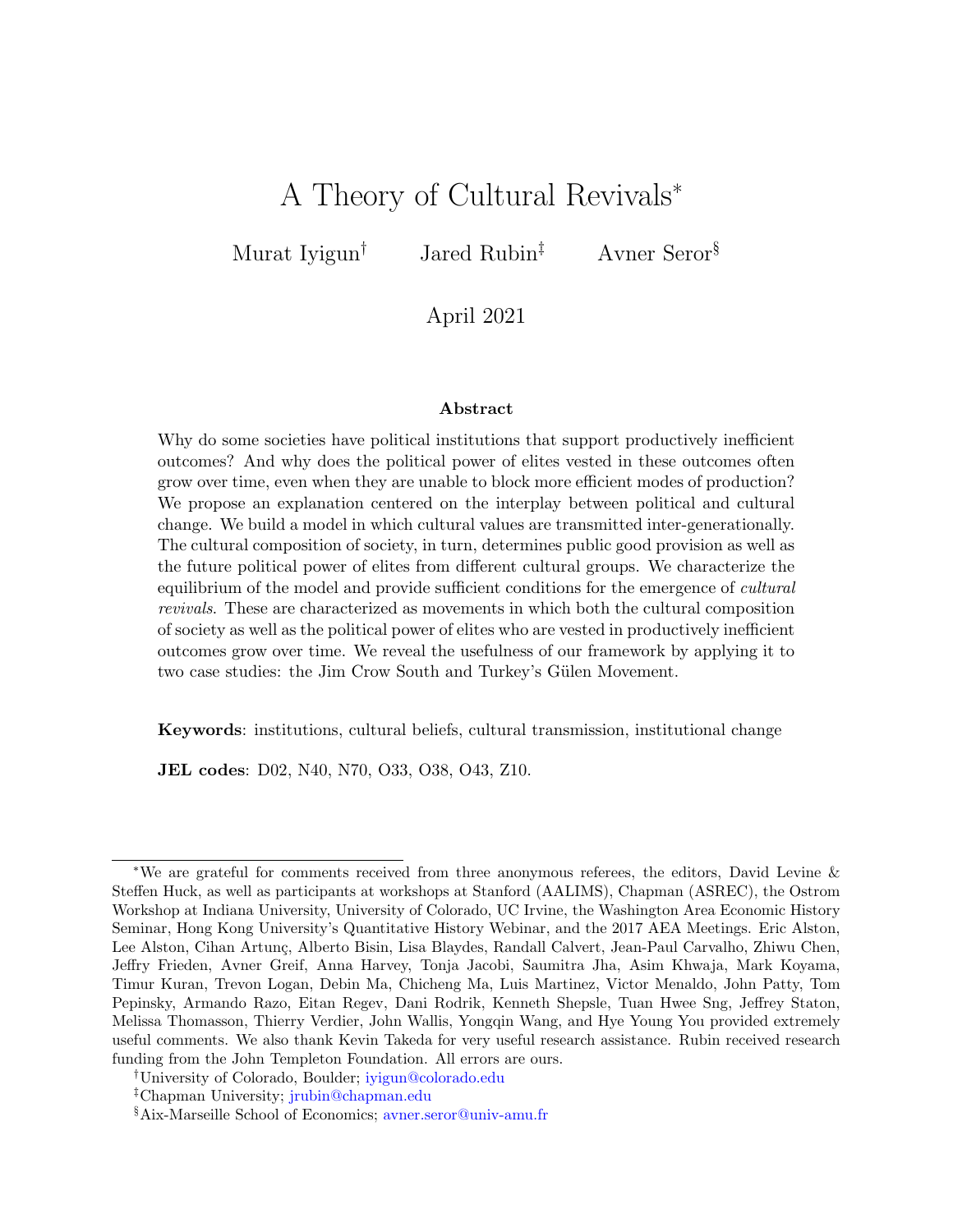## 1 Introduction

Why do some societies have political institutions that support productively inefficient outcomes? A common view in the literature is that vested interests block the adoption of new technologies (Acemoglu and Robinson 2006, 2012; Chaudhry and Garner 2006, 2007). This interpretation is useful, but its explanatory power is limited to cases in which vested interests actually have the power to block such changes. More often than not, the political power of vested interests is more limited than this. As we shall elaborate below, there are salient historical cases in which social groups vested in inefficient production modes and technologies were not able to directly block changes detrimental to their interests. Curiously, such groups were still able to maintain their social and political dominance over time, and in some cases even came out ahead.

In this paper, we develop a theory that explains how elites vested in inefficient economic production are able to gain political power despite the presence of more efficient modes of production which they are unable to block. We propose that when elites have limited power to directly block modes of production detrimental to their interests, they can instead influence a society's culture. We present a model focusing on interactions between elites and citizens: elites provide public goods, and their power to do so reflects the proportion of the citizens that share their cultural trait. The main mechanism through which public good provision operates is by affecting citizens' socialization decisions. Citizens care about the welfare of their children and thus invest more effort in transmitting a cultural trait that better aligns with public good provision. In turn, cultural changes strengthening or weakening a given cultural type lead to commensurate changes in the political power of the elites. That is, political power changes in response to cultural change.

Our model provides insight into the emergence of cultural revivals. We define cultural revivals as occurring when two conditions are satisfied. First, given the initial composition of the population, it is more efficient for elites to provide public goods complementary to only one sector of the economy. Second, in spite of the first feature, the political power of the elites who benefit from public good provision in the inefficient sector increases over time.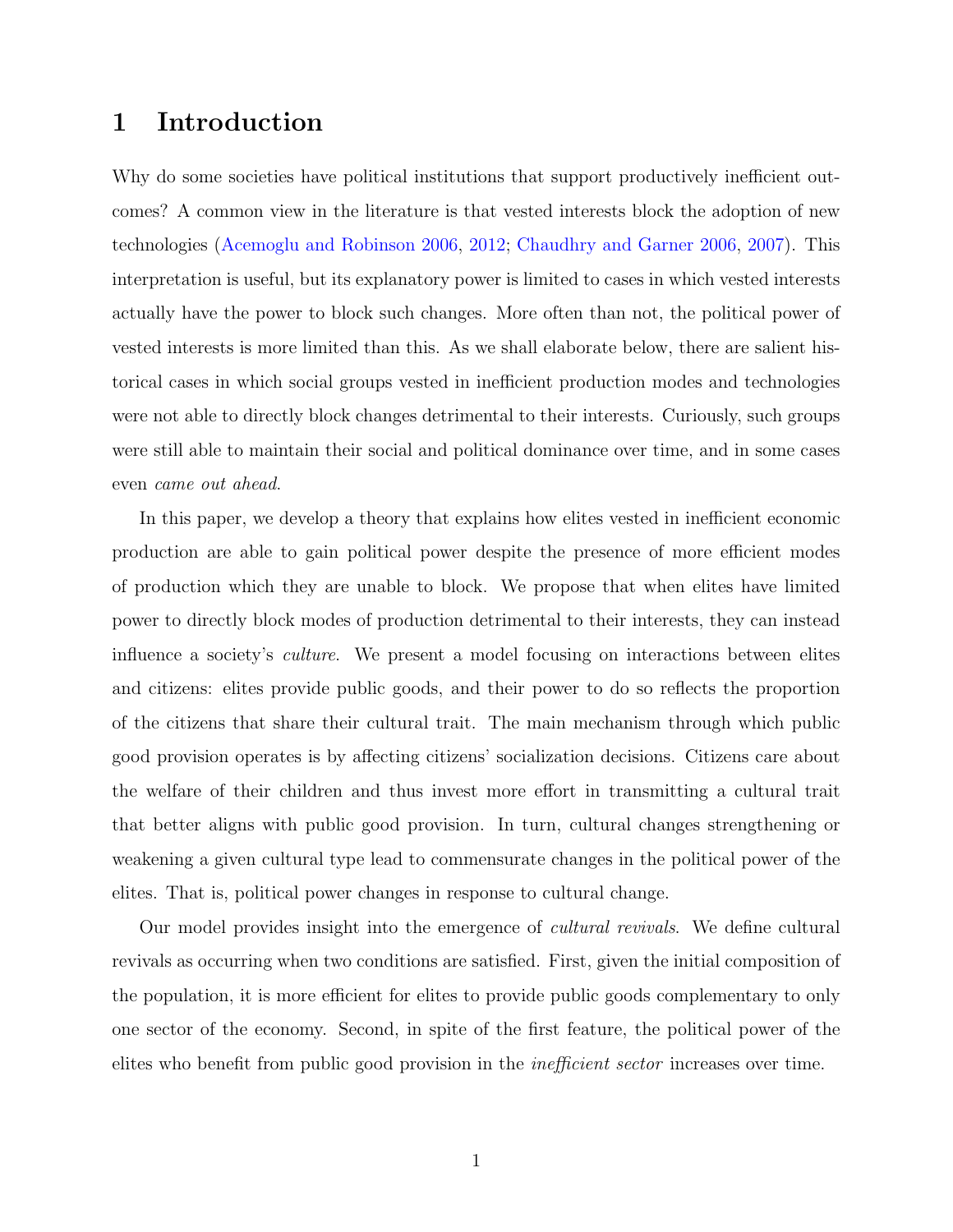The primary insight underlying the existence of cultural revivals is that an economic disadvantage threatens the future political power of elites who benefit from public good provision in the inefficient sector. Hence, on the margin, these elites benefit significantly from the provisioning of public goods used by citizens that share their cultural trait, as this affects socialization decisions which in turn affect future political weights. Under some conditions, which we derive in the model, this consideration results in public good provision by the elites favoring the less efficient sector. This in turn triggers cultural evolution in the direction of that sector.

Two historical examples help motivate the model. First, how did American white planter elites maintain their political and economic power following Reconstruction? This is a puzzle: poor whites and freed blacks vastly outnumbered the white elite, and the former two groups were mired in poverty. Political changes favoring the vast majority of the (poor) population would certainly have improved the economic prospects of most Southerners. Conceivably, the white planter elites could have lost their political power to any number of groups who tried to unite poor whites and freed blacks into a voting bloc. Indeed, the Populists and Republicans attempted to create such an alliance. Yet, poor whites largely rejected such an alliance, aligning culturally and politically with the white economic elites. Public goods favoring whites (e.g., segregated schools and hospitals) were key to creating a more politically salient "white identity" that aligned much of the former Confederacy on racial, rather than economic, lines.<sup>1</sup> After Reconstruction, the salience of white identity enabled white elites to strengthen their grip on the Southern economy and politics. Jim Crow laws were a manifestation of this outcome. In the parlance of our model, a cultural revival of racist values encouraged poor whites to align with white economic elites, which in turn facilitated political changes strengthening the old economic and political structures.

<sup>&</sup>lt;sup>1</sup>The type of public good investments we describe in these examples and in the model are different from conventional pork barrel spending. Whereas pork barrel spending occurs when politicians win spending concessions for their own constituents, we are describing a broader effort by political elites of the same "type" to provide targeted public goods to one part of the population. While both types of spending are targeted to keep the prevailing elites in power, the type of spending we focus on works through altering society's cultural composition in the longer run. On the other hand, pork barrel spending works through a more straight-forward "buying votes" mechanism.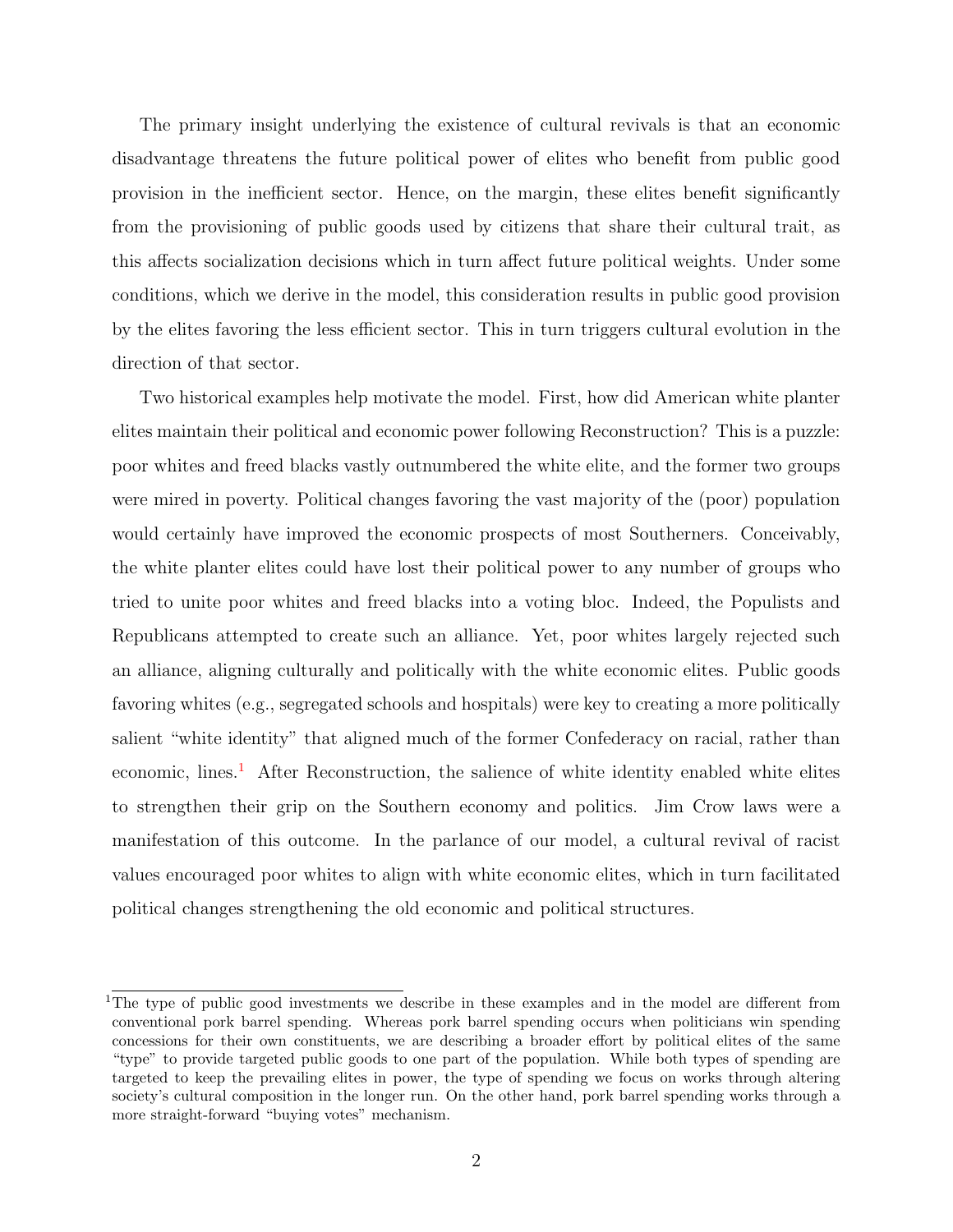Turkey's Islamist Gülen Movement is another historical narrative that fits our theory well. After the Turkish Republic was founded in 1923 following the collapse of the Ottoman Empire, there followed a host of mainly top-down sociopolitical and economic reforms. These reforms were motivated by the fact that the returns to secular schooling and human capital had risen markedly following the Industrial Revolution, whereas the economic productivity of the more established conservative Ottoman culture had long been stagnant. These reforms were politically and economically empowering to a new group of secular elites. Thus, throughout its nearly seven decade nascent existence, the Turkish Republic adhered to its French-style "laicité" whereby the state hierarchy was fully under the control of secular elites. Nonetheless, this new regime did not tip the political balance of power completely in one group's favor given the culturally more conservative leanings of Turkish society. With a succession of elections starting in 1995, Turkish Islamists were able to firmly regain and consolidate their political power. This revival was a manifestation of deep-rooted cultural change spearheaded by investment in public goods. The seeds of this cultural revival were sown at the end of Turkey's single party era in 1950, when Islamist groups ratcheted up their social and political activism. At the forefront of this movement was Fethullah Gülen, a religious cleric who mainly focused on establishing K-12 schools which stressed the importance of quality education with an emphasis on science and math proficiency. In the half century starting in the mid-1960s, the growth in Gülenist schools was remarkable. Gülenist supporters and their associated Islamist culture became more prominent in Turkey after the 1990s. In line with the theory we present below, this subsequently culminated in a shift in the balance of political power from the seculars to the Islamists in Turkey.

Our model departs from—and adds to—the standard political economy explanation of institutional calcification, in which stagnation occurs when it is in the interest of the politically powerful for the status quo to prevail (Acemoglu 2003; Acemoglu and Robinson 2006, 2012). This view is rooted in North's (1990) idea that a society's formal institutions those political, legal, social, and economic mechanisms that establish the formal "rules of the game" and the incentives faced by the players therein—are the key drivers of economic and political outcomes. The "formal institutions of political economy" view clearly explains many cases of economic and institutional stagnation. We complement this literature, as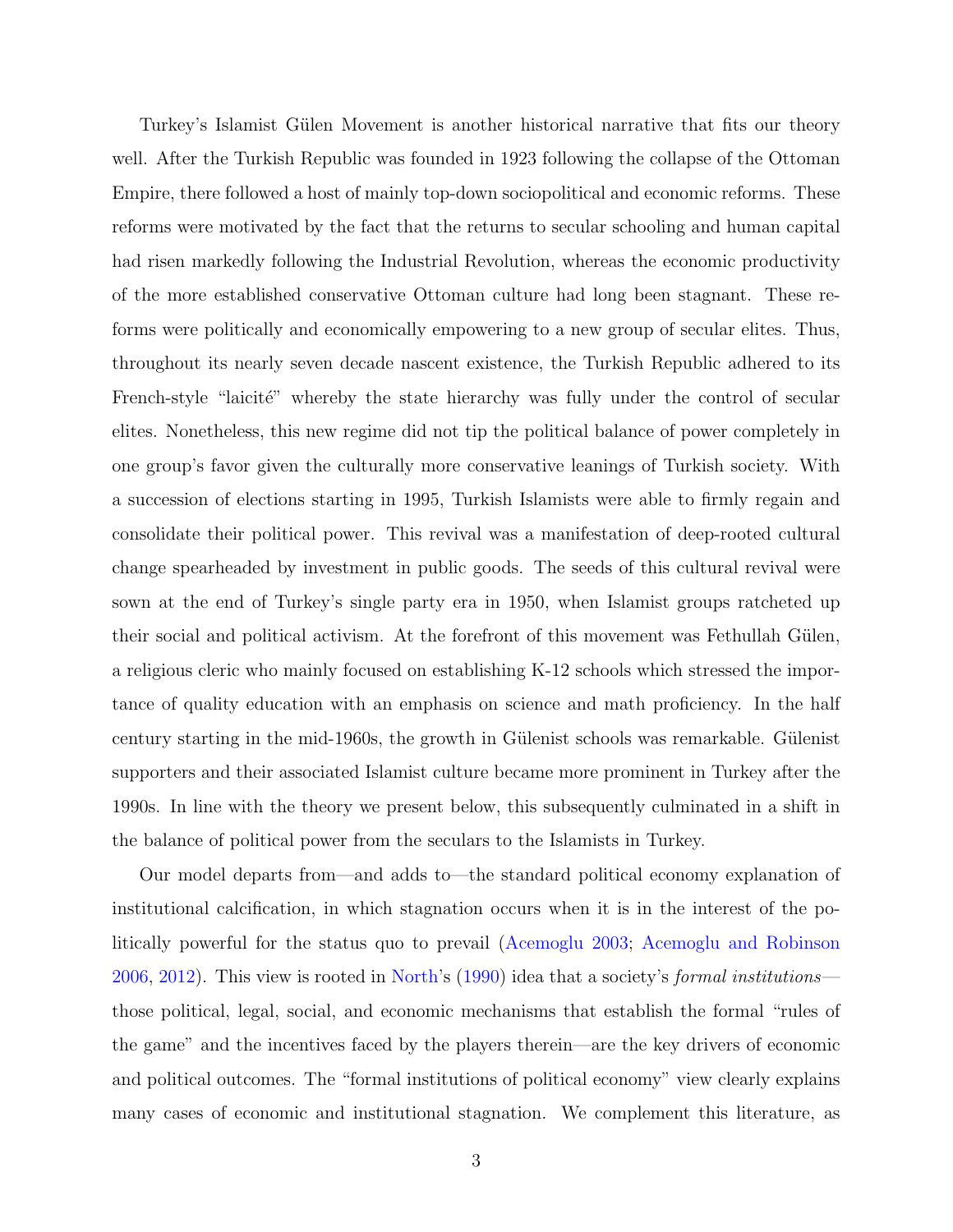our theory implies two key insights that cannot be explained by the "formal institutions of political economy" view. First, we demonstrate that political changes which move society away from productively efficient outcomes can be triggered despite vested interests lacking the capacity to directly enact such changes. Second, we provide an explanation as to why cultural changes are so often linked to economic stagnation.

This paper is not the first in economics to suggest an interaction between cultural and political change.<sup>2</sup> In a closely related work, Bénabou, Ticchi and Vindigni (2021) develop a theory on the role that religion can play in preventing scientific progress. Religion often plays a role in cultural revivals, as we conceptualize them, because the grasp religious elites tend to have on "eternal truths" often means that new, more productive ways of doing things upset the status quo in which they are powerful. In this light, Bénabou, Ticchi and Vindigni (2021) focus on the threat that certain technologies pose to religious beliefs and how this interacts with the political structure. By contrast, we are interested in the interaction between the cultural composition of society and political power. Hence, the two views are highly complementary and help explain different, although related, phenomena. More broadly, our theory can explain why not just religious, but also secular values can be leveraged by elites in order to facilitate political change.

Our paper is related to the theoretical literature on religious and cultural leaders.3 Hauk and Mueller (2015) present a model in which individuals transmit their cultural norms and elites seek to spread their culture. They do so by interpreting cultural aspects of their own and other cultures. Our model is close to Hauk and Mueller (2015), as we also advance a theory whereby culture is transmitted intergenerationally à la Bisin and Verdier (2001) and elites affect the incentive of parents to pass their cultural values to their offspring.4 We complement the related literature in two ways. First, existing works consider elites that are not constrained in their ability to affect the cultural composition. By contrast, we

<sup>&</sup>lt;sup>2</sup>For key insights and overviews of recent developments of various aspects of this literature, see Bisin and Verdier (2000b), Bénabou and Tirole (2006), Guiso, Sapienza and Zingales (2006), Nunn (2012), Spolaore and Wacziarg (2013), Ticchi, Verdier and Vindigni (2013), Algan and Cahuc (2014), Alesina and Giuliano (2015), B´enabou, Ticchi and Vindigni (2015), Bisin and Verdier (2017), and Bisin, Seror and Verdier (2019). <sup>3</sup>See, among others, Hauk and Mueller (2015), Verdier and Zenou (2015), Carvalho, Koyama and Sacks (2017),

Prummer and Siedlarek (2017), Verdier and Zenou (2018), Prummer (2019), Almagro and Andrés-Cerezo (2020) and Carvalho and Sacks (2021).

 $4$ For similar models, see Verdier and Zenou (2018) and Almagro and Andrés-Cerezo (2020).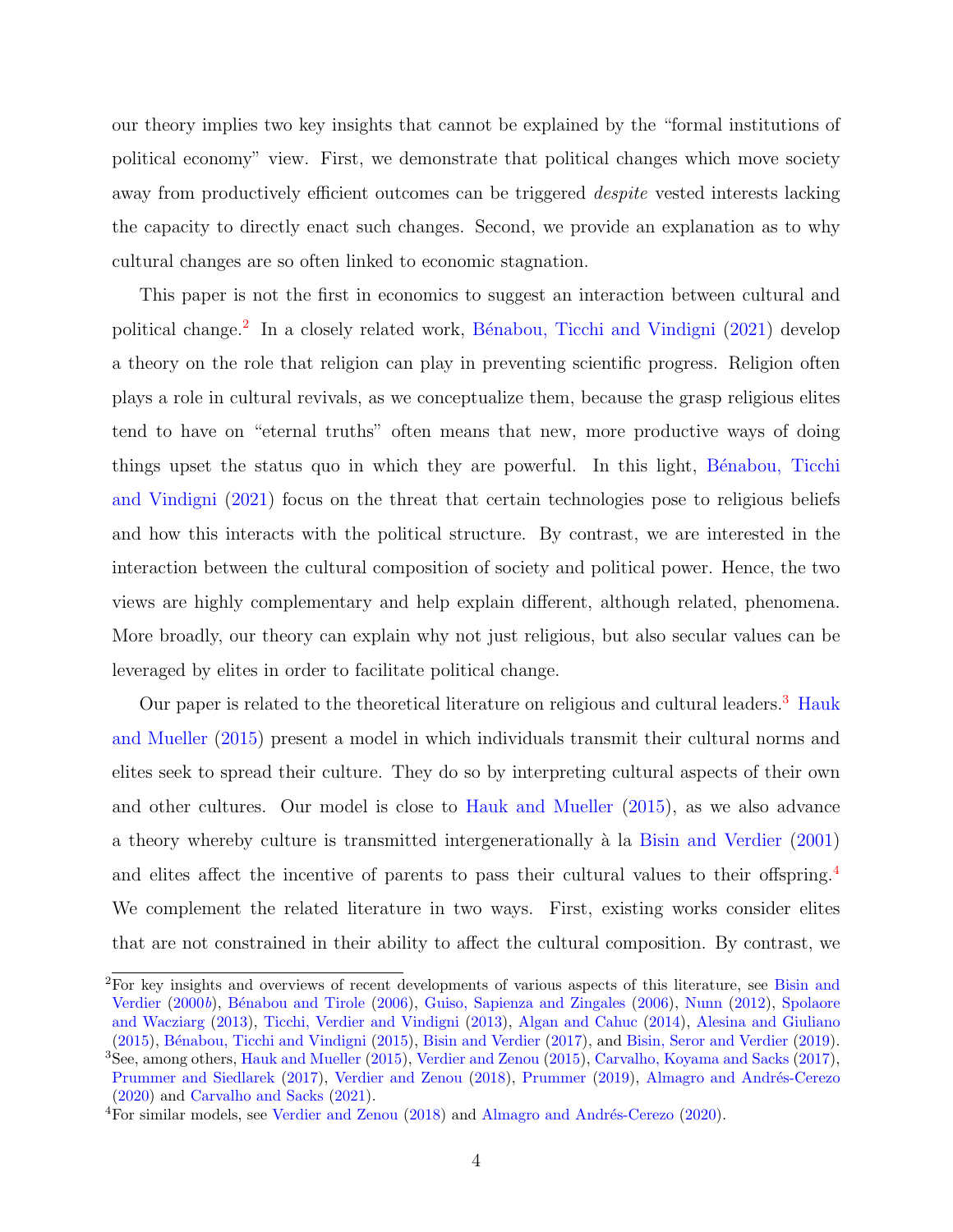incorporate our model of cultural transmission within a broader political economy theory where the elites' ability to affect the cultural composition reflects their political power. We further model how the political power of elites changes over time in response to cultural change. Second, the existing literature typically focuses on the effect of leaders on cultural diversity (Prummer 2019).<sup>5</sup> We study the effect of elites on economic outcomes, and thereby connect as well to the growing empirical literature on the effect of leaders on economic growth (Jones and Olken 2005; Yao and Zhang 2015; George and Ponattu 2020; Ferraz, Finan and Martinez-Bravo 2020).

The rest of our paper proceeds as follows. Section 2 lays out the model. Section 3 elaborates further on the formal analysis to provide an interpretation for the existence of cultural revivals in history, and Section 4 offers some concluding thoughts.

## 2 The Model

#### 2.1 Setup

We describe the model here first before laying it out formally below. We consider a two-period model with two types of agents: elites and citizens. The productivity of (adult) citizens is a function of their cultural type and public good provision by the elites. The political power of the elites, which determines their capacity to provide their preferred public good, is a function of the share of the adult citizenry sharing their cultural trait. In the first period (hereafter, period 0), elites choose the level of public good provision. Then, adult citizens produce and socialize their offspring to their cultural type. The cultural types of the children are then realized. In the second period (hereafter, period 1), parents die and children become adults and the cultural profile of the latter determines the political power of elites. Elites then choose the level of public good provision in period 1, adult citizens produce, and the game ends. We employ the Subgame Perfect Nash Equilibrium concept and solve using backward induction.

 $5\overline{\text{A}}$  notable exception is Almagro and Andrés-Cerezo (2020), who study the rise of national identities.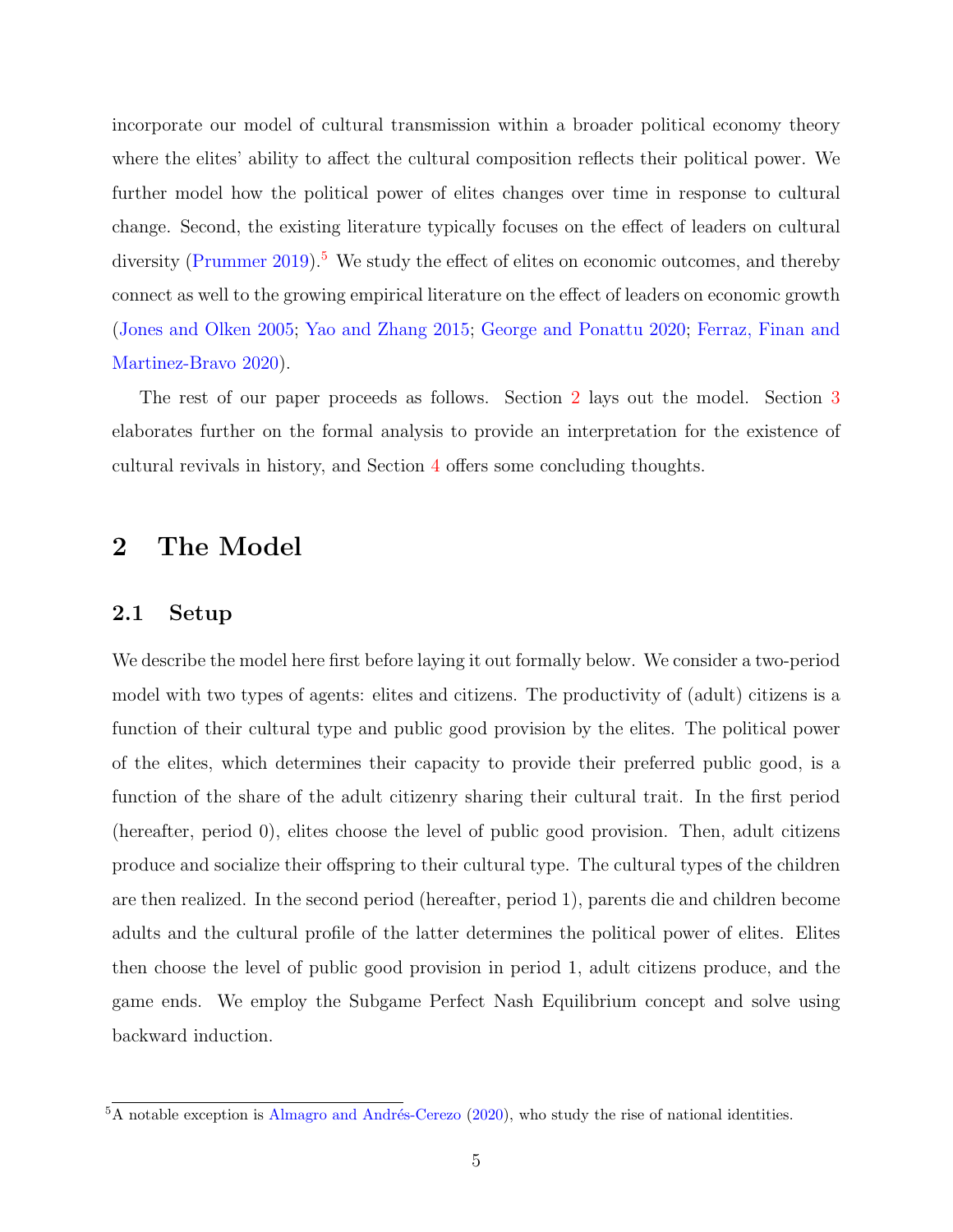#### 2.1.1 The Citizens

There are a continuum of adult citizens in period zero, each with one child. Citizens belong to one of two cultural types, which we label type 1 and type 2. The cultural types complement the two types of public goods,  $\{g_t^1, g_t^2\} \in [0, 1]$ , in the production process, where  $t \in \{0, 1\}$ represents the period.

The utility of adult citizens of type  $i \in \{1,2\}$  in period t can expressed as:

$$
U^i(g_t^i) = (\eta + \phi^i)g_t^i,\tag{1}
$$

for  $i \in \{1,2\}$ . The utility of adult citizens of type i depends on the provision of public good  $g_t^i$  in two ways. First, adult citizens consume public good  $g_t^i$  and receive a linear utility  $\eta g_t^i$ , with  $\eta \in [0, \frac{1}{4}]$  $\frac{1}{4}$ .<sup>6</sup> Second, adult citizens produce using public good  $g_t^i$  and get additional utility based on their production.<sup>7</sup> We take production of adult citizen of type i as  $\phi^i g_t^i$ .<sup>8</sup> The parameter  $\phi^i \in [0, \frac{1}{2}]$  $\frac{1}{2}$  represents a fixed marginal productivity of public good *i* for adult citizens of type  $i$ .<sup>9</sup>

In period t, fraction  $q_t \in [0, 1]$  of the adult citizens are of type 1 and fraction  $1 - q_t$  are of type 2.  $q_0$  is exogenous, but  $q_1$  evolves according to dynamics we describe below. We assume that  $q_0 \in (0, 1)$ , so that both cultural groups are initially present.

Cultural Dynamics: The only decision adult citizens make is investment in socialization of their children in period 0. Following Bisin and Verdier (2001), we model the transmission of cultural values as a mechanism which interacts intergenerational socialization and socialization by society. Intergenerational socialization to type i occurs with probability  $\tau^i$ ,

<sup>&</sup>lt;sup>6</sup>The assumption  $\eta \leq \frac{1}{4}$  ensures that there exists an interior solution for the parent's optimization problem, as explained below.

<sup>7</sup>The assumption of parent's deriving utility from their production is tantamount to parents earning a piecerate wage or keeping their after-tax production. Since we are not concerned with wages or taxes in the present model, we have chosen for the sake of parsimony to ignore these considerations. For a theory of cultural evolution that accounts for production and taxation, see, for example, Bisin et al. (2021).

<sup>&</sup>lt;sup>8</sup>This is a simplified version of a model in which a citizen of type i provides an effort  $e_t^i \geq 0$ , and the cost of effort,  $d(e_t^i)$ , is a function of  $\phi^i$  and  $g_t^i$ . For instance, setting utility such that  $U^i(e_t^i) = \eta g_t^i + e_t^i - \frac{(e_t^i)^2}{2\phi^i g_t^i}$  $rac{(e_t)}{2\phi^i g_t^i}$  would yield indirect utility (at optimization over  $e_t^i$ ) of  $(\frac{1}{2}\phi^i + \eta)g_t^i$  (for  $g_t^i > 0$ ), which is similar to (1).

<sup>&</sup>lt;sup>9</sup>As we explain further below, the assumption  $\phi^i \leq \frac{1}{2}$  ensures an interior solution for the parent's optimization problem.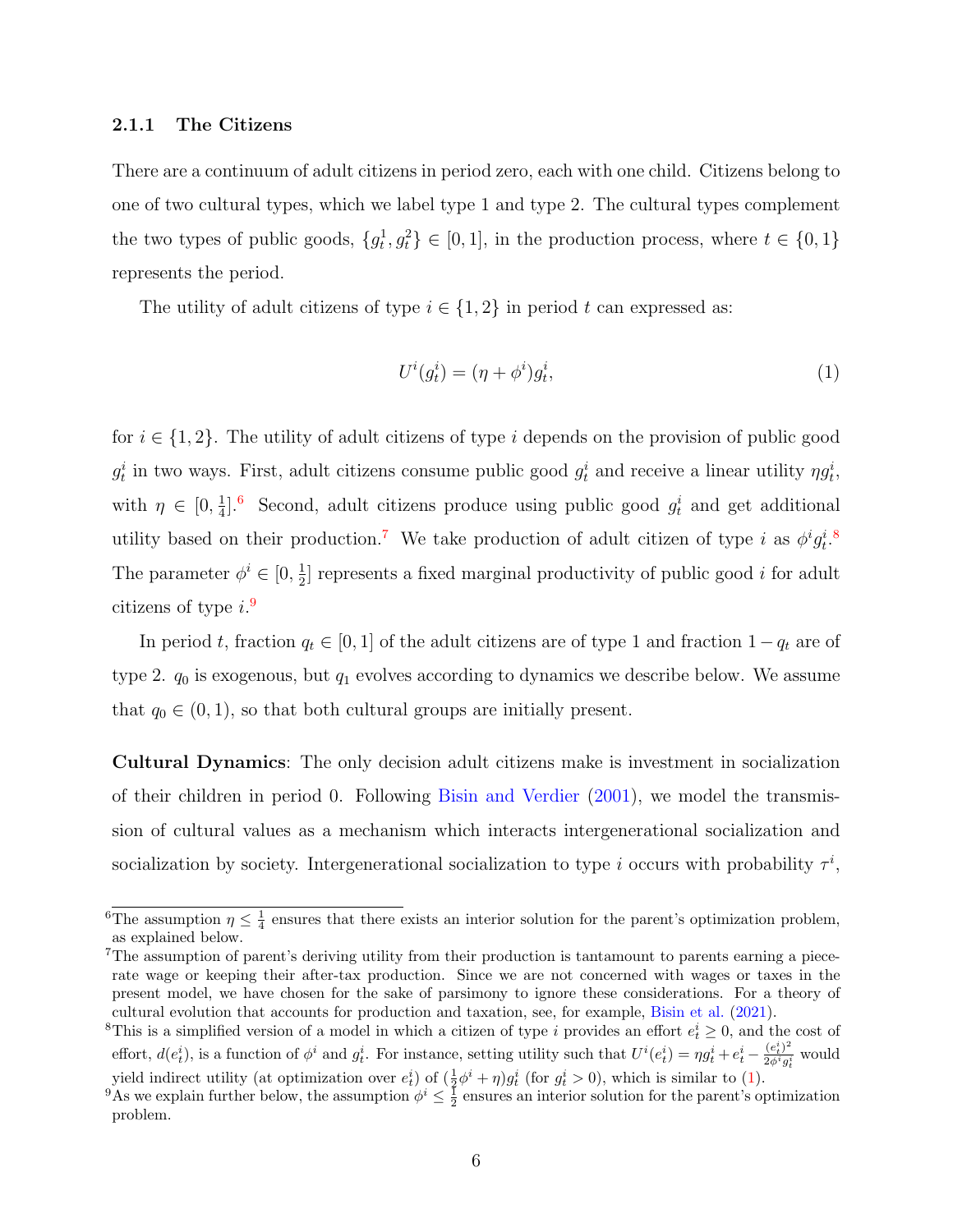the effort of the parent. If direct intergenerational socialization fails, the child receives its cultural trait through horizontal or oblique transmission (i.e., via peers or other adults such as teachers). This occurs with probability equaling the trait's share in the population.

Let  $P^{ij}$  denote the probability that the child of a citizen of type  $i \in \{1,2\}$  is socialized to type  $j \in \{1, 2\}$ . We can express  $P^{ij}$  for any  $i, j \in \{1, 2\}$  as:

$$
P^{11} = \tau^1 + (1 - \tau^1)q_0
$$
  
\n
$$
P^{12} = (1 - \tau^1)(1 - q_0)
$$
  
\n
$$
P^{22} = \tau^2 + (1 - \tau^2)(1 - q_0)
$$
  
\n
$$
P^{21} = (1 - \tau^2)q_0.
$$
\n(2)

As an illustration, the probability that a child from a type 1 parent is socialized to type 1 is equal to the sum of the probability that direct socialization succeeds,  $\tau^1$ , and of horizontal transmission by a peer of type 1,  $(1 - \tau^1)q_0$ . Assuming that transmission efforts are symmetric, we can express  $q_1$  (the fraction of adult citizens of type 1 in period 1) as:<sup>10</sup>

$$
q_1 = q_0 + q_0(1 - q_0)(\tau^1 - \tau^2). \tag{3}
$$

The Citizens' Optimization Problem: Parents are forward-looking, and their time preference is set to 1 for simplicity. We assume that parents have imperfect empathy towards their offspring. This is a form of altruism where parents evaluate their children's utility using their own preferences.

Let  $U_t^{ij}$  denote the utility of a child of type j in period t, as perceived by a parent of type i, for  $i, j \in \{1, 2\}$ . In period 0, children consume the public goods but do not produce.

<sup>&</sup>lt;sup>10</sup>The symmetry assumption of the transmission efforts is a common feature of the studies in the related literature (Bisin and Verdier 2000b,a, 2001; Tabellini 2008; Hauk and Mueller 2015). Equation (3) follows from the fact that there are a proportion  $(1 - q_0)P^{21}$  children of type 2 parents socialized by peers of type 1, and there are a proportion  $q_0P^{12}$  children of type 1 parents socialized by peers of type 2. We can therefore write  $q_1 = q_0 + (1 - q_0)P^{21} - q_0P^{12}$ . Substituting  $P^{21}$  and  $P^{12}$  from (2), we derive (3).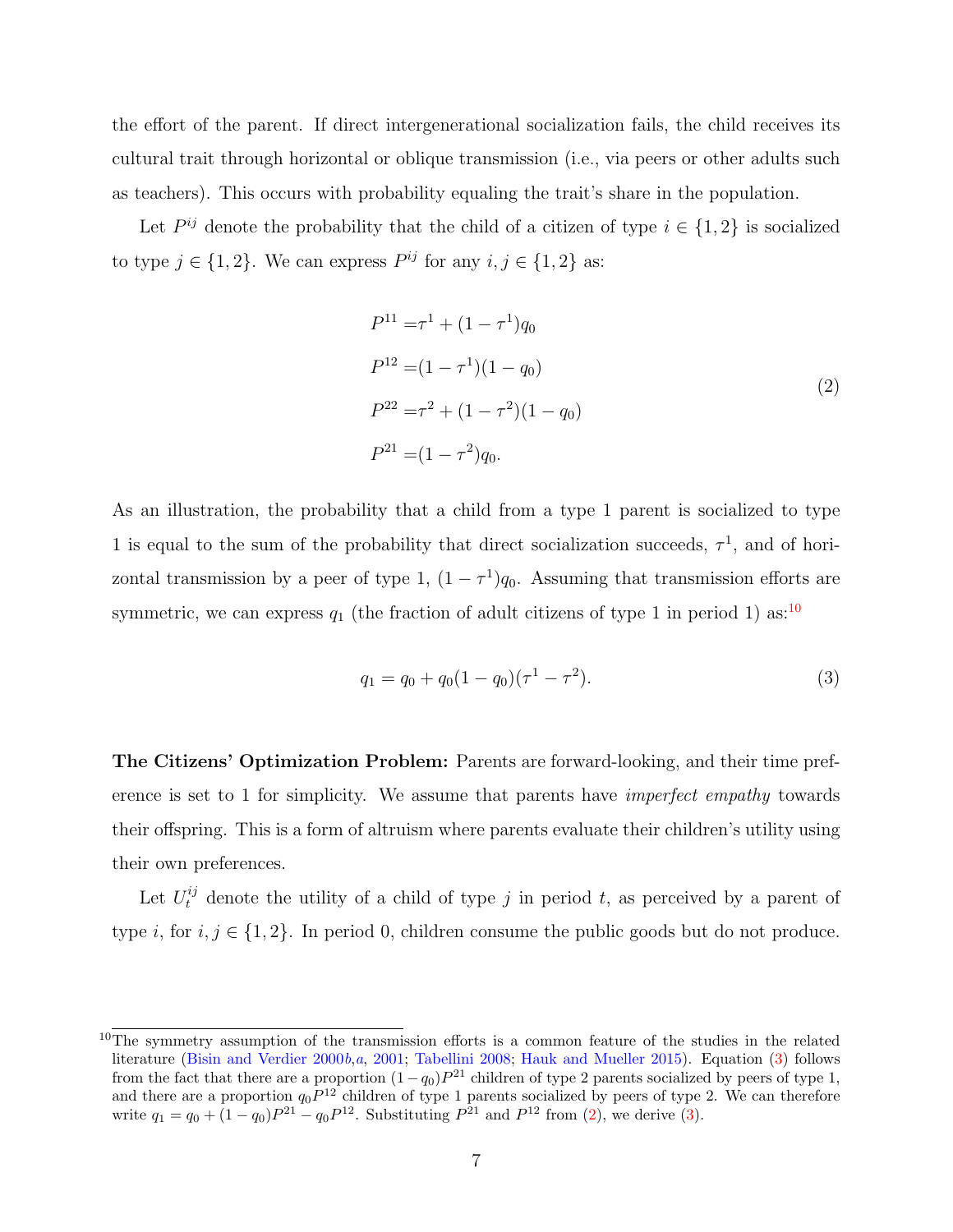Under the imperfect empathy assumption,

$$
U_0^{ii} = \eta g_0^i \qquad \text{and} \qquad U_0^{ij} = 0 \text{ when } j \neq i. \tag{4}
$$

According to  $(4)$ , if the child is socialized to cultural type i, a parent of type i perceives that the child gets utility  $\eta g_0^i$  given that the child consumes the public good  $g_0^i$  but does not produce. By contrast, if the child is socialized to cultural type  $j \neq i$ , then a parent of type i perceives that the child gets no utility, given that the child does not consume public good  $g^i_0.11$ 

In period 1, children become adults, produce, and consume the public goods. Hence, as perceived by a parent of type  $i$ , the utility of her child is

$$
U_1^{ii} = (\eta + \phi^i)g_0^i \qquad \text{and} \qquad U_1^{ij} = 0 \text{ when } j \neq i. \tag{5}
$$

The inequality  $U_0^{ii} + U_1^{ii} \ge U_0^{ij} + U_1^{ij} = 0$  is always satisfied, so parents have incentive to socialize their children to their own cultural trait.

Let  $c(\tau^i)$  denote the socialization cost, where  $\tau^i$  is the probability of direct socialization to type i. Since the value of parental socialization is orthogonal to the parent's own utility represented in  $(1)$ ,<sup>12</sup> the optimization problem faced by a parent of type i in period 0 can be written as:

$$
\max_{\tau^i \in [0,1]} P^{ii} (U_0^{ii} + U_1^{ii}) + P^{ij} (U_0^{ij} + U_1^{ij}) - c(\tau^i), \tag{6}
$$

with  $P^{ij}$  given by (2),  $U_0^{ij}$  by (4) and  $U_1^{ij}$  by (5) for  $i, j \in \{1, 2\}$ ,  $i \neq j$ . We assume that  $c(\tau^i) = \frac{1}{2}(\tau^i)^2$  for simplicity.

 $11$ <sup>The</sup> imperfect empathy assumption simplifies the model. Our results are robust to weaker assumptions, as long as the parents derive more utility from having a child belonging to their own type. For a related theoretical application of the imperfect empathy concept to public good consumption, see Bisin and Verdier (2000b). Bisin and Verdier (2011) provide a review of the related literature.

<sup>&</sup>lt;sup>12</sup>Based on the formulation in  $(6)$ , we abstract from the parent's own utility from production in period 0. One could easily incorporate this, however, by adding a parameter of "altrusim" which would gauge the weight of the child's utility relative to that of the parent. Doing so would not impact the qualitative nature of our key results. For a similar specification of the parent's optimization problem, see, for example, Bisin and Verdier (2000b, 2001) and Hauk and Mueller (2015).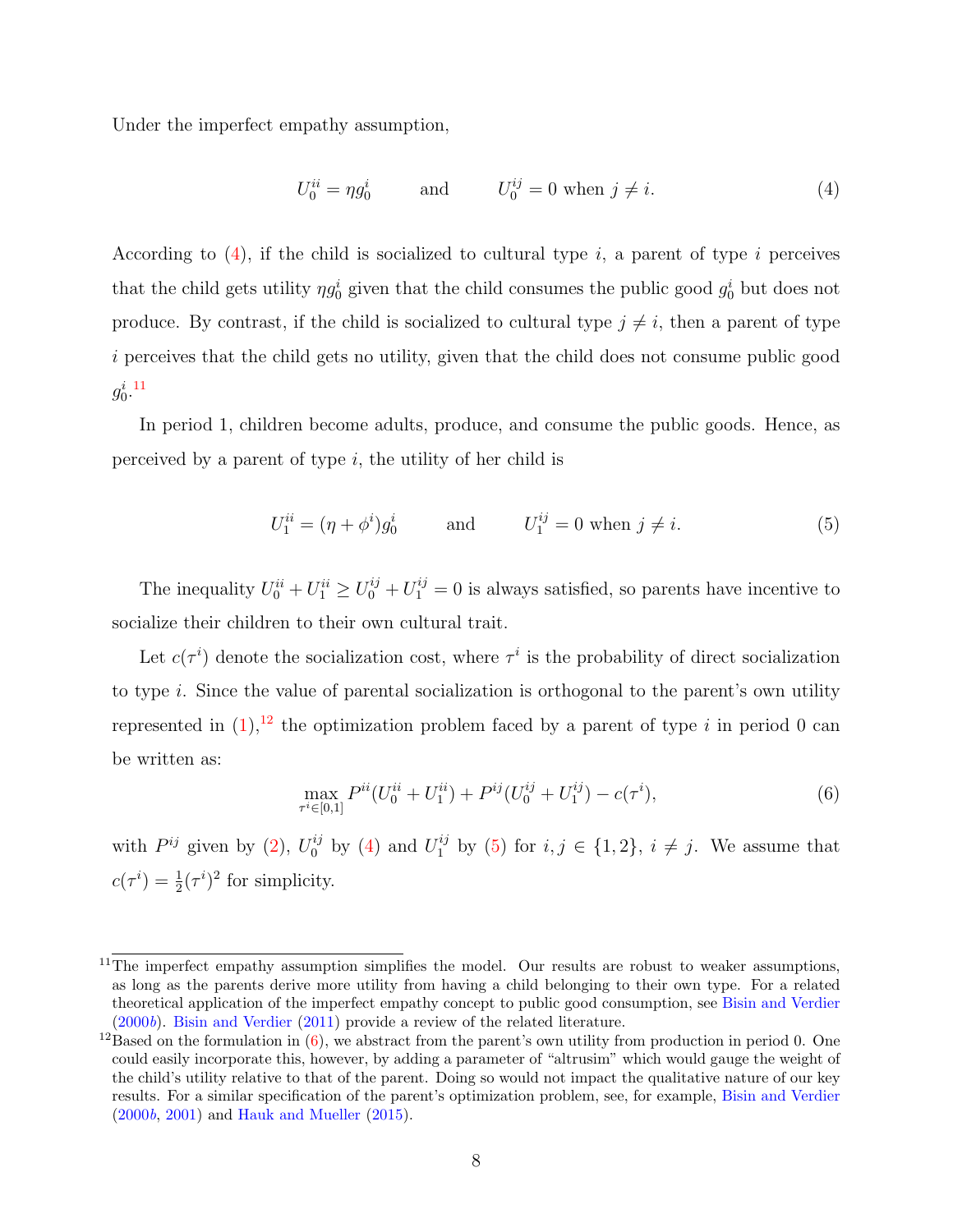#### 2.1.2 The Elites

Elites also derive utility from public goods 1 and 2. We therefore denote them as either type 1 or type 2, depending on whether they derive utility from public good 1 or public good 2. The utility of elites of type  $i \in \{1,2\}$  in period t can be expressed as:

$$
V^i(g_t^i) = \log(\phi^i g_t^i),\tag{7}
$$

for  $t \in \{0, 1\}$ . The log specification is taken for simplicity and ensures the concavity of the utility function  $V^i(.)$ .<sup>13</sup>

The primary idea behind (7) is that elites have a vested interest in the provision of a particular type of public good. For instance, merchants desire protection of property rights as well as transport infrastructure (North 1981; Acemoglu and Robinson 2012), military elites desire spending on defense (Tilly 1990; Hoffman 2015), religious authorities advocate for spending on religious infrastructure and education (possibly to the detriment of spending on secular public education; see Gill (1998), Cosgel and Miceli (2009), Chaudhary and Rubin (2016), and Rubin (2017)), and elites in declining industries may push for subsidies or tariffs to revitalize their industry (e.g., coal mining in the United States).

**Public Good Provision by the Elites:** In each period  $t$ , the allocation of two public goods  $g_t^1$  and  $g_t^2$  is determined through a political process that involves the two types of elites. We normalize the resources available to the elite to 1 in both periods, so  $g_t^1 + g_t^2 \le 1$ for  $t \in \{0, 1\}$ .

In the political process, we assume that the political weights of the elites are monotonic in the population fractions of the types of the citizens. Put differently, the elites operate under the constraints of the political institutions that give them power based on the proportion of cultural types that sympathize with them. The weights of the elites therefore reflect the cultural composition, so provision decisions represent adult citizens' preferences.<sup>14</sup> In reality,

 $13$ It is important that the utility function of the elites is *different* from that of the citizenry. This ensures that the elites make self-interested decisions that are not completely aligned with the interests of citizens of their own type.

 $14$ This is a simplified version of a model where the political weights correspond to the prevailing institutions and change so as to keep the political power of the elites in line with the prevailing cultural composition. For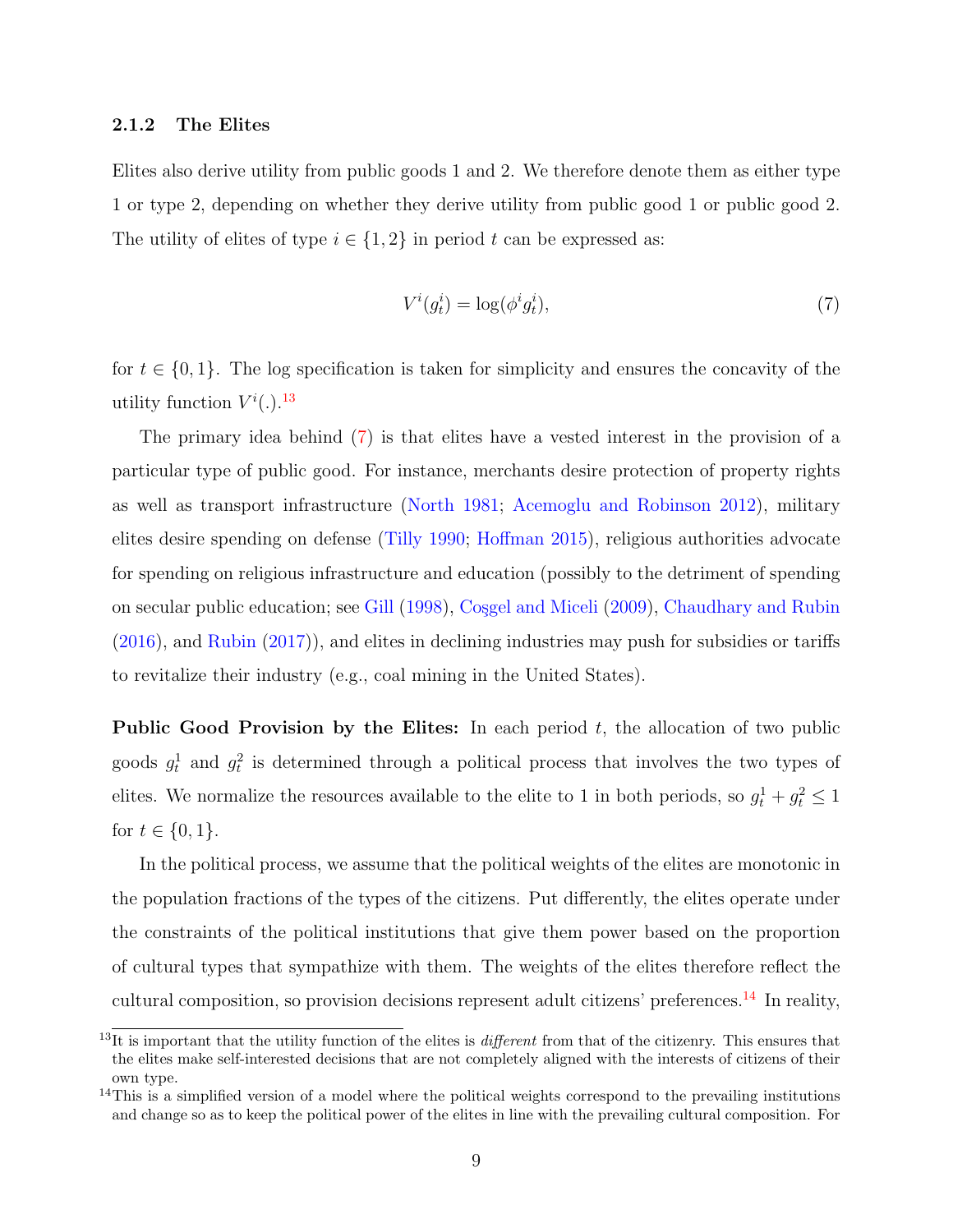these weights are presumably influenced by the composition of the citizenry, the inclusiveness of political institutions, the likelihood of social unrest, and various other dimensions that mediate the effect of the cultural composition of the citizenry on public good provision.<sup>15</sup> We employ this allocation mechanism to "stack the deck" against frictions or non-representative political power being the root cause of public good provision and cultural change.

In other words, the political process results in an allocation  $(g_t^1, g_t^2)$ , for  $t \in \{0, 1\}$ , that maximizes the weighted discounted utility of the elites under the constraint  $g_t^1 + g_t^2 \leq 1$ . In period 1, the allocation mechanism maximizes:

$$
W_1(g_1^1, g_1^2) = q_1 V^1(g_1^1) + (1 - q_1) V^2(g_1^2).
$$
\n(8)

We denote  $\beta \in [0,1]$  the time preference of the elites.  $\beta$  is therefore a characteristic of the political process, which in period 0 maximizes the discounted weighted utility of the elites. That is, in period 0, the allocation mechanism maximizes:

$$
W_0(g_0^1, g_0^2) = q_0 V^1(g_0^1) + (1 - q_0) V^2(g_0^2) + \beta \max_{g_1^1, g_1^2} W_1(g_1^1, g_1^2),
$$
\n(9)

given that the constraints  $g_t^1 + g_t^2 \le 1$  are satisfied, for  $t \in \{0, 1\}$ , and the elites internalize the dynamics of cultural change (3).

#### 2.1.3 Timeline and Solution Concept

The timeline of the model is summarized in Figure 1. At the beginning of period 0, children are born. The provision of the two public goods  $g_0^1$  and  $g_0^2$  in period 0 is then decided via optimization of (9) and adults produce. Adults then choose their intergenerational socialization efforts  $\tau^1$  and  $\tau^2$  via optimization of (6). Socialization then occurs and the types of the children are realized. At the beginning of period 1, the children become adults,

related models of institutional change, see, for example, Bisin and Verdier (2017), Bisin et al. (2021), and Hiller and Touré (2021). Additionally, as long as there is a positive relationship between the weights of the elites and the cultural composition, then the results established in this paper remain robust, as demonstrated in the working paper version Iyigun, Rubin and Seror (2019).

<sup>&</sup>lt;sup>15</sup>On how social unrest affect policies, see, for instance, Passarelli and Tabellini (2017) and Almagro and Andrés-Cerezo (2020).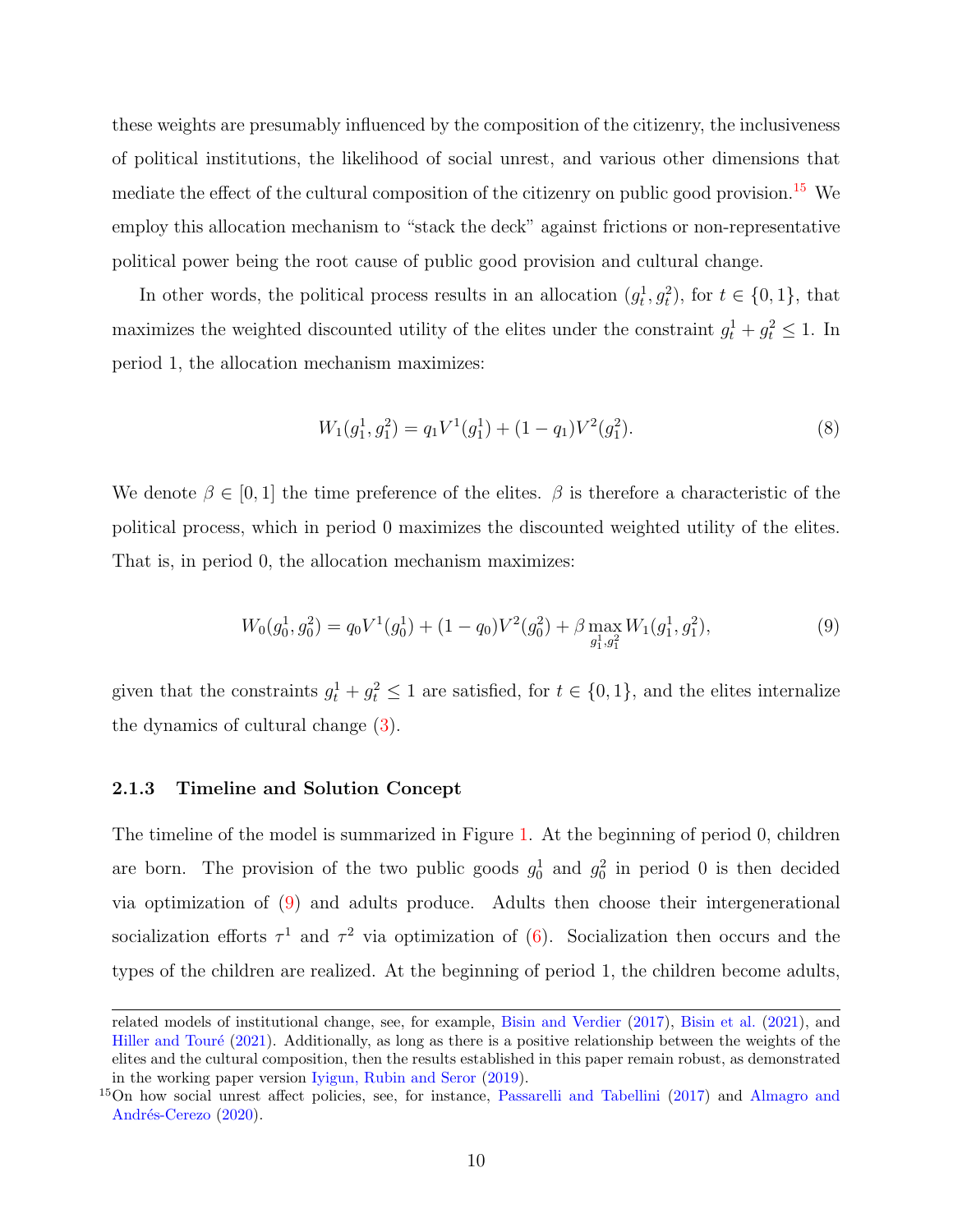the parents die, and  $q_1$  is realized.<sup>16</sup> The provision of the public goods  $(q_1^1, q_1^2)$  in period 1 is then decided via the optimization of the allocation mechanism in (8). The adults then produce and the game concludes.17

| Figure 1: Timeline |                                                                                                                                                                                                             |                                                                                                                                                                                       |
|--------------------|-------------------------------------------------------------------------------------------------------------------------------------------------------------------------------------------------------------|---------------------------------------------------------------------------------------------------------------------------------------------------------------------------------------|
| Period 0           |                                                                                                                                                                                                             | Period 1                                                                                                                                                                              |
|                    |                                                                                                                                                                                                             |                                                                                                                                                                                       |
| citizens.          | - Children are born.<br>- $(g_0^1, g_0^2)$ decided by the elites.<br>- Adult citizens produce.<br>$\sigma$ ( $\tau$ <sup>1</sup> , $\tau$ <sup>2</sup> ) decided by the adult<br>- Children types realized. | - Adults from period 0 die.<br>- Children from period 0 become<br>adults<br>- $q_1$ is realized.<br>$-\left(g_1^1, g_1^2\right)$ decided by the elites.<br>- Adults citizens produce. |

Our solution concept is Subgame Perfect Nash Equilibrium (SPE). A SPE consists of the optimal provision scheme in both periods and the intergenerational cultural transmission efforts. Accordingly, the SPE will be denoted  $\{(g_0^{1*}, g_0^{2*}); (g_1^{1*}, g_1^{2*}); (\tau^{1*}, \tau^{2*})\}$  in the remainder of the paper.

### 2.2 Solution

We solve the model via backward induction. First, we solve for the provision of public goods in period 1. We proceed to solve for the socialization efforts of the citizens as well as public good provision in period 0.

#### 2.2.1 Period 1

The public good allocation mechanism chooses  $(g_1^1, g_1^2)$  to optimize (8) in period 1 under the constraint  $g_1^1 + g_1^2 \leq 1$ . Taking the first-order conditions, we find that:

$$
g_1^{1*} = q_1 \text{ and } g_1^{2*} = 1 - q_1,\tag{10}
$$

 $16\text{We assume that the old generation is entirely replaced by the new one for simplicity, although such an$ assumption could be relaxed. For example, in a closely related model of cultural transmission, Hauk and Mueller (2015) assume an overlapping structure where a Poisson birth and death process keeps the population size constant.

<sup>&</sup>lt;sup>17</sup>There is no commitment issue in this model because the provision of the public goods in the two periods is optimal given the political process.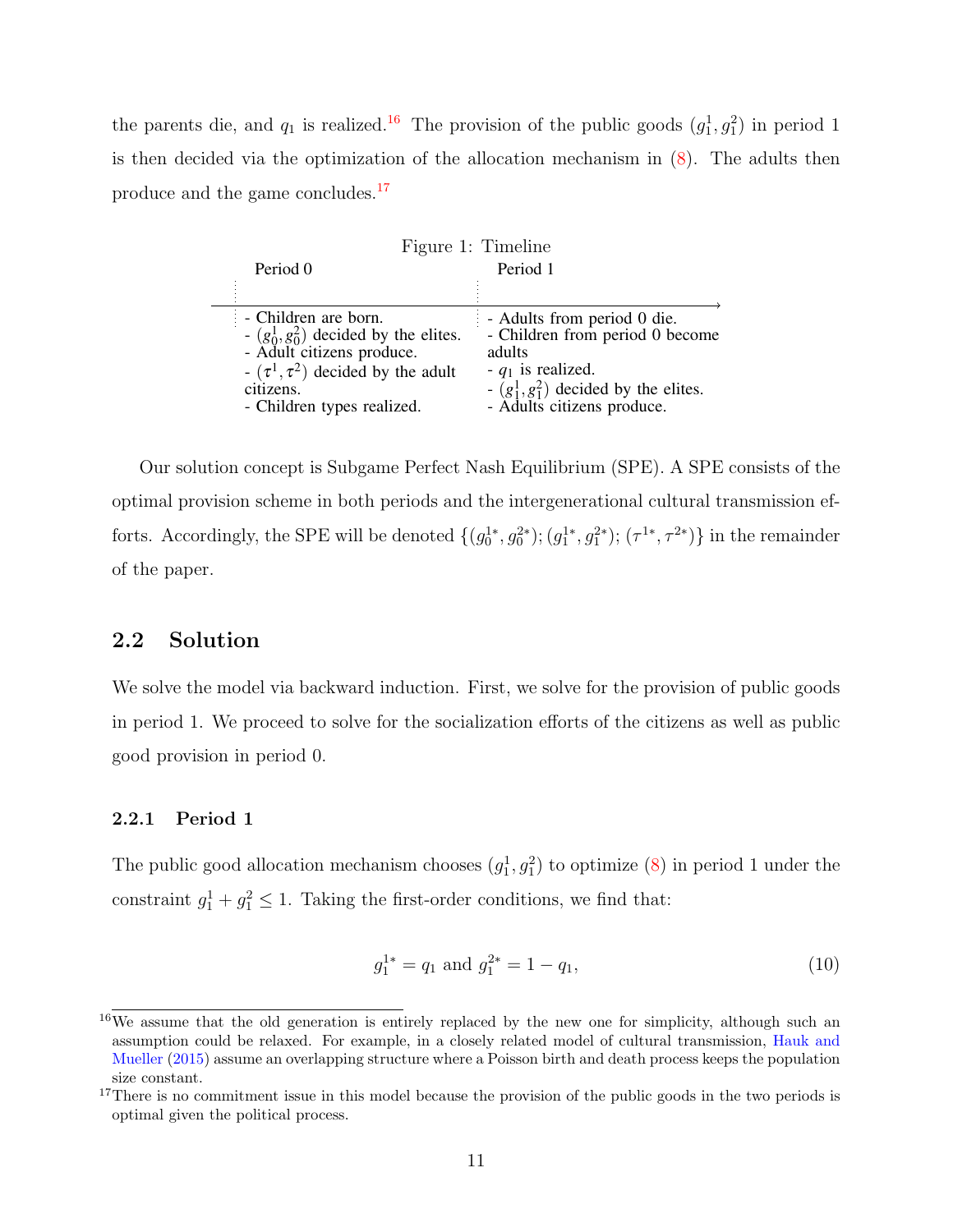with  $q_1$  given by (3). The optimal provision scheme in period 1 perfectly reflects population shares. An increase in the fraction of individuals of type 1 implies a commensurate increase in the weight of type 1 elites and the optimal provision of public good 1.

#### 2.2.2 Period 0

In period 0, the citizens solve  $(6)$  for the optimal socialization efforts. We find that

$$
\tau^{1*} = (1 - q_0)(\eta g_0^1 + (\eta + \phi^1)g_1^{1*}) \quad \text{and} \quad \tau^{2*} = q_0(\eta g_0^2 + (\eta + \phi^2)g_1^{2*}), \quad (11)
$$

with  $g_1^{i*}$  given by (10) for  $i \in \{1,2\}$ . Since  $\phi^i \leq 1/2$ ,  $\eta \leq 1/4$  and  $g_t^i \leq 1$ , the optimization problem faced by adults always admits a solution  $\tau^{i*} \in [0,1]$ ,  $i \in \{1,2\}$ . This is consistent with our probabilistic interpretation of this parameter. Furthermore, as in Bisin and Verdier (2001), there is a substitution between vertical and horizontal socialization mechanisms. All else equal, when the initial fraction of individuals of type  $i$  increases, citizens of type  $i$  invest less effort in socializing their offspring. Likewise, when the initial fraction of individuals of type  $i$  increases, the likelihood that their offspring will switch their cultural affiliation through horizontal socialization decreases.

Using (3), we establish the following result:

**Remark 1**  $q_1$  is the unique solution of the fixed point equation

$$
q_1 = q_0 + q_0(1 - q_0)(\tau^{1*} - \tau^{2*}),
$$
\n(12)

with  $\tau^{i*}$  given by (11) for  $i \in \{1,2\}$ .

Proof: See Appendix A.1.

Parents' socialization efforts affect the cultural composition in period 1. However, socialization decisions depend on the optimal provision of the public goods in period 1, which is a function of the cultural composition in that period. Hence,  $q_1$  solves a fixed point equation. We find in the Appendix that this fixed point equation admits a unique interior solution.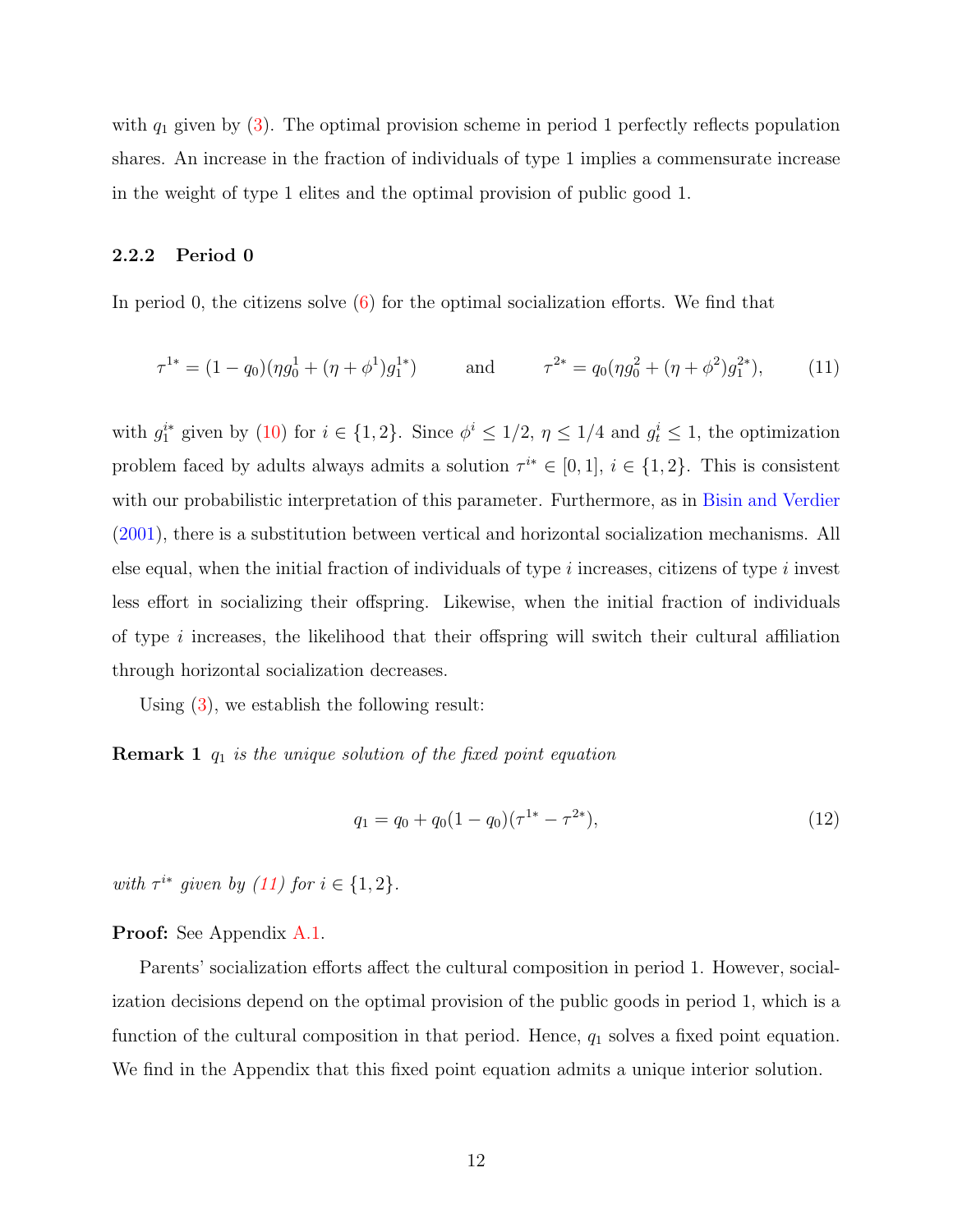As  $q_1$  solves a fixed point equation, there is a multiplier effect in the socialization decision. All else equal, an increase in the provision of good 1 in the first period,  $g_0^1$ , leads to higher socialization efforts by citizens of type 1, given  $(11)$ . In turn, adult citizens expect an increase in the fraction of citizens of type 1 in period 1. Therefore, they expect a higher provision of public good 1 and a lower provision of good 2 in period 1, as  $g_1^{1*} = q_1$  and  $g_1^{2*} = 1 - q_1$ . Adult citizens of type 1 therefore invest even more in socializing their offspring, and adult citizens of type 2 invest less. Marginal changes in the provision of the public goods in the initial period can thus have substantial effects on socialization efforts and the evolution of the weights of the elites.

The optimal allocation of the public goods  $(g_0^{1*}, g_0^{2*})$  maximizes (9) under the constraints  $g_t^1 + g_t^2 \le 1$  for  $t \in \{0, 1\}$ , and given the dynamics of cultural change (3). As demonstrated in the Appendix, the optimal allocation of the public goods in period 0 is characterized by the following first-order condition:

$$
\frac{\partial W_0}{\partial g_0^1} = \frac{q_0}{g_0^1} - \frac{1 - q_0}{1 - g_0^1} + \beta \frac{\partial q_1}{\partial g_0^1} \log(\frac{\phi^1 q_1}{\phi^2 (1 - q_1)}) = 0. \tag{13}
$$

Only one first-order condition is sufficient to find the optimal allocation of the public goods in period 0 because the budget constraint  $g_0^1 + g_0^2 \leq 1$  is necessarily satisfied at equality in equilibrium. The first two terms on the RHS of equation (13) describe the tradeoff in period 0 between allocating resources to either good 1 or good 2, given the initial weights of the elites. The third term gives the effect of a marginal increase in the provision of good 1 on the weighted utility of the elites in period 1. Since  $\frac{\partial q_1}{\partial g_0^1} > 0$ , an increase in the provision of public good 1 in period 0 shifts the citizens' socialization decisions, and it affects the cultural composition in period 1 and the period 1 weights of the elites. The elites thus internalize the effect of the initial provision of the public goods on the future cultural composition.

#### 2.2.3 Characterization of Subgame Perfect Equilibria

We establish the following result in the Appendix: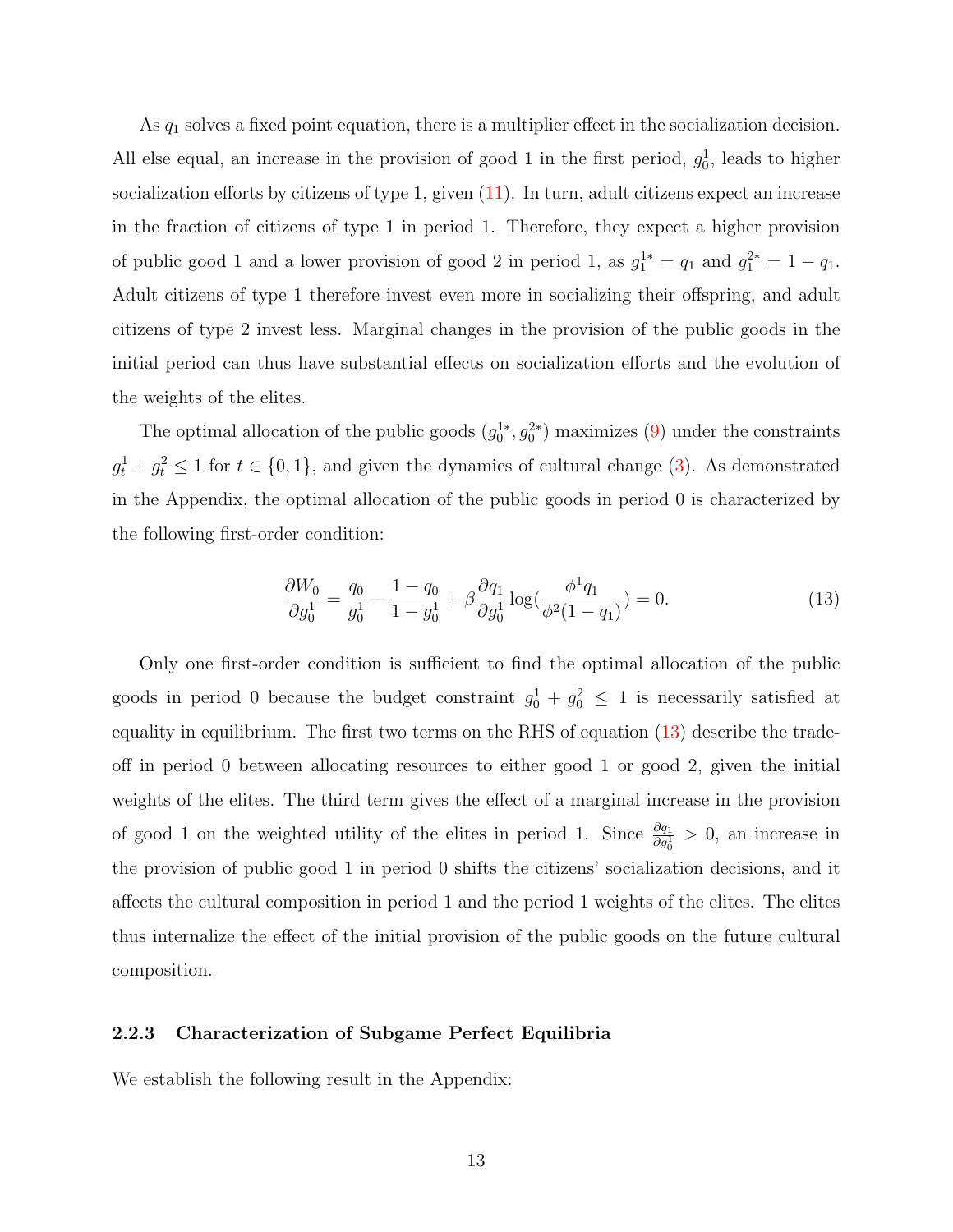**Proposition 1** There exists a threshold  $\tilde{\beta} > 0$  such that:

- If  $\beta \leq \tilde{\beta}$ , there exists a unique stable SPE.
- If  $\beta > \tilde{\beta}$ , there exists two thresholds  $\underline{q}$  and  $\overline{q}$  in  $(0,1)$  with  $\underline{q} < \overline{q}$  such that:
	- If  $q_0 \in [\underline{q}, \overline{q}]$ , there exists two stable SPE.
	- If  $q_0 \notin [\underline{q}, \overline{q}]$ , there exists a unique stable SPE.

Proof: See Appendix A.2.

The intuition behind Proposition 1 is that there can be increasing marginal returns to provisioning public goods. Incremental changes in the initial provision of public goods can lead to increasingly higher future utility levels for the elites by increasing their weights in provision decisions and shifting the cultural composition. This non-convexity can formally be observed in the first-order condition given in (13). The marginal benefit of increasing the provision of good 1 in period 0 is proportional to the period-1 relative utility of the elites of type 1, which necessarily increases with  $g_0^1$ , as  $\frac{\partial}{\partial g_0^1} \log[\frac{\phi^1 q_1}{\phi^2(1-\phi^2)}]$  $\frac{\phi^* q_1}{\phi^2(1-q_1)}] > 0.$ 

Since the non-convexity arises from the inter-temporal concerns of the elites, its magnitude is related to the time preferences of the elites. When  $\beta$  is lower than the threshold  $\tilde{\beta}$ , the elites' concern for the future is minimal. It follows that the non-convexity does not meaningfully affect the period-0 optimization problem, so there is a unique stable SPE.

By contrast, when the time preferences of the elites are such that  $\beta > \tilde{\beta}$ , then the elites care enough about the future that the non-convexity substantially affects their period-0 decision problem. When the initial fraction of individuals of type 1,  $q_0$ , has intermediate values, there are two solutions to the optimization problem faced by the elites in period 0. This is because the multiplier effect in socialization decisions is strong, so it is conceivable that either type of elite could increase its future weight in the provision decision of period 1 if enough individuals adopt their cultural type. The optimization problem faced by the elites in period 0 therefore admits two stable solutions. In both cases, the elites are able to affect citizens' socialization decisions in order to shift the cultural composition in their favor. Alternatively, when one cultural type has a clear initial majority (i.e.,  $q_0$  is above  $\bar{q}$  or below  $q$ ), then the extent of cultural change is limited. In such cases, it is too costly for the elites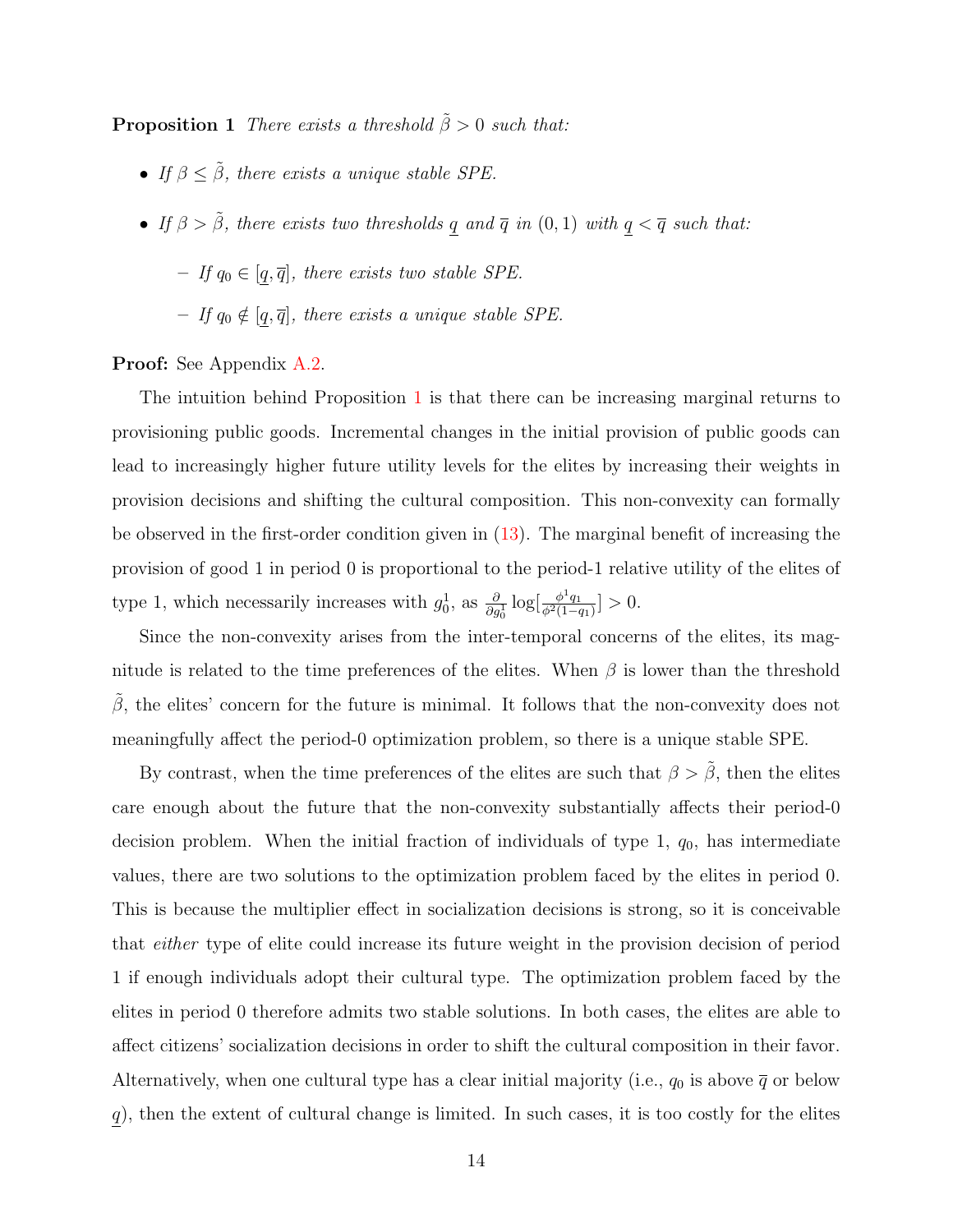from the minority group to affect the trajectory of culture in order to increase their future weight in provision decisions. Consequently, the optimization problem faced by the elites in period 0 admits a single stable solution.

### 2.3 Cultural Revivals

We now extend our model to account for the type of cultural revivals highlighted in the introduction. In the case of the postbellum South, white elites faced a serious threat to their political and economic power following emancipation. Poor whites and freedmen could have joined forces to improve their economic and political power, both of which were previously almost non-existent. In order to prevent this from happening, white elites funneled resources into public goods used by whites (e.g., white-only schools), which increased the returns to a racist cultural ideology. Ultimately, the equilibrium that was reached was one in which racist policies and cultural ideologies reinforced each other, and poor whites largely aligned with the wealthy elite. Importantly, this outcome arose in spite of the fact that a political and economic alliance with African-Americans would have likely improved labor market outcomes for poor whites (see Section 3.1). Likewise, the nascent Turkish Republic's strictly secular reforms and principles were not enough to block conservative Islamists from reasserting their influence in Turkish society. With a succession of elections starting in 1995, Islamists in Turkey were able to firmly consolidate their political power. This was a manifestation of deep-rooted cultural change spearheaded by investment in public goods (see Section 3.2).

One commonality unites these examples. Cultural change induced political change *despite* these changes entailing a movement away from what might have been more efficient outcomes.

How do we relate these insights to the model? In particular, what do we mean by "more efficient" outcomes? We address this issue by introducing the notion of *dynamic* production efficiency (DPE). Accordingly, we consider a public good allocation to be dynamic production efficient if, given the initial cultural profile of society  $(q_0)$ , the period-0 allocation maximizes production across both periods and the period-1 allocation maximizes production in that period. This conceptualization is important for our understanding of cultural revivals,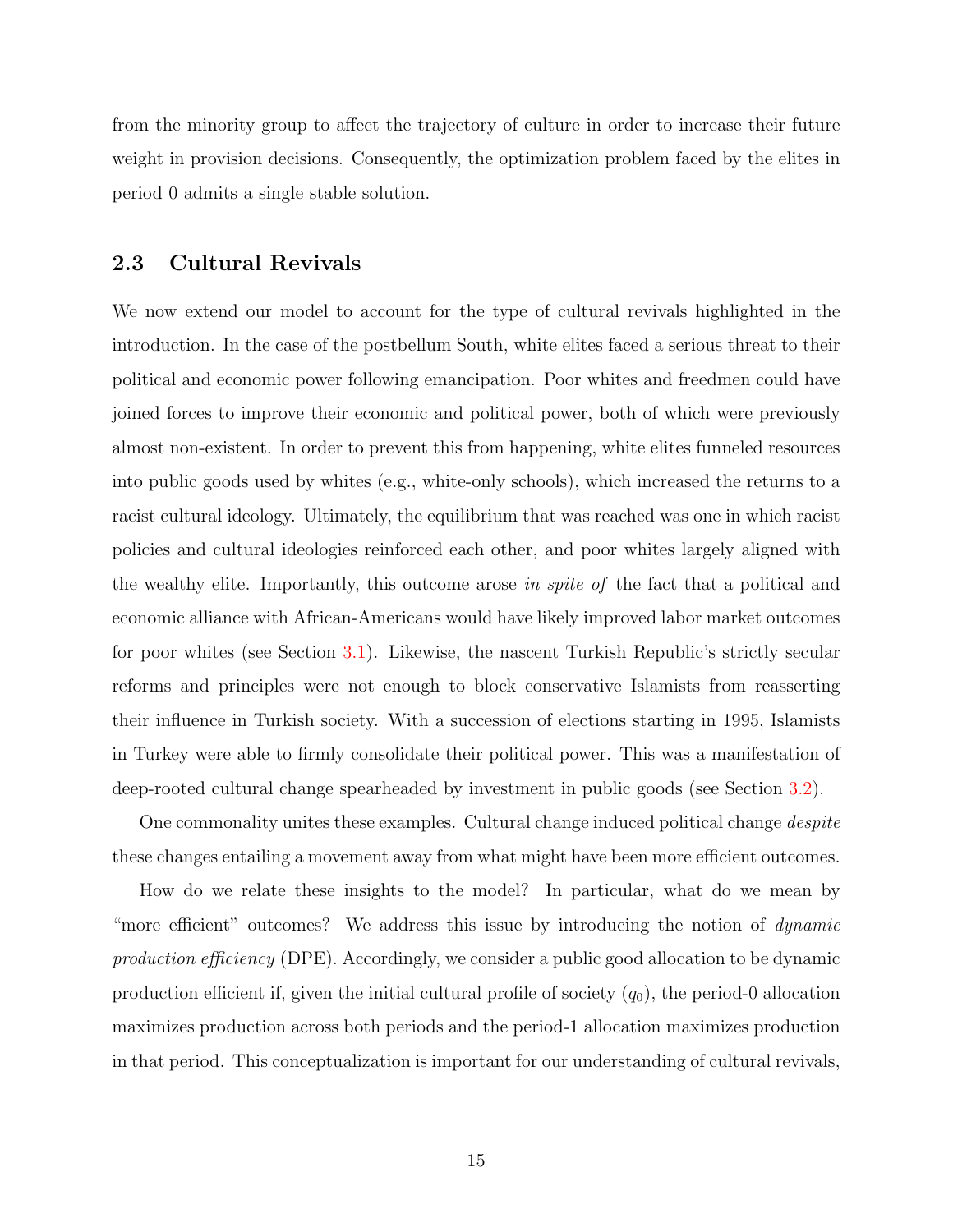because we are seeking to understand the conditions under which cultural change triggers political change despite these changes being (dynamically) production inefficient.

We operationalize these insights in the context of our model by first formalizing dynamic production efficiency. To that end, we can express the aggregate production of the citizens in period  $t \in \{0, 1\}$  as follows:

$$
p_t(g_t^1, g_t^2) = q_t \phi^1 g_t^1 + (1 - q_t) \phi^2 g_t^2.
$$
\n(14)

Denoting the DPE allocation of public goods as  $\{(g_0^{1,DPE}$  $\overset{1, DPE}{_{0}}, \overset{2, DPE}{_{0}}$  $\left( g_1^{1, DPE}\right), \left( g_1^{1, DPE}\right)$  $j_1^{1, DPE}, j_1^{2, DPE}$  $\binom{2,DPE}{1}$ , we can now formally introduce the concept of *Dynamic Production Efficiency (DPE)*:

**Definition 1** The production of public goods  $\{(g_0^1, g_0^2), (g_1^1, g_1^2)\}$  is **dynamically produc**tion efficient when:

$$
(g_1^{1, DPE}, g_1^{2, DPE}) = \underset{(g_1^1, g_1^2)}{\arg \max} p_1(g_1^1, g_1^2)
$$
 (15)

under the constraint  $g_1^1 + g_1^2 \leq 1$ , and

$$
(g_0^{1, DPE}, g_0^{2, DPE}) = \underset{(g_0^1, g_0^2)}{\arg \max} p_0(g_0^1, g_0^2) + \beta p_1(g_1^{1, DPE}, g_1^{2, DPE}), \tag{16}
$$

given that  $g_0^1+g_0^2\leq 1$ , the dynamics of cultural change (12) are internalized, and  $(g_1^{1,DPE}$  $j_1^{1, DPE}, j_1^{2, DPE}$  $\binom{2, DPE}{1}$ maximizes production in period 1.

Hence, if the elites were to maximize the citizens' production, they would choose a provision scheme  $\{(g_0^{1, DPE})\}$  $\overset{1, DPE}{_{0}}, \overset{2, DPE}{_{0}}$  $\left( g_1^{1, DPE}\right), \left( g_1^{1, DPE}\right)$  $j_1^{1, DPE}, j_1^{2, DPE}$  $\binom{2,DPE}{1}$ . We can now characterize dynamic efficient production as follows:

**Proposition 2** There exists a threshold  $\overline{\beta}^{DPE} > 0$  and a threshold  $\tilde{q}^{DPE} \in [0,1]$  such that if  $\beta > \overline{\beta}^{DPE}$ , there is a unique efficient dynamic production path such that

• if  $q_0 \geq q^{DPE}$ , it is dynamically efficient to produce good 1,

$$
g_0^{1, DPE} = g_1^{1, DPE} = 1 \text{ and } g_0^{2, DPE} = g_1^{2, DPE} = 0. \tag{17}
$$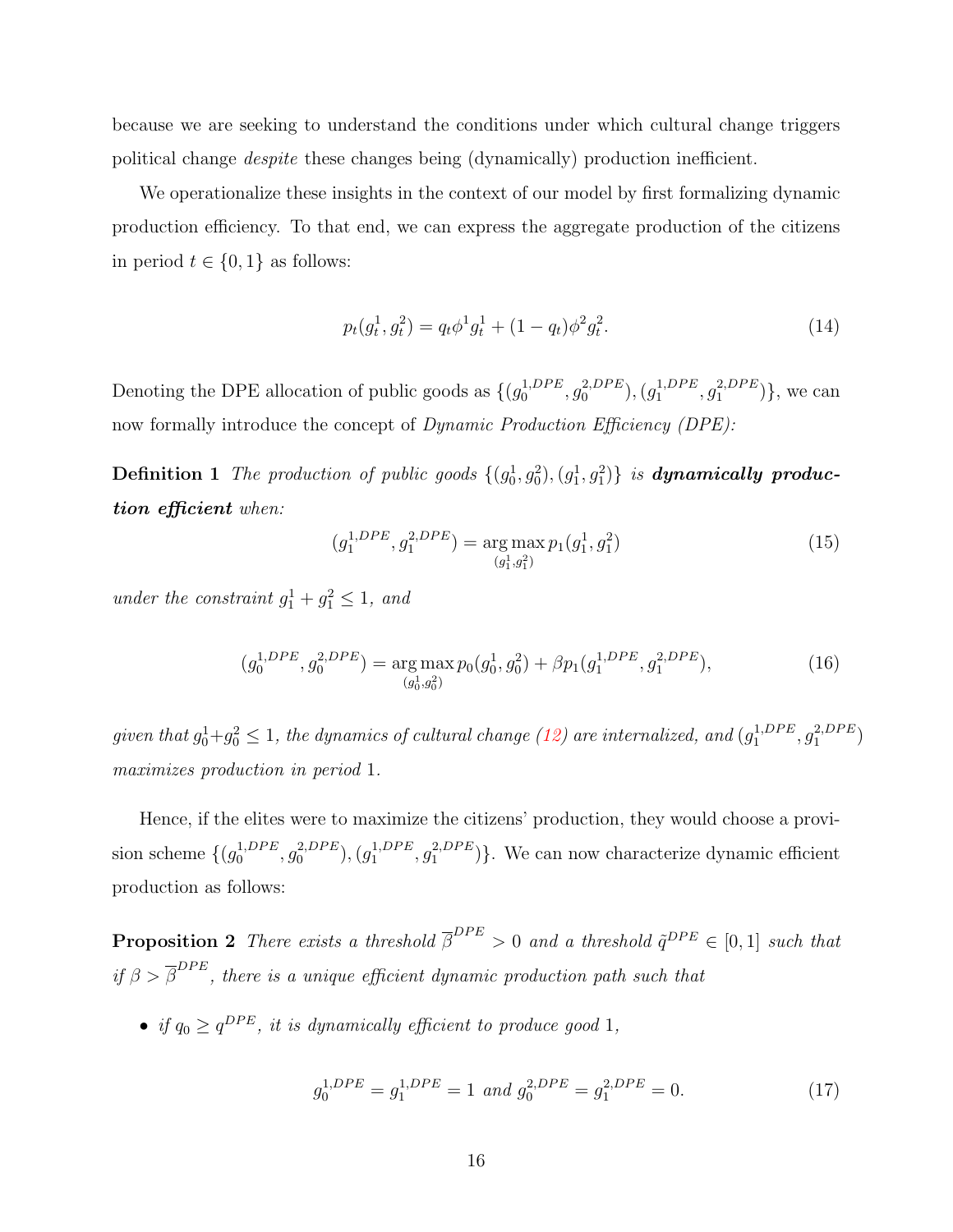• if  $q_0 < q^{DPE}$ , it is dynamically efficient to produce good 2,

$$
g_0^{1, DPE} = g_1^{1, DPE} = 0 \text{ and } g_0^{2, DPE} = g_1^{2, DPE} = 1.
$$
 (18)

•  $q^{DPE}$  is non-decreasing in  $\beta$  when  $\phi^2 > \phi^1$ , and non-increasing in  $\beta$  otherwise.

#### Proof: See Appendix A.3.

From Proposition 2, which good will be produced along the dynamic efficient path depends on the initial cultural composition. If type 1 adults are initially sufficiently numerous (i.e.  $q_0 > \tilde{q}^{DPE}$ ), then only good 1 will be the efficient one to produce in the two periods. Conversely, when adults of type 1 are not initially numerous (i.e.,  $q_0 < \tilde{q}^{DPE}$ ), then only good 2 will be the efficient one to produce.18

While we derive the full characterization of the dynamic efficient production in the Appendix, we restrict our attention in Proposition 2 and in the rest of the paper to the parameter values such that  $\beta > \bar{\beta}^{DPE}$ .<sup>19</sup> By doing so, we abstract from the less interesting cases where production in period 0 and the ensuing evolution of cultural norms do not affect efficient production in period 1. When  $\beta > \overline{\beta}^{DPE}$ , the dynamic efficient production is *path dependent*. When only good 1 is produced in period 0, then the fraction of individuals of type 1 increases sufficiently between the two periods so that producing good 1 remains efficient in period 1. Conversely, if only good 2 is produced initially, then the fraction of type-2 individuals increases and it remains optimal to produce good 2 in period 1. Intuitively, when the time preferences are sufficiently large, the evolution of cultural norms and the period-1 allocation substantially affect the optimization problem in period 0.

With the definition of DPE and Proposition 2 in hand, we can now turn to cultural revivals. As we noted before, cultural revivals have two features: i) given the initial cultural composition, it is dynamically efficient to produce one public good; ii) the cultural type and the elites associated with the productionally inefficient sector becomes predominant. The first condition entails that the share in the population of one type and the political weight of the corresponding elite are initially low enough that it is dynamically inefficient to produce

<sup>&</sup>lt;sup>18</sup>In the proof of Proposition 2, we assume that when  $\tilde{q}^{DPE} = q_0$ , the default option is to produce good 2.

<sup>&</sup>lt;sup>19</sup>A formal characterization of  $\overline{\beta}^{DPE}$  is provided in the proof of Proposition 2.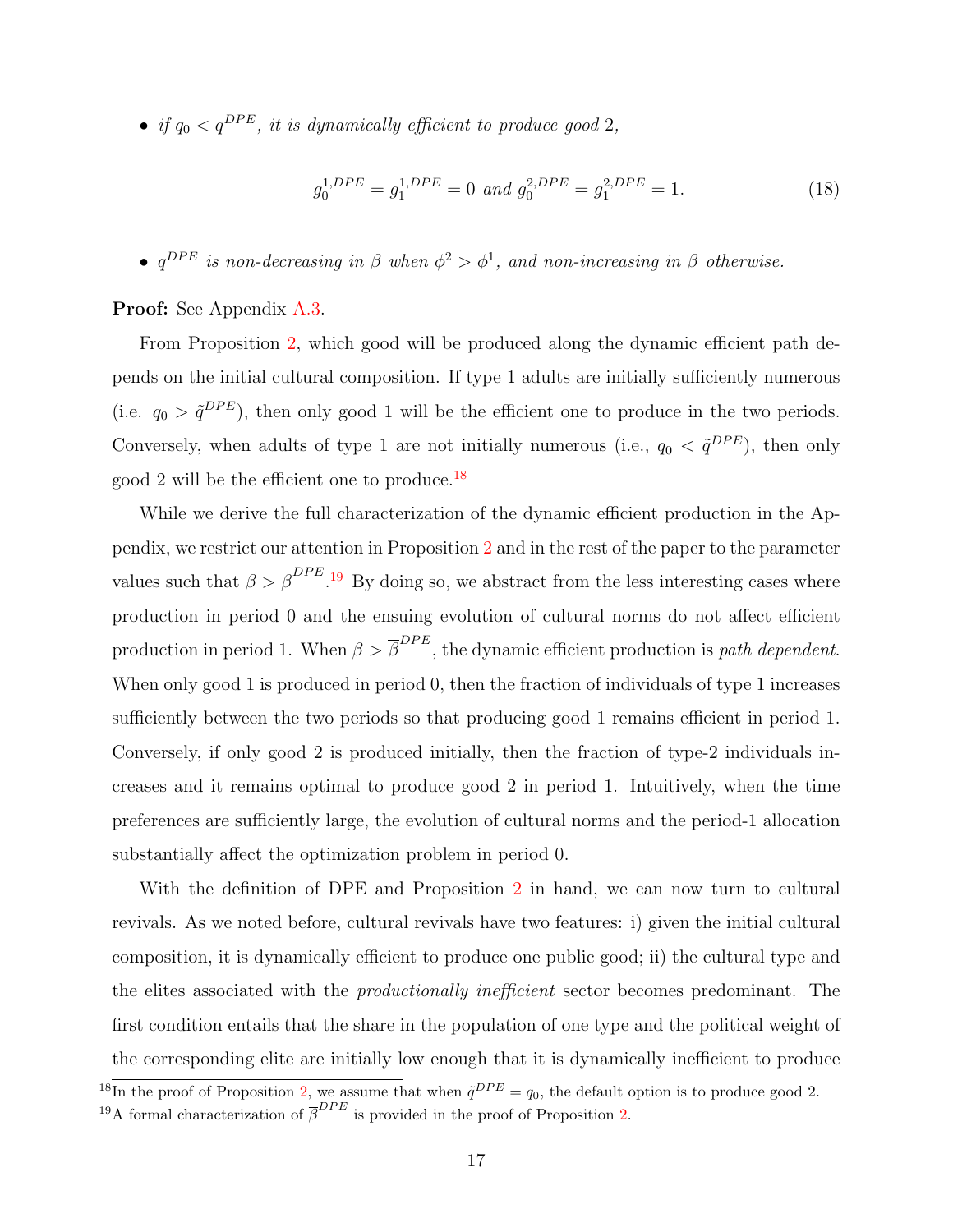the public good favored by that elite. This is important, because we are not interested in the case in which cultural and political change is either efficient or driven by vested interests.

Moreover, we are not interested in the case in which the cultural and political profile moves in the direction of the type with higher marginal productivity. While our model can account for such movements, there are other explanations for such an outcome that we cannot rule out. These include external influence (i.e., a country will fall behind if it does not adopt the cutting-edge production method) and externalities (i.e., adopting a more productive 'type' gives a society access to other, unforeseeable windfalls). We do not deny the importance of such influences. However, this is not the phenomenon we are interested in, nor is it salient for our motivating examples. Rather, we are interested in the case in which the sector with *lower marginal productivity* becomes more predominant over time. For this reason, for the remainder of the paper we assume without loss of generality that  $\phi^1 < \phi^2$ . We therefore focus on cultural revivals favoring type 1, since economic activities performed by this type have lower marginal productivity.

We can therefore define cultural revivals in the context of our model as follows:

**Definition 2** A **cultural revival** in favor of type 1 occurs in a SPE when the following conditions are satisfied:

- i)  $q_0 < \tilde{q}^{DPE}$ , and
- ii)  $q_1 > q_0$ .

The first condition above,  $q_0 < \tilde{q}^{DPE}$ , implies (via Proposition 2) that it is dynamically efficient to produce good 2 in both periods of the game. However, the second condition,  $q_1 > q_0$ , implies that despite type 2 individuals being more marginally productive (since  $\phi^1 < \phi^2$ ) and public good provision associated with them being more production efficient in the two periods, the fraction of type 1 individuals increases between periods. Furthermore, the weight of the elites of type 1 in provision decisions increases in a cultural revival, while it would have decreased if the provision of the public good was close to the DPE.

The effect of a cultural revival on the equilibrium of the game is illustrated in Figure 2. The red line represents the dynamically efficient production path. Since  $q_0 < \tilde{q}^{DPE}$ , it is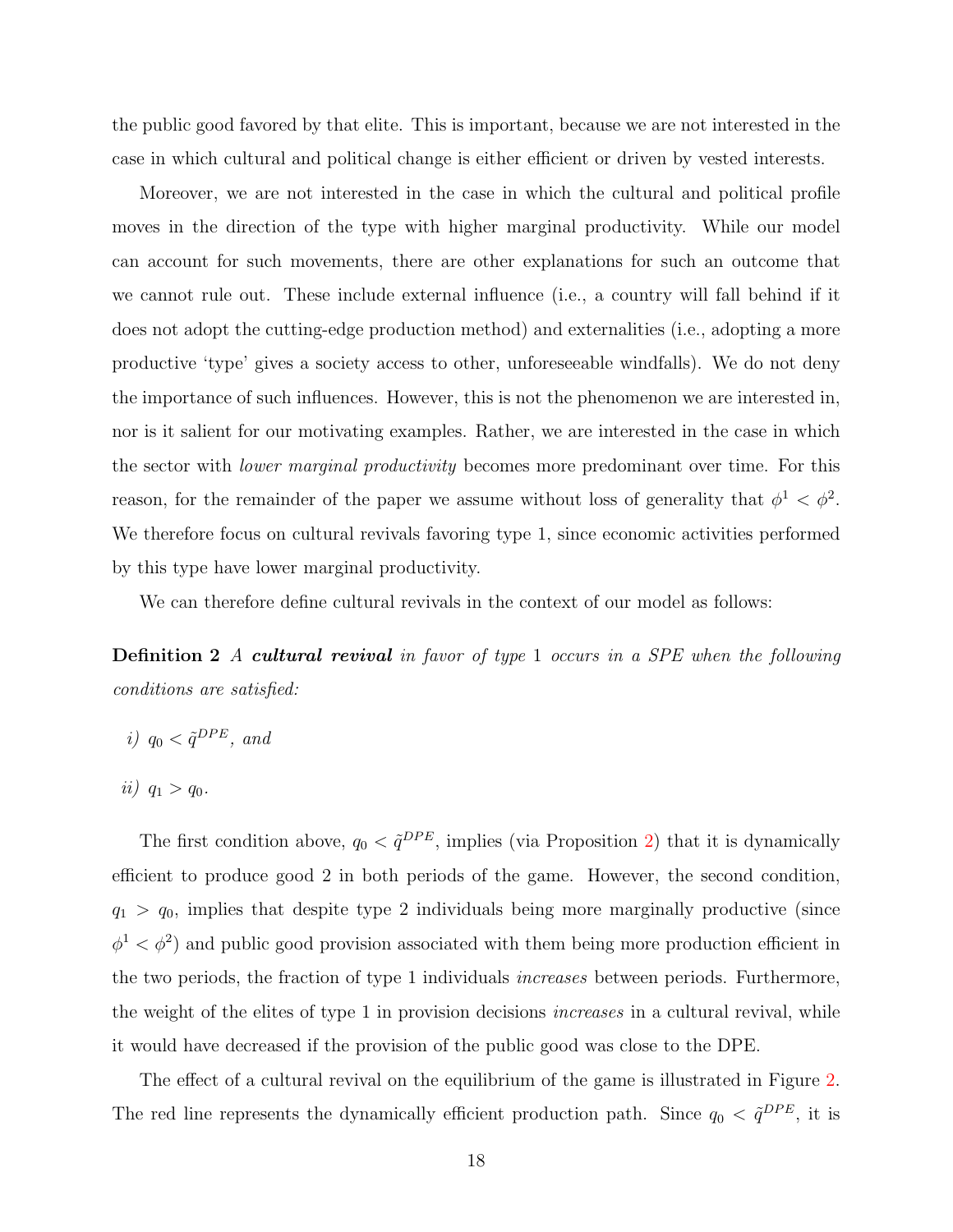dynamically efficient to provision good 2 in the two periods of the game (i.e.,  $g_0^{1*} = g_1^{1*} = 0$ , by Proposition 2). The left panel illustrates a typical case where there is no revival in the SPE. The period-0 allocation  $(g_0^{1*}, 1 - g_0^{1*})$  is close to the efficient provision in period zero  $(g_0^{1, DPE} = 0, g_0^{2, DPE} = 1)$ , and the share of citizens of type 1 decreases over time. The equilibrium production represented by the blue line converges towards the dynamic efficient path. The right panel of the figure illustrates an equilibrium in which there is a cultural revival. The period-0 allocation  $(g_0^{1*}, 1 - g_0^{1*})$  is far from the dynamic efficient production. The high provision of good 1 in period 0 triggers significant cultural changes and the fraction of citizens of type 1,  $q_1$ , increases. Since  $q_1^{1*} = q_1$ , equilibrium production diverges from the dynamic efficient production path.



Figure 2: Period-0 Allocation in a SPE with and without a Cultural Revival

Note: the red line represents the DPE path and the blue line represents equilibrium production.

Given our characterization of the SPE of this model, we are thus able to derive sufficient conditions under which cultural revivals emerge in at least one SPE:

**Proposition 3 Cultural Revivals:** Assuming that  $\beta > \overline{\beta}^{DPE}$ , there exists a threshold  $\overline{\beta}$ and a threshold  $\tilde{q}_0 < \tilde{q}^{DPE}$  such that there is a cultural revival favoring type 1 in at least one SPE if  $\tilde{q}_0 < q_0 < \tilde{q}^{DPE}$  and  $\beta > \overline{\beta}$ .

Proof: See Appendix A.4.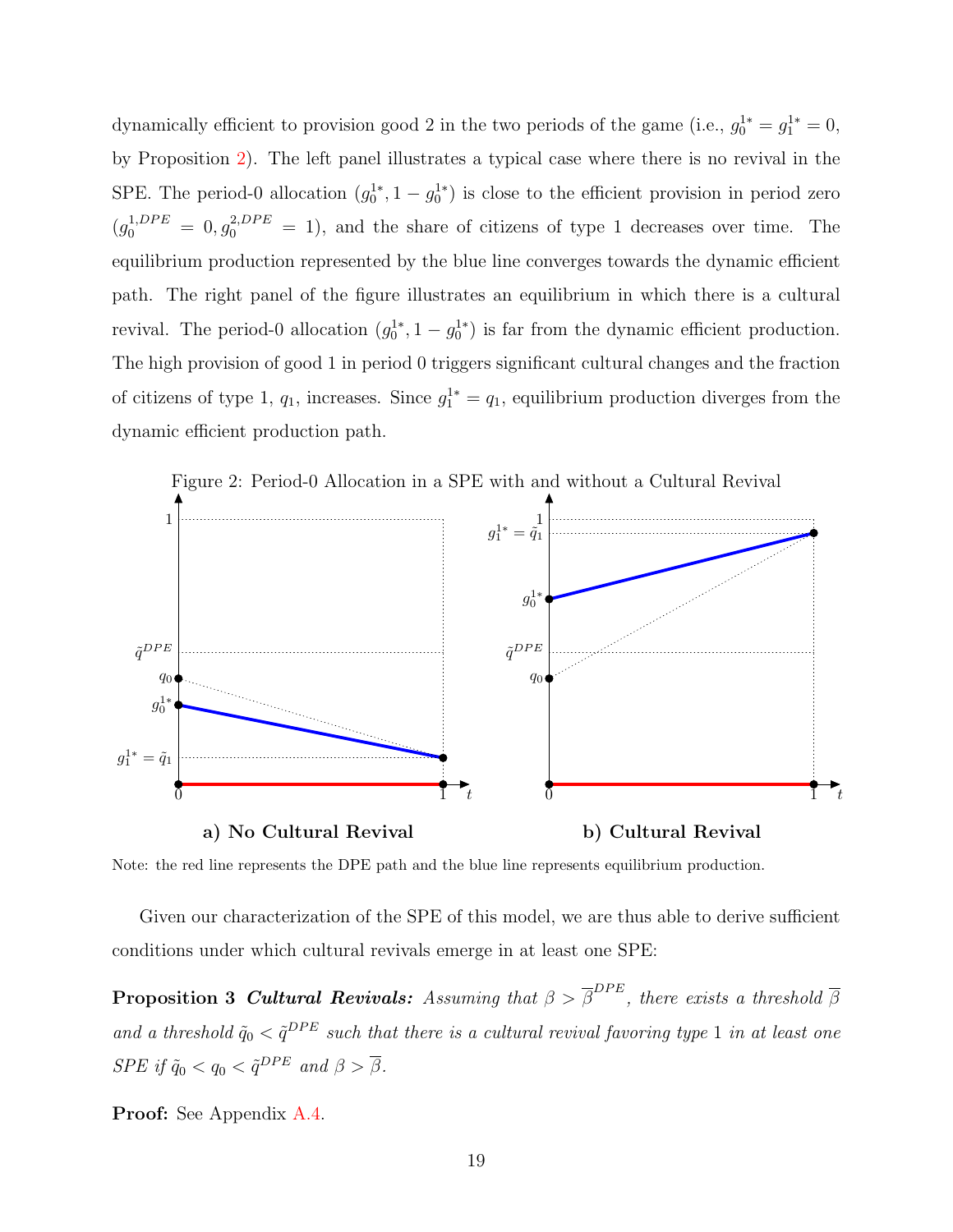Although the result of Proposition 3 is related to cultural revivals favoring type 1, by symmetry, a similar result can be established for cultural revivals favoring type 2 for  $\phi^1 > \phi^2$ . The assumption that  $\beta > \overline{\beta}^{DPE}$  ensures that the dynamic efficient production is characterized by Proposition 2.

The intuition associated with Proposition 3 is that when  $\phi_1 < \phi_2$ , elites of type 1 face a marginal productivity disadvantage that threatens their future weight in provision decisions. Hence, type 1 elites receive a particularly high marginal benefit, relative to type 2 elites, from citizens' socialization decisions when good 1 is over-provided. Formally,  $\frac{\partial^2 q_1}{\partial x^2 \partial y}$  $\frac{\partial^2 q_1}{\partial \phi^2 \partial g_0^1} > 0,$ meaning that when  $\phi^2$  is large, so is the marginal (positive) effect of provisioning good 1 on the fraction of citizens of type 1,  $\frac{\partial q_1}{\partial g_0^1}$ .

We find that type 1 elites can still thrive over time, despite good 1 being dynamically inefficient to produce (i.e.  $q_0 < \tilde{q}^{DPE}$ ) and good 1 yielding lower marginal production (i.e.  $\phi^2 > \phi^1$ ). In order for this to happen, two conditions must be met. First, there must be a sufficiently large fraction of individuals of type 1, (i.e.  $q_0 > \tilde{q}_0$ ). It must be conceivable for the elites of type 1 to increase their future weight in provision decisions by affecting socialization decisions. This necessitates a sufficiently high population of type 1 individuals. Second,  $q_0$  must be less than  $\tilde{q}^{DPE}$  from the definition of cultural revivals.

Finally, the time preference parameter  $\beta$  must be sufficiently large (i.e.  $\beta > \overline{\beta}$ ). If  $\beta$  is too small, the elites have a limited effect on the evolution of the cultural composition. The evolution of the cultural composition is rather driven by citizens' socialization decisions, which reflect the economic conditions of their children. Hence, if good 1 is less efficient to produce than good 2, the citizens of type 2 tend to invest higher socialization efforts than their peers of type 1. The fraction of citizens of type 2 increases, and the elites provisioning good 2 thrive. Conversely, if  $\beta > \overline{\beta}$ , the elites of type 1 care enough about the future to shift the cultural composition in their favor and can set in motion a cultural revival.

To summarize, despite the fact that elites cannot affect structural differences by force or directly alter politics to their benefit, they can still leverage the resources at their disposal to change the prevailing cultural norms and, ultimately, their future political power. We have demonstrated that even when providing public goods to a cultural type is inefficient and is associated with a productivity disadvantage, cultural and political change favoring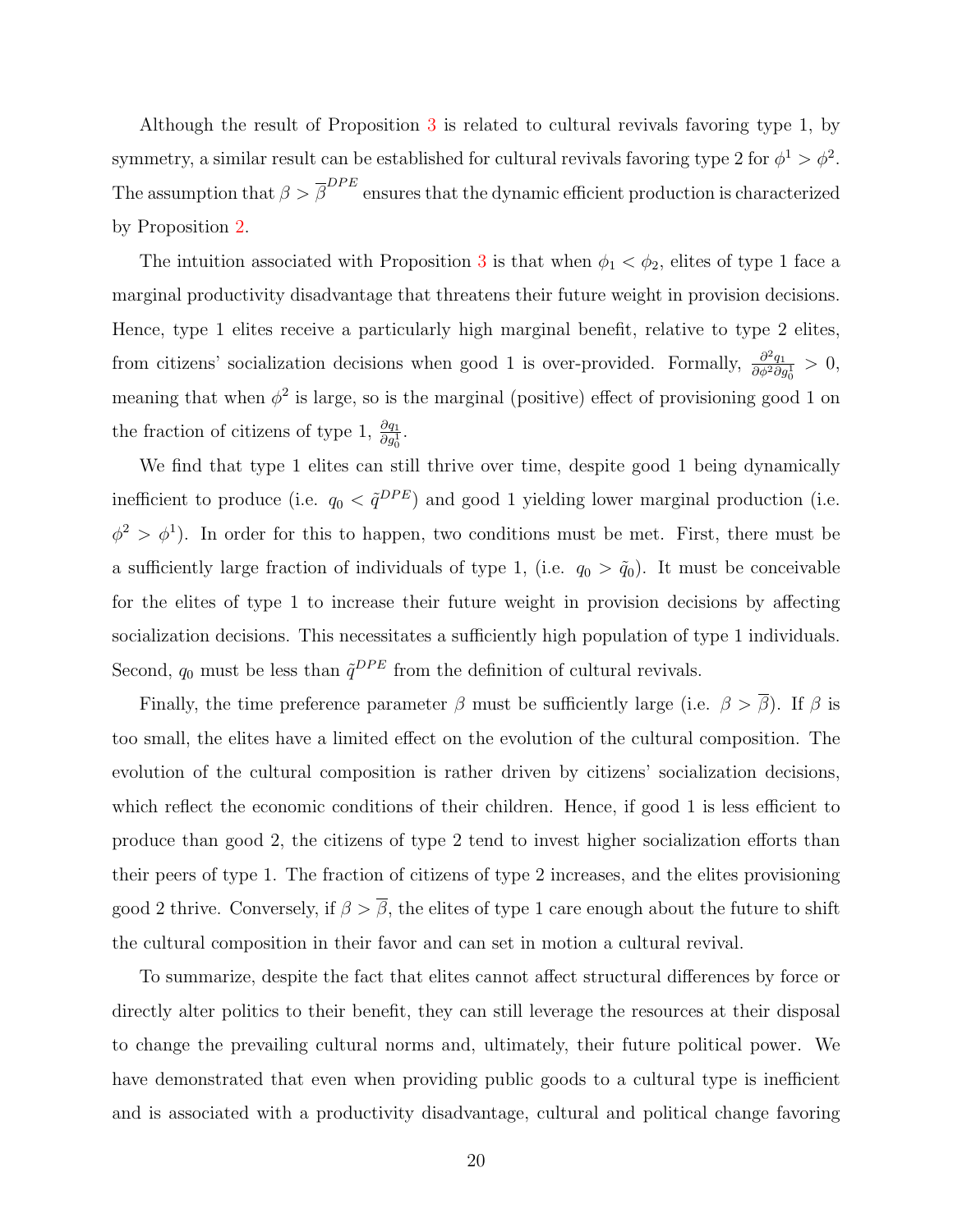that type is still possible. By influencing the course of cultural change, self-interested elites that provision inefficient public goods might still be able to thrive.

## 3 Historical Evidence of Cultural Revivals

### 3.1 "Poor Whites" and Jim Crow in the Postbellum South

Historians of the postbellum South have long been fascinated by the acquiescence of poor whites after the Civil War to racist policies that limited the rights of blacks and excluded them from many basic services (Frazier 1949; Woodward 1974). The large literature on this topic tends to frame this as a puzzle. While poor whites did face some degree of economic competition from blacks, the potential gains from cooperation—both in labor relations and at the ballot box—seemed to have been much greater. Indeed, for a brief period, many poor whites joined black men in the Republican Party. For instance, in North Carolina, a "biracial coalition of freedmen and disaffected lower-class whites, resentful of planter domination, channeled their frustrations into politics, ushering into state and local offices Republican administrations of a reformist bent, pursuing measures calculated to end aristocratic privilege and forge a more democratic society" (Forret 2006, p. 229). Some of these reforms were led by recently-freed slaves who were elected to office during Reconstruction.

Poor whites were *poor*, and they faced similar class and employment relations with wealthy whites as did blacks. An alliance between the two groups would have allowed them to dominate Southern politics and ultimately receive the associated economic benefits. Yet, such alliances, where they existed, did not last. The white economic elite recognized the potential threat to their political power, and they successfully prevented the alliance from happening. In the end, poor whites tended to align with the rich white elite on political and social issues. How can this be explained, given that (as a class) this alliance was to the economic detriment of poor whites?

The dominant theory in the literature focusing on economic issues stresses the role of economic competition between blacks and poor whites. With the freeing of slaves, blacks and poor whites were now in competition for the same jobs. Hence, racist laws were favored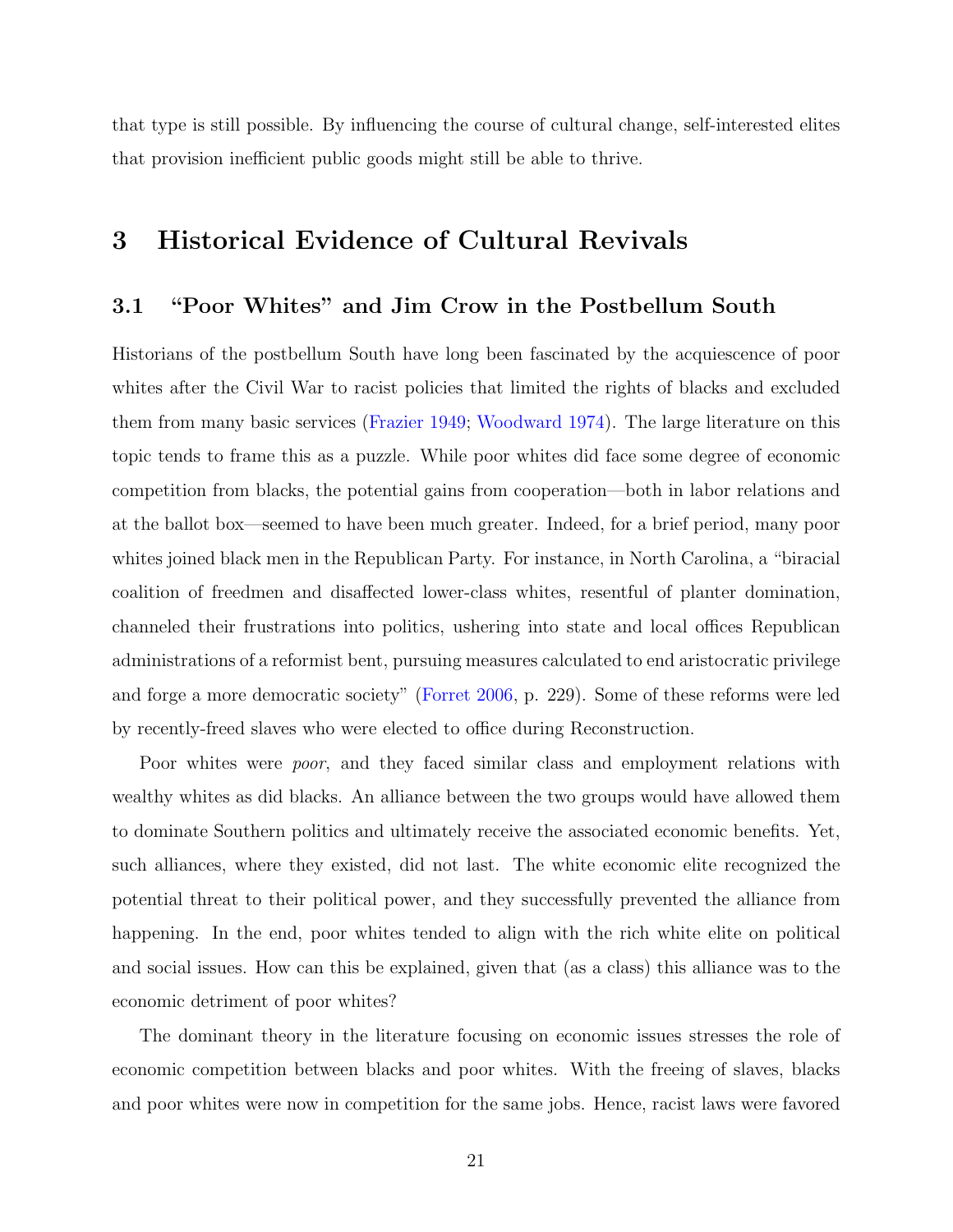by poor whites because it limited economic competition (Marshall 1961; Wilson 1976). Yet, a purely economic explanation has a difficult time explaining why poor whites continued to align with the same elites that kept them in such a subjugated economic position. Alternatives did exist. Every southern state had some experience with interracial coalitions in the decades following the Civil War (Forret 2006). In the last two decades of the 19th century, the Populist party attempted to bring together poor whites and blacks. Yet, every time such a coalition was attempted it failed. Race, not economic relations, tended to draw poor whites back to the Democratic Party fold: "flagrant race-baiting, playing to whites' racial fears and anxieties, cemented loyalty to the party of white supremacy . . . When poor white voters aided in the restoration of Democratic governments, they removed from power the very politicians most sympathetic to their plight" (Forret 2006, p. 231).

Theories focusing primarily on the role of economic competition are likely correct in many respects. It is not our intention to undermine the importance of such economic factors. Yet, these theories have shortcomings. Our theory of cultural revivals helps address these shortcomings. We can think of there being two types of elites in the postbellum South: the old planter elite and Republican or Populist mobilizers. Both offered the possibility of providing goods via the political process. Under Jim Crow, the planter elite offered goods that favored poor whites (white schools, white churches, white hospitals, white drinking fountains, and many "public" goods discriminated by race), while the Populists promised policies that would improve the plight of both the poorest whites and blacks. Such policies were briefly enacted during Reconstruction, when many recently-freed slaves were elected to office. Logan (2020) finds that counties with more black officials had greater tax revenue, which was spent on improving literacy (for both black and white children) and land redistribution. These were clearly policies favoring poor Southerners.

From the perspective of poor whites, the marginal productivity of public goods  $(\phi^2)$ complementary to Populist politics was almost certainly greater than that of public goods complementary to the planter elite  $(\phi^1)$ . In the context of our model, Populist cultural values would have been those conducive to an alliance between poor whites and blacks, whereas the cultural values of the planter elite were racist and meant to undermine any such alliance. Given that poor whites and blacks made up a vast majority of the Southern population, it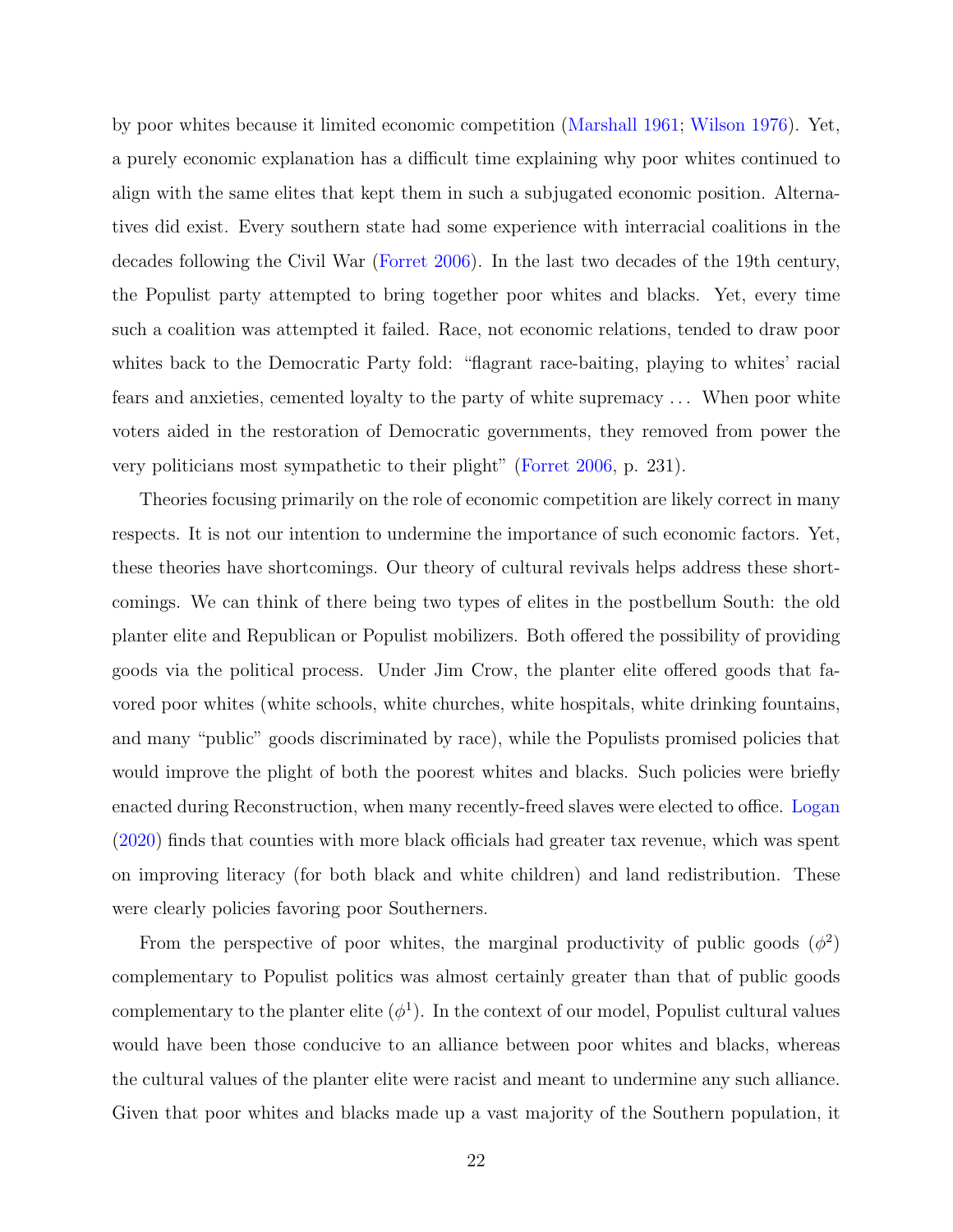was almost certain that the provision of public goods complementary to Populist politics was dynamically production efficient (to employ the terminology of our model). Hence, multiple equilibria were possible. One (non-DPE) equilibrium consisted of the old white planter elite dominating the political process, while the other (DPE) equilibrium consisted of poor whites and blacks gaining a greater political voice.

Clearly, the cultural values of the planter elite won out, and this was manifested in Jim Crow laws. Our model helps explain this outcome. The planter elite, facing the prospect of losing their political and economic power following the Civil War, could not simply alter political institutions to their benefit, especially during Reconstruction. Widespread suffrage—for males, at least—meant that freed blacks and poor whites could unite to upend their political dominance. This outcome would have been dynamically production efficient. How could the white elites prevent this outcome from happening? That is, how could they trigger a cultural revival? The logic of our model, as formalized in Proposition 3, indicates one possible solution: *overinvestment* in public goods favoring poor whites, which in turn triggered a change in cultural beliefs conducive to their desired outcomes.

These were precisely the actions taken by white southern elites. It was a departure from the antebellum period, in which the relationship between the planter elite and poor whites was much more antagonistic. As recently explained by Merritt (2017), the planter elite limited educational opportunities for poor whites prior to the Civil War, because keeping them ignorant was best for limiting social unrest. More generally, poor whites in the antebellum South were marginalized. Yet, after the Civil War, and especially after Reconstruction, "formerly marginalized poor whites were welcomed into a fuller participation in the benefits of whiteness . . . by the end of the nineteenth century, antebellum cooperation between slaves and poor whites was forgotten, replaced by the reality of racial hatred and Jim Crow segregation" (Forret 2006, p. 228, 231). As explained by Feldman (2004, p. 164), "race repeatedly exerted pressure on poor whites to ally themselves with their privileged white 'betters' against their own class interests and potential biracial alliance, and race produced a series of reforms that largely made life better for whites and worse or no better for blacks." Some of these benefits, which took the form of racially segregated public goods, are well-known. Segregated schools funneled resources to white communities—poor or not—at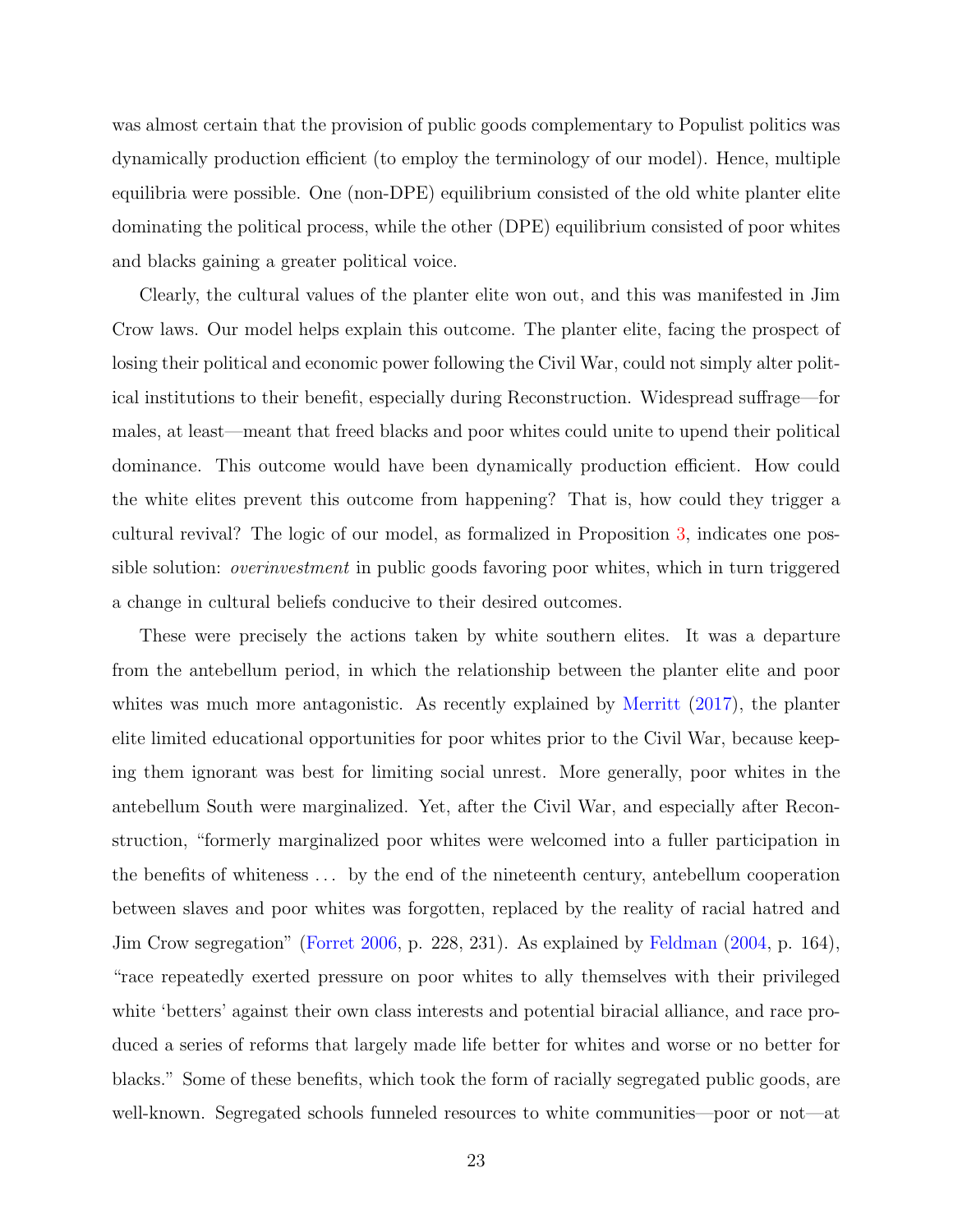the expense of black communities. These are a prototypical example of public goods that are complementary to a certain cultural identity. Numerous other types of public goods complementary to a racist, white identity were provided by elites. One important example is parades and statues commemorating the Confederacy. This was the period when a new narrative around the "struggles of the Confederacy" emerged. In Alabama, for instance, this period was characterized by "attempts to memorialize the Lost Cause, disparage Reconstruction, glorify Redemption, romanticize the Reconstruction Klan, and paint a dark picture of [Reconstruction] as a tragic time of black rule, Yankee pillage, federal repression, corruption, and chaos" (Feldman 2004, p. 165). Memorials and public events were a common means of forging such values. In the terms of our model, this narrative was part of a larger "cultural revival" that increased the cultural imprint of white identity, which in turn allowed for the codification of racist laws that primarily benefited the white elite.

This glorification of the past was clearly intended to establish and cement a white cultural identity. Another mechanism through which the old white elite attempted to affect culture was propaganda. Ottinger and Winkler (2020) find that the emergence of the Populist party caused a rise in anti-Black propaganda in the media (i.e., the word "rape" in co-occurrence with the word "negro"). It seemingly worked. The Populist-desired alliance between poor whites and blacks never came to fruition, and the white elite were largely able to co-opt the former and suppress the latter in the century following the Civil War.

In short, the rise of a white supremacist culture among many poor southern whites in the decades following the Civil War was part of a broader "cultural revival." This is precisely what Proposition 3 predicts can happen when established elites face a threat to their political power. An elite-driven "overinvestment" in goods complementary to a white supremacist cultural identity helped the elite maintain their political power in the face of an alternative that promised greater potential returns to the masses of blacks and poor whites. Yet, most poor whites never gained the cultural capital to take advantage of this alternative. This would have required a cultural change in which an alliance with working class blacks would have been desirable. This cultural revival had numerous long-run, negative consequences, many of which are still with us today. While it is not within the scope of this paper to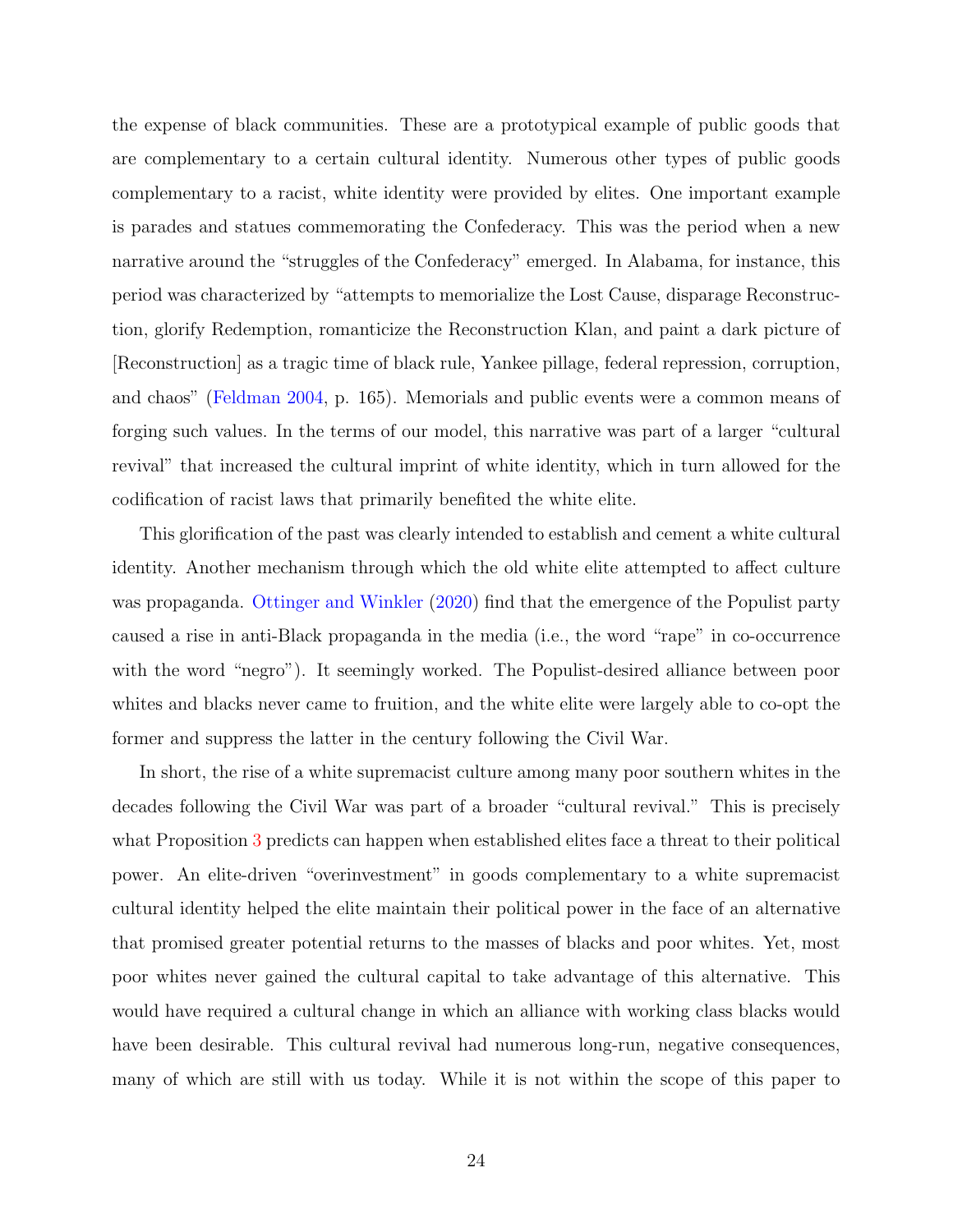explore these long-run consequences, they are indicative of just how hard it is to escape from an equilibrium in which culture and political power reinforce each other.

### 3.2 The Gülen Movement in Turkey

The Turkish Republic was founded in 1923 after the Ottoman Empire collapsed following a longer than six century tenure. The modern republic was founded on the back of mainly top-down sociopolitical and economic reforms that were primarily inspired by Western Enlightenment principles and strictly secular social and political norms. The main impetus for these reforms was provided by the fact that the returns to secular schooling and human capital had markedly risen following the Industrial Revolution. Meanwhile, the economic productivity of the more established but conservative Ottoman culture had long been stagnant. As Kuran (2011) documents, this was a new reality that had been borne out by the upturn in economic fortunes of the better educated, non-Muslim citizens of the crumbling empire. These reforms were implemented fairly swiftly in a country whose population was more than 95 percent Muslim and most of them highly devout.

Religious groups have been a constituent element of Turkey's Ottoman legacy. They managed to persevere even the Ottoman modernization campaigns in the mid- to late-19th century, collectively known as the Tanzimat Era. Nevertheless, they were disbanded and outlawed by Kemal Ataturk in the early years of the Turkish Republic. The outlawing of religious education and the introduction of the Latin alphabet in 1927 further limited their influence and forced them to go underground (Tee 2016; Bozçağa and Christia 2020).

Throughout its first seven decades of existence, the Turkish Republic adhered to a Frenchstyle "laicité" whereby the state hierarchy was fully under the secular elites' control and all public goods and services—most notably, all three levels of education—were established and guided by secular norms. The upshot is that the demise of the Ottoman Empire and the fledgling new republic very clearly and swiftly upended the well-rooted Ottoman hierarchy and elite who derived their political legitimacy from Islam and the Muslim clerics (Rubin 2017).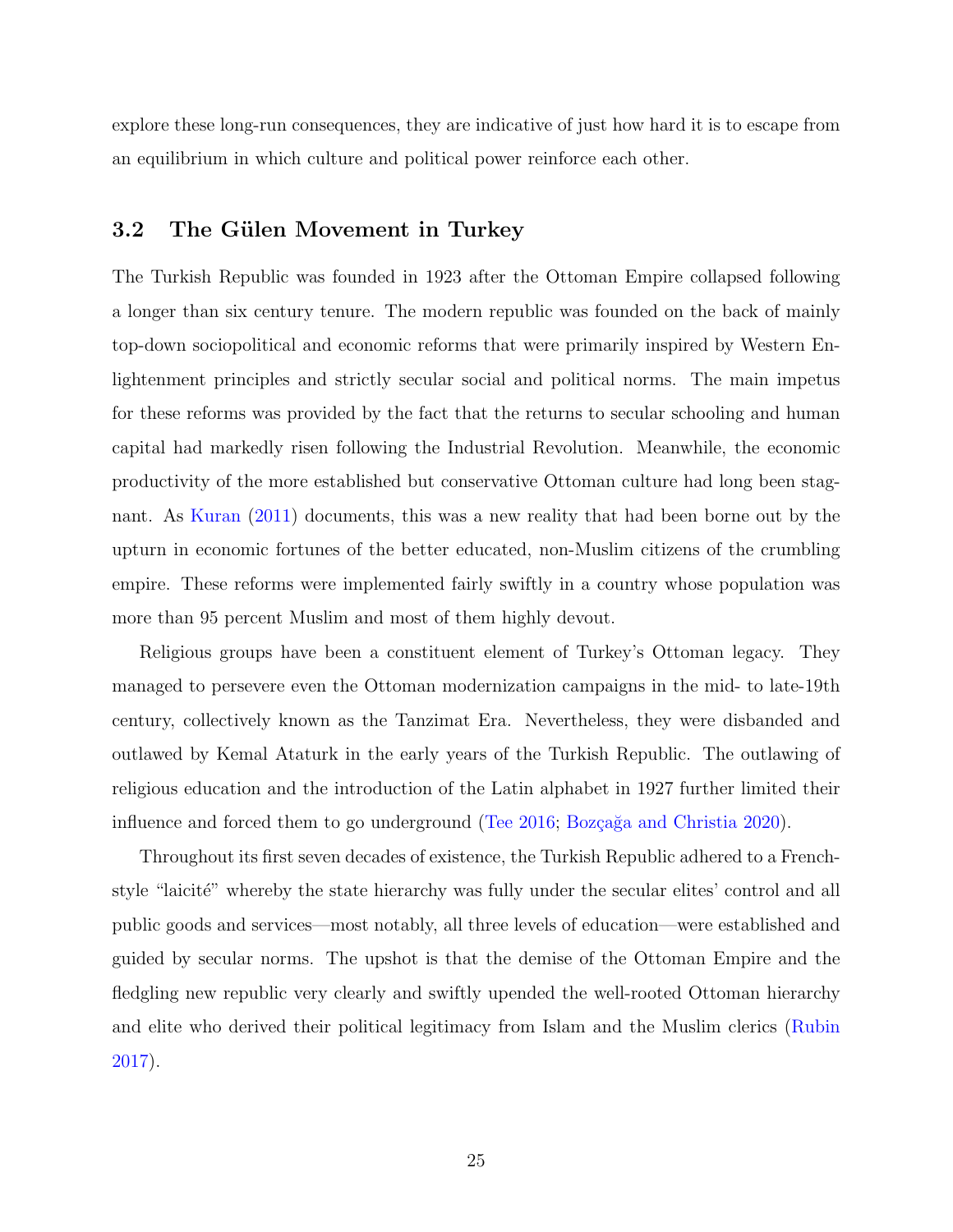By the early 1990s, however, the Turkish seculars' grip on political power and institutions began to wane. With a succession of elections starting in 1995, Turkish Islamists were able to firmly regain and consolidate their political power. This consolidation was evident in the wake of the 2018 Presidential elections, in which the century old Turkish Parliament disbanded and unprecedented powers were bestowed upon the president-elect Tayyip Erdoğan, who had been the Turkish Prime Minister since late 2002.

How was this complete reversal achieved? The model we outlined above provides some insight. In the parlance of the model, two types of elites existed in Turkish politics: secularists and Islamists. Even though the latter were forced underground for decades after the fall of the Ottoman Empire, as Proposition 3 dictates, the Islamist ideology had enough support and adherents in Turkey so as to enable an eventual revival. Moreover, and in line with our theory, such a reversal came on the back of deep-rooted cultural change spearheaded by investment in public goods.

The seeds of this transformation were planted in the 1950s by a religious revival—the Gülen Movement—whose primary emphasis lay in public goods provision in the form of primary and secondary schooling. The foundations of such a cultural revival were sown at the end of Turkey's single party era in 1950, when Islamist groups ratcheted up their social and political activism. At the forefront of this movement was Fethullah Gülen, a religious cleric in the Western coastal city of Izmir who mainly focused on establishing K-12 schools. Gülen purported to preach an inclusive brand of Sunni Islam that emphasized cooperation and tolerance, and he viewed Western capitalism and economic modernity as generally compatible with Islam (Matthews 2020).

The Gülen Movement stressed charity and public goods provision to the lower and middleincome classes, but by far the most important element in that drive was investment in public schools. As Bozçağa and Christia (2020) note, "Hizmet's primary emphasis was on education services and, similar to many Islamist movements that have viewed the school system as a way to yield control over the hearts and minds of students ... Gülenists used educational institutions as a way to spread their ideas, win over youth, and strengthen the movement."

In the half century between the mid-1960s and 2016 but especially after the 1970s, the growth in Gülenist "Hizmet" schools and other educational institutions was quite remarkable.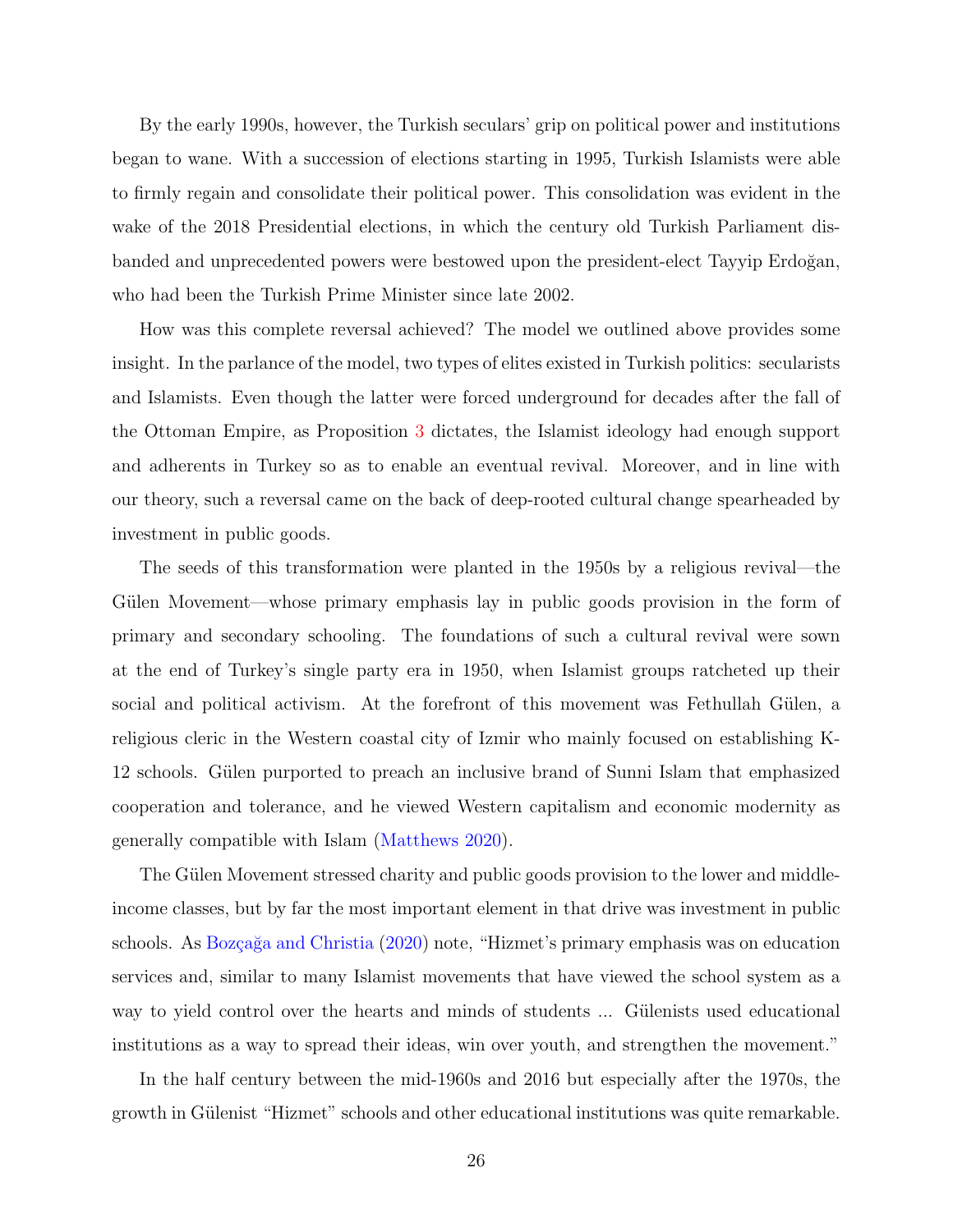Based on Bozçağa and Christia's data, while there were 7 Hizmet schools between 1965 and 1981, their numbers grew to 28 by the close of the latter decade; to 292 by the end of the 1990s; to 524 by the end of the aughts; and to 960 by 2016 (see Figure 3). In fact, "the proportion of G¨ulenist educational institutions as compared to all private ones varied from about 5 percent for tutoring centers, to 11 percent for schools and 18 percent for dorms" (Bozçağa and Christia 2020). More importantly, the growth of the Hizmet movement represented only a subset of the expanding weight and social influence of Islamism in Turkey.



Figure 3: Gülen Schools and Businesses

Based on our model, the number of those who were sympathetic to the Hizmet movement ought to have increased more rapidly in Turkey after the 1990s, and their associated Islamist culture should have become more prominent and influential over time. Moreover, politics should have subsequently evolved in ways that were more amenable to the Islamists. This is precisely what happened starting in the late 1990s and the early 21st century. It culminated in a permanent shift in the balance of power from the Kemalist seculars to Islamists. This

Source: Bozçağa and Christia (2020).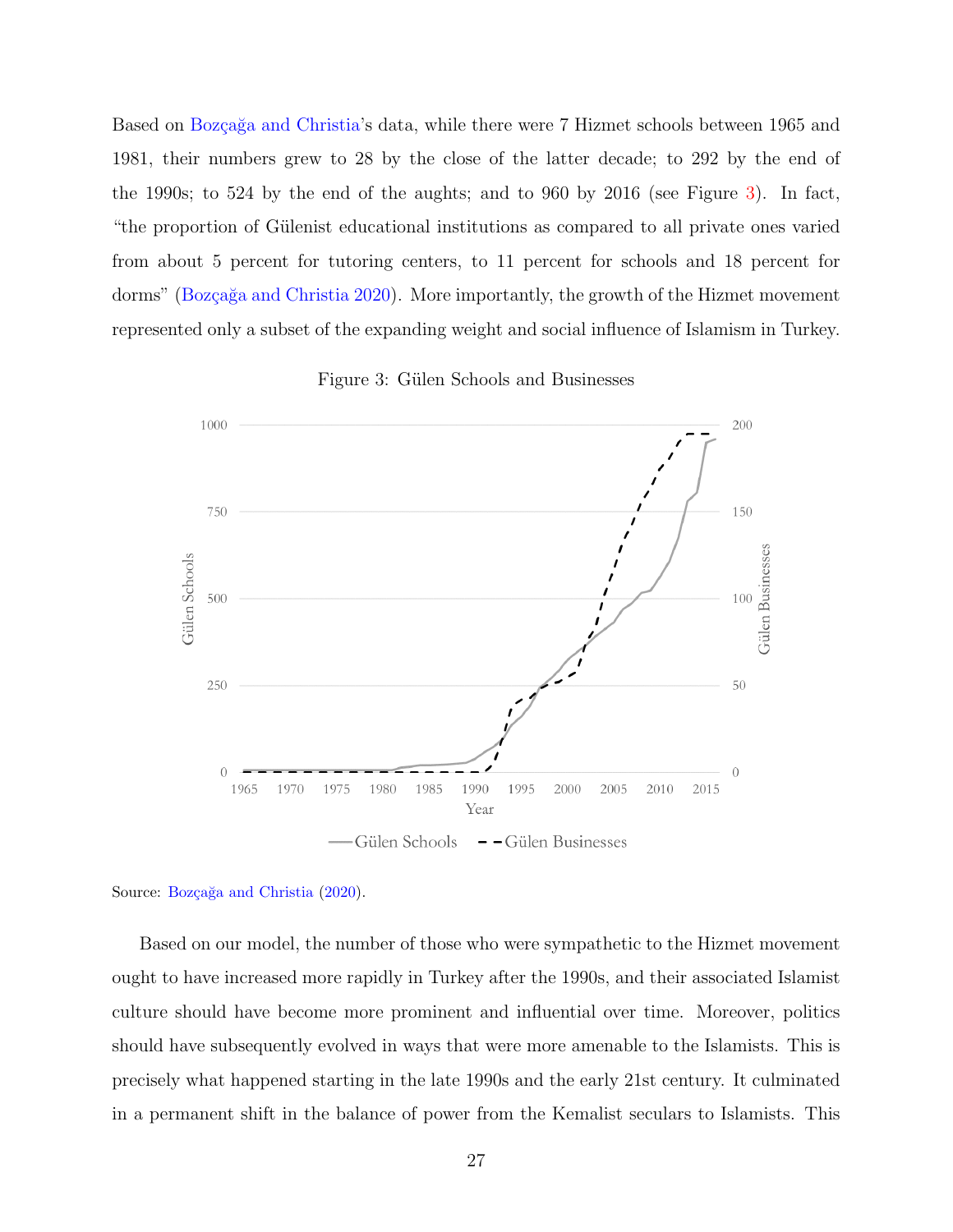is the mechanism through which Proposition 3 predicts a cultural revival will occur (if it occurs at all).

According to Bozçağa and Christia (2020), the proportion of Gülen-affiliated officials across different civil service sectors ranged between about 1.5 percent in healthcare to roughly 5 percent in the judiciary and 11.3 percent in the police. These estimates are indicative of the extent of the penetration of the Gülenist movement among the high-ranking officials within in the government bureaucracy, judiciary and the police. Relatedly, and as depicted in Figure 3, the number of Gülen affiliated businesses in Turkey began to rapidly increase starting in the 1990s, following more than a decade lag in the ascension of Gülenist schools.

The Gülenist Hizmet movement was part of a broader Islamist revival in Turkey. In fact, while the Islamists remain in power and their political control is further entrenched through institutional interventions, Gülenist political influence and control came to an abrupt end following the failed military coup attempt in the summer of 2016. The Islamist Tayyip Erdoğan government, which was in a tight and decades-old alliance with the Gülenists in their collective power struggle against the Kemalist seculars, ascribed the failed coup attempt to Fethullah Gülen and his followers and it began a sweeping purge of Gülenists from all levels of governmental, educational, and economic hierarchies which continues to this day.

In sum, the birth, spread and growth of the Gülenist Hizmet movement and Islamism in Turkey is a historical example which supports our model. It was achieved almost exclusively on the back of a focused emphasis on educational supply, followed by a subsequent and unambiguous political transformation of the country. This shift in the balance of political power came about only after the cultural dynamics of the country were altered in ways that slowly but steadily favored the Islamists.

### 3.3 Other Examples of Cultural Revivals

In this section, we briefly provide more examples of cultural revivals upon which our model provides insight. Squicciarini (2020) provides a prototypical example. She finds that the Catholic Church responded to the second wave of industrialization in the 19th century by imposing an anti-scientific curriculum in Catholic schools, which harmed the economic out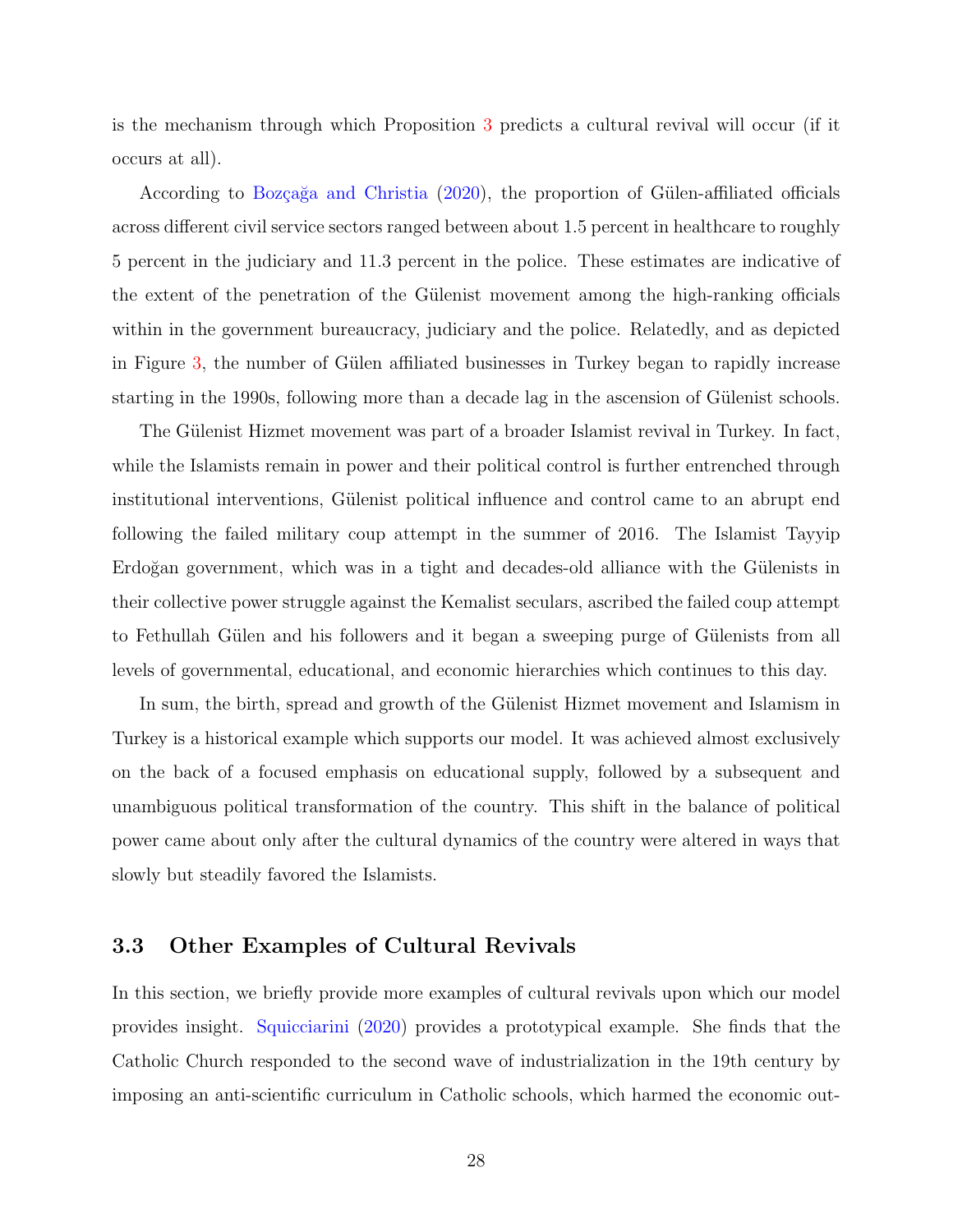comes of students in highly Catholic regions of France. Much as in our model, one type of elites (the Church) altered cultural norms by investing in public goods (schools). This shifted the institutional and cultural paths against the headwinds of modernization in highly Catholic regions of France.<sup>20</sup>

Cultural revivals need not be associated solely with religious elites, however. Iyigun and Rubin (2017) study macro-level cultural revivals in the 17th-century Ottoman Empire, 19th-century Imperial China, and 18th–19th century Tokugawa Japan. Only in the first of these cases were religious elites important in facilitating the cultural revival. In each of these cases, rulers and elites were confronted with Western institutions and technologies that had the potential to upend the economic and social order. In the context of our model, the old political, military, and economic elite had cultural values complementary to the production of "traditional" goods, such as tımars or waqf in the Ottoman Empire or Confucian education in Imperial China and Tokugawa Japan. Meanwhile, certain types of merchants, producers, and others with access to capital but not social prestige or political power had values consistent with more "non-traditional" goods. This latter group would have seen their returns rise immensely with the adoption of Western technologies, education, and modes of production. Such adoption would have almost certainly been dynamically production efficient. Yet, in each of these cases, the reaction to the West was what we call a "cultural revival": cultural values favoring the established elites became more predominant in society, and modes of production suited for the pre-industrial world became further entrenched. In many ways, these cultural revivals mimic the revival of white supremacist culture in the postbellum South discussed in greater detail in Section 3.1. In all of these cases, modes of production ended up supporting the interests of the established elites all the more.

<sup>&</sup>lt;sup>20</sup>There are many other relevant historical examples. For instance, Chaney (2016) studies the decline of Islamic science, finding that the decline began in the 12th and 13th centuries and that scientific learning was replaced by more traditional modes of religious education in madrasas. Carvalho and Koyama (2016) and Carvalho, Koyama and Sacks (2017) find that ultra-Orthodox European Jews responded to emancipation in the 19th century by imposing unprecedented restrictions on secular education, further closing themselves off from society. Fouka (2020) provides an example of a cultural backlash from post-WWI US education policy. A prohibition of German in public schools, which was intended to promote assimilation, had the effect of heightening cultural identity among Germans.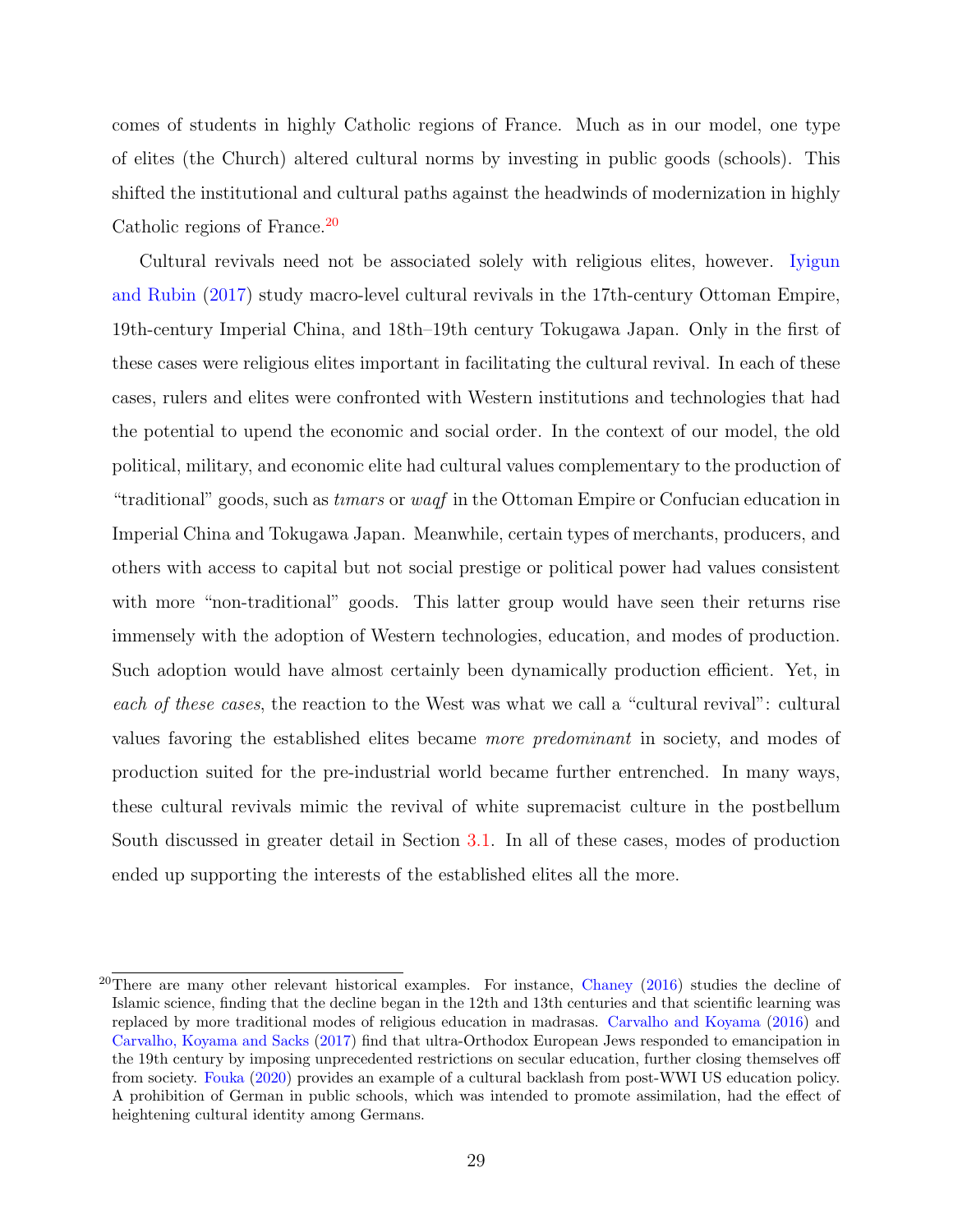# 4 Conclusion

There have been many historical cases in which social groups vested in inefficient production modes and technologies were able to maintain their social influence and political dominance over time despite having no capacity to block modes of production detrimental to their interests. This paper develops a theory to explain this phenomenon. We propose that when elites have limited power to directly block economic activities detrimental to their interests, they can instead affect a society's culture. We call such outcomes "cultural revivals." The primary intuition for the existence of cultural revivals is that when an economic disadvantage threatens the future political weight of one type of elites, these elites have particularly high incentive to affect citizens' socialization decisions by provisioning public goods. If they are successful, they increase their political weight and, as a result, economic activities complementary to their interests also increase. This happens *despite* the fact that these economic activities are associated with less productively efficient outcomes.

The insights provided by the model offer an explanation for two historical case studies: the Jim Crow South and Turkey's Gülen Movement. In both of these cases, one group of elites—whose economic power and political influence were threatened by new economic realities—could not prevent institutional changes by simply altering political institutions. Yet, they were still successful in preventing changes that would have undermined their power. They did so by altering society's cultural composition via the provision of public goods. In both cases, cultural changes favoring more "traditional" values became predominant. This in turn allowed the prevailing elites to strengthen their grip on political and economic power.

Such a series of events has been shown time and again to be a potent means for established elites to maintain their power in the face of social and economic headwinds pushing to undermine their power. Our theory highlights why elites so often succeed in pushing against these headwinds even when they cannot directly alter political and economic institutions to their benefit.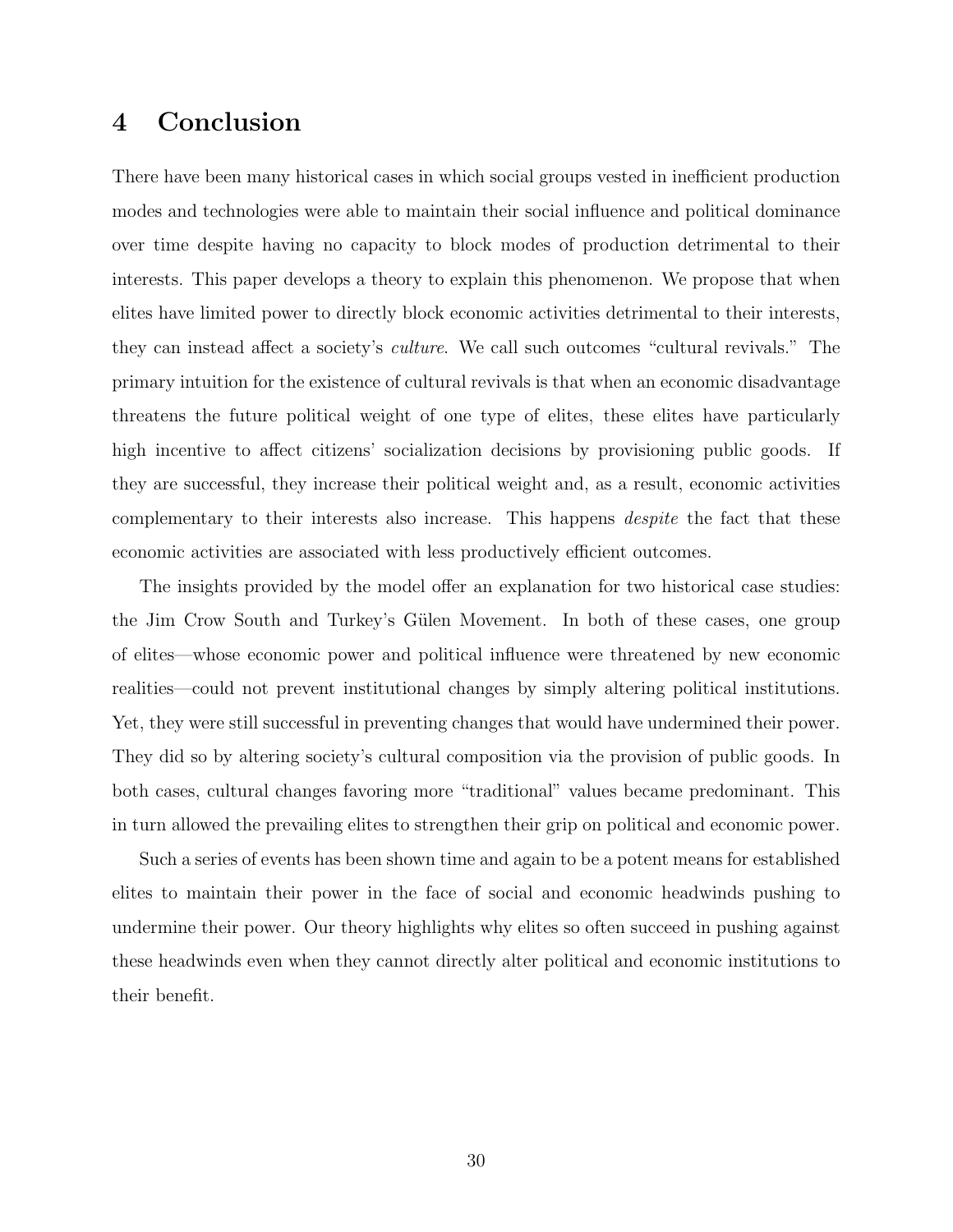# References

- Acemoglu, Daron. 2003. "Why Not a Political Coase Theorem? Social Conflict, Commitment, and Politics." Journal of Comparative Economics 31(4):620–652.
- Acemoglu, Daron and James A. Robinson. 2006. "Economic Backwardness in Political Perspective." American Political Science Review 100(1):115–131.
- Acemoglu, Daron and James A. Robinson. 2012. Why Nations Fail: The Origins of Power, Prosperity, and Poverty. New York: Crown.
- Alesina, Alberto and Paola Giuliano. 2015. "Culture and Institutions." Journal of Economic Literature 53(4):898–944.
- Algan, Yann and Pierre Cahuc. 2014. Trust, Growth, and Well-being: New Evidence and Policy Implications. In *Handbook of Economic Growth*. Vol. 2 Elsevier pp. 49–120.
- Almagro, Milena and David Andrés-Cerezo. 2020. "The Construction of National Identities." Theoretical Economics 15(2):763–810.
- Bénabou, Roland, Davide Ticchi and Andrea Vindigni. 2015. "Religion and Innovation." American Economic Review 105(5):346–51.
- B´enabou, Roland, Davide Ticchi and Andrea Vindigni. 2021. "Forbidden Fruits: The Political Economy of Science, Religion and Growth." Review of Economic Studies forthcoming.
- Bénabou, Roland and Jean Tirole. 2006. "Belief in a Just World and Redistributive Politics." Quarterly Journal of Economics 121(2):699–746.
- Bisin, Alberto, Avner Seror and Thierry Verdier. 2019. Religious Legitimacy and the Joint Evolution of Culture and Institutions. In Advances in the Economics of Religion, ed. Jean-Paul Carvalho, Sriya Iyer and Jared Rubin. Palgrave MacmilLan.
- Bisin, Alberto, Jared Rubin, Avner Seror and Thierry Verdier. 2021. "Culture, Institutions, and the Long Divergence." NBER Working Paper No. 28488.
- Bisin, Alberto and Thierry Verdier. 2000a. "Beyond the Melting Pot: Cultural Transmission, Marriage, and the Evolution of Ethnic and Religious Traits." Quarterly Journal of Economics 115(3):955–988.
- Bisin, Alberto and Thierry Verdier. 2000b. "A Model of Cultural Transmission, Voting and Political Ideology." European Journal of Political Economy 16(1):5–29.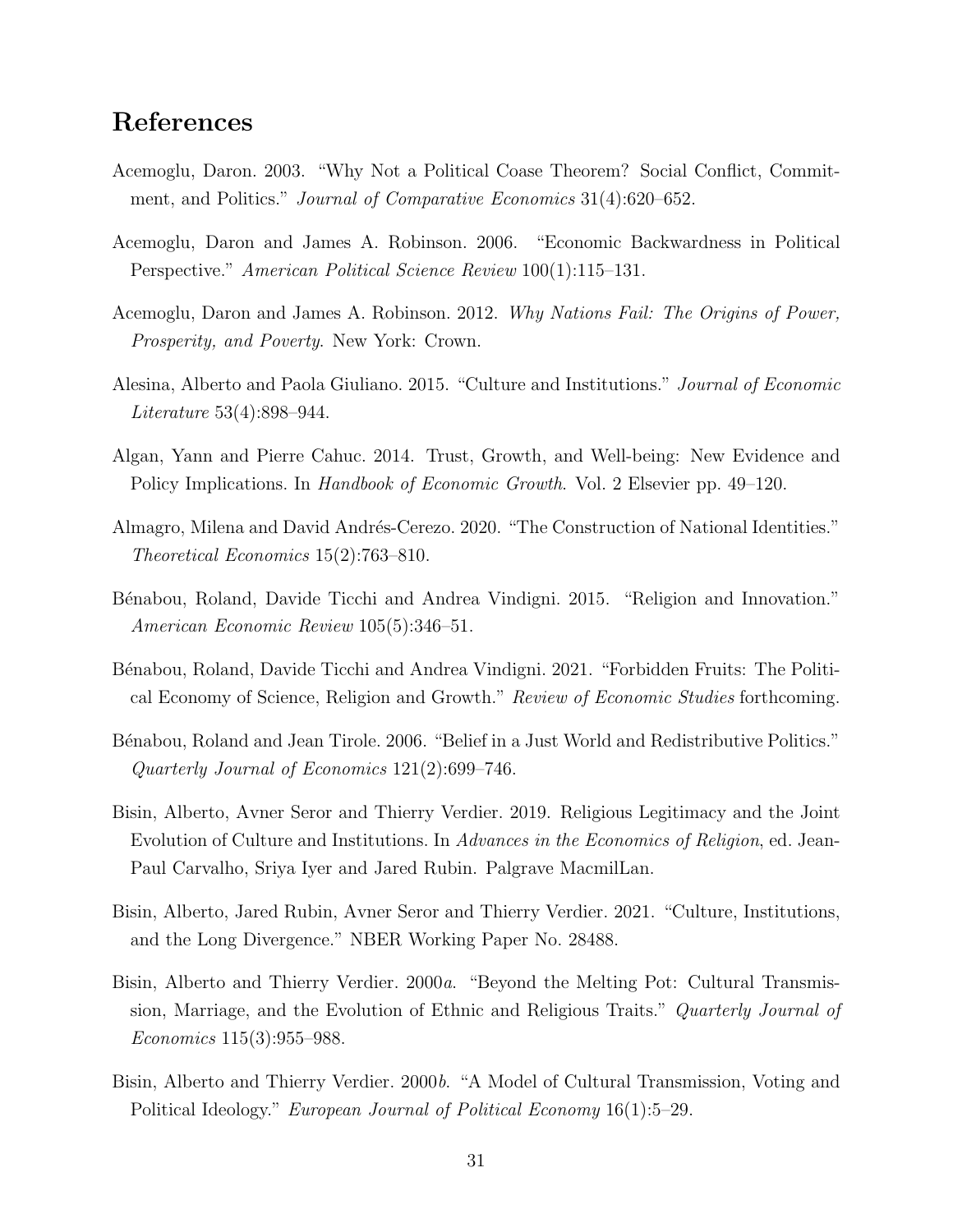- Bisin, Alberto and Thierry Verdier. 2001. "The Economics of Cultural Transmission and the Dynamics of Preferences." Journal of Economic Theory 97(2):298–319.
- Bisin, Alberto and Thierry Verdier. 2011. Chapter 9 The Economics of Cultural Transmission and Socialization. Vol. 1 of Handbook of Social Economics North-Holland pp. 339 – 416.
- Bisin, Alberto and Thierry Verdier. 2017. "On the Joint Evolution of Culture and Institutions." NBER Working Paper No. 23375.
- Bozçağa, Tuğba and Fotini Christia. 2020. "Imams and Businessmen: Islamist Service Provision in Turkey." Working Paper.
- Carvalho, Jean-Paul and Mark Koyama. 2016. "Jewish Emancipation and Schism: Economic Development and Religious Change." Journal of Comparative Economics 44(3):562–584.
- Carvalho, Jean-Paul, Mark Koyama and Michael Sacks. 2017. "Education, Identity, and Community: Lessons from Jewish Emancipation." Public Choice 171(1-2):119–143.
- Carvalho, Jean-Paul and Michael Sacks. 2021. "The Economics of Religious Communities: Social Integration, Discrimination and Radicalization." Working Paper.
- Chaney, Eric. 2016. "Religion and the Rise and Fall of Islamic Science." Working Paper.
- Chaudhary, Latika and Jared Rubin. 2016. "Religious Identity and the Provision of Public Goods: Evidence from the Indian Princely States." Journal of Comparative Economics 44(3):461–483.
- Chaudhry, Azam and Phillip Garner. 2006. "Political Competition between Countries and Economic Growth." Review of Development Economics 10(4):666–682.
- Chaudhry, Azam and Phillip Garner. 2007. "Do Governments Suppress Growth? Institutions, Rent-seeking, and Innovation Blocking in a Model of Schumpeterian Growth." Economics & Politics  $19(1)$ :35–52.
- Cosgel, Metin M. and Thomas J. Miceli. 2009. "State and Religion." Journal of Comparative Economics 37(3):402–416.
- Feldman, Glenn. 2004. The Disfranchisement Myth: Poor Whites and Suffrage Restriction in Alabama. Athens, GA: University of Georgia Press.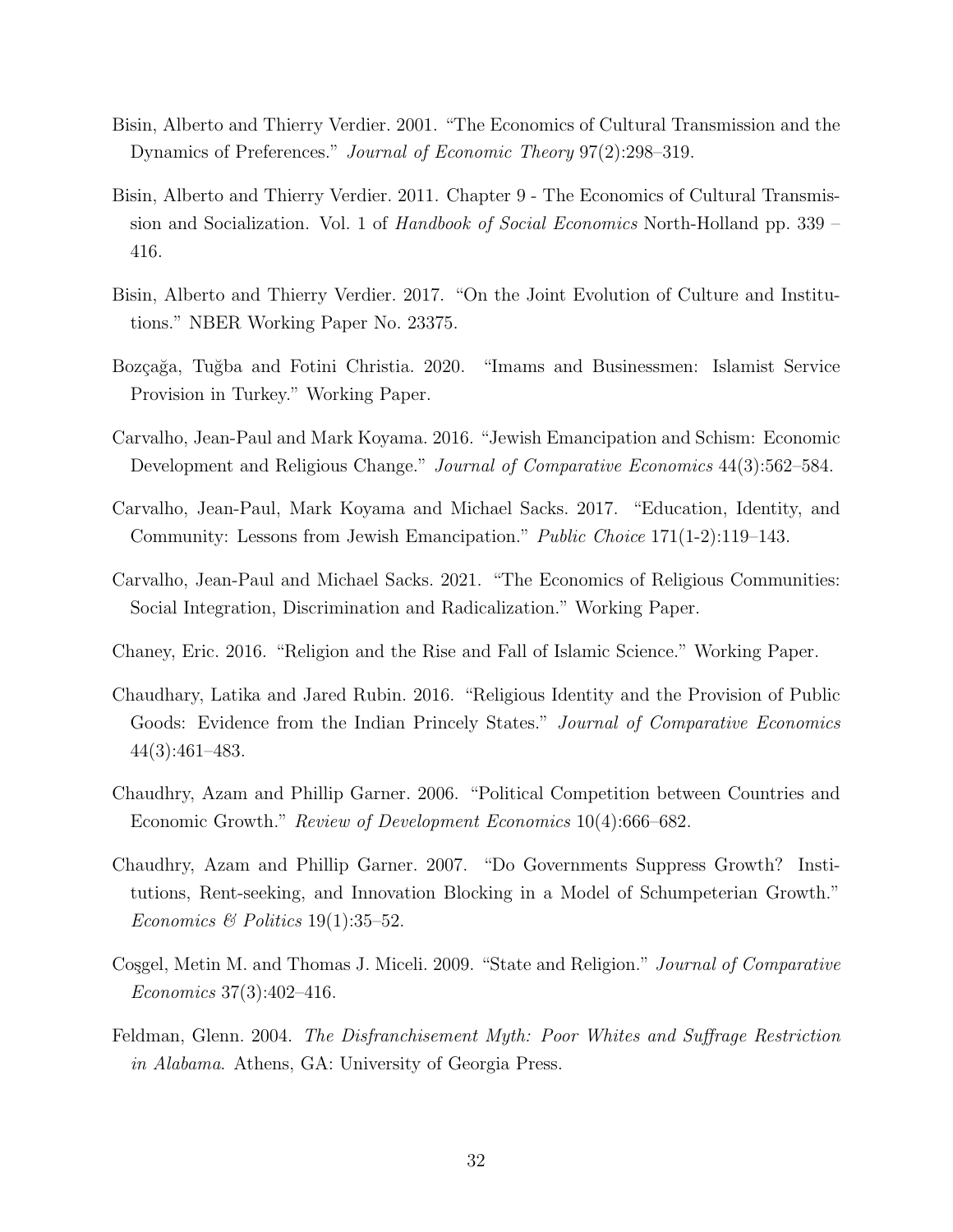- Ferraz, Claudio, Frederico Finan and Monica Martinez-Bravo. 2020. "Political Power, Elite Control, and Long-Run Development: Evidence from Brazil." NBER Working Paper No. 27456.
- Forret, Jeff. 2006. Race Relations at the Margins: Slaves and Poor Whites in the Antebellum Southern Countryside. Baton Rouge, LA: LSU Press.
- Fouka, Vasiliki. 2020. "Backlash: The Unintended Effects of Language Prohibition in US Schools after World War I." Review of Economic Studies 87(1):204–239.
- Frazier, E. Franklin. 1949. The Negro in the United States. New York: Macmillan Company.
- George, Siddharth Eapen and Dominic Ponattu. 2020. "Like Father, Like Son? The Effect of Political Dynasties on Economic Development." Working Paper.
- Gill, Anthony. 1998. Rendering Unto Caesar: The Catholic Church and the State in Latin America. Chicago: University of Chicago Press.
- Guiso, Luigi, Paola Sapienza and Luigi Zingales. 2006. "Does Culture affect Economic Outcomes?" Journal of Economic Perspectives 20(2):23–48.
- Hauk, Esther and Hannes Mueller. 2015. "Cultural Leaders and the Clash of Civilizations." Journal of Conflict Resolution 59(3):367–400.
- Hiller, Victor and Nouhoum Touré. 2021. "Endogenous gender power: The two facets of empowerment." Journal of Development Economics 149:102596.
- Hoffman, Philip T. 2015. Why did Europe Conquer the World? Princeton, NJ: Princeton University Press.
- Iyigun, Murat and Jared Rubin. 2017. "The Ideological Roots of Institutional Change." Working Paper.
- Iyigun, Murat, Jared Rubin and Avner Seror. 2019. A Theory of Cultural Revivals. AMSE Working Papers 1931.
- Jones, Benjamin F. and Benjamin A. Olken. 2005. "Do Leaders Matter? National Leadership and Growth Since World War II." Quarterly Journal of Economics 120(3):835–864.
- Kuran, Timur. 2011. The Long Divergence: How Islamic Law Held Back the Middle East. Princeton, NJ: Princeton University Press.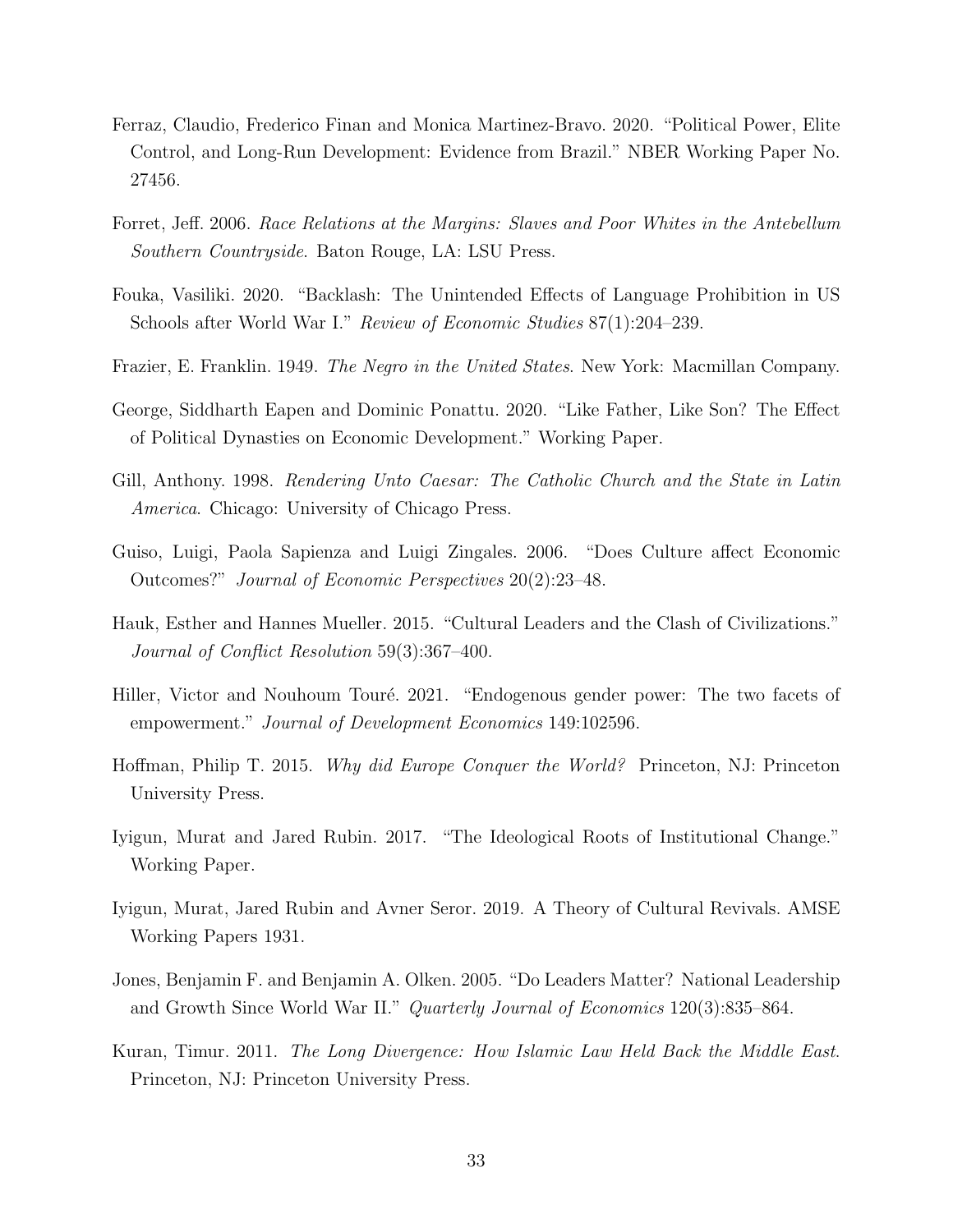- Logan, Trevon D. 2020. "Do Black Politicians Matter? Evidence from Reconstruction." Journal of Economic History 80(1):1–37.
- Marshall, Ray. 1961. Industrialisation and Race Relations in the Southern United States. In Industrialisation and Race Relations: A Symposium, ed. Guy Hunter. London: Oxford University Press.
- Matthews, Dylan. 2020. "Turkey's Coup: The Gülen Movement, Explained." Vox. URL: https://www.vox.com/2016/7/16/12204456/gulen-movement-explained
- Merritt, Keri Leigh. 2017. Masterless Men: Poor Whites and Slavery in the Antebellum South. New York: Cambridge University Press.
- North, Douglass C. 1981. Structure and Change in Economic History. New York: Norton.
- North, Douglass C. 1990. Institutions, Institutional Change and Economic Performance. New York: Cambridge University Press.
- Nunn, Nathan. 2012. "Culture and the Historical Process." Economic History of Developing Regions 27(sup1):S108–S126.
- Ottinger, Sebastian and Max Winkler. 2020. "Political Threat and Propaganda: Evidence from the US South." Working Paper.
- Passarelli, Francesco and Guido Tabellini. 2017. "Emotions and Political Unrest." Journal of Political Economy 125(3):903–946.
- Prummer, Anja. 2019. Religious & Cultural Leaders. In Advances in the Economics of Religion, ed. Jean-Paul Carvalho, Sriya Iyer and Jared Rubin. Palgrave Macmillan.
- Prummer, Anja and Jan-Peter Siedlarek. 2017. "Community Leaders and the Preservation of Cultural Traits." Journal of Economic Theory 168:143–176.
- Rubin, Jared. 2017. Rulers, Religion, and Riches: Why the West Got Rich and the Middle East Did Not. New York: Cambridge University Press.
- Spolaore, Enrico and Romain Wacziarg. 2013. "How Deep are the Roots of Economic Development?" Journal of Economic Literature 51(2):325–69.
- Squicciarini, Mara. 2020. "Devotion and Development: Religiosity, Education, and Economic Progress in 19th-Century France." American Economic Review 110(11):3454–3491.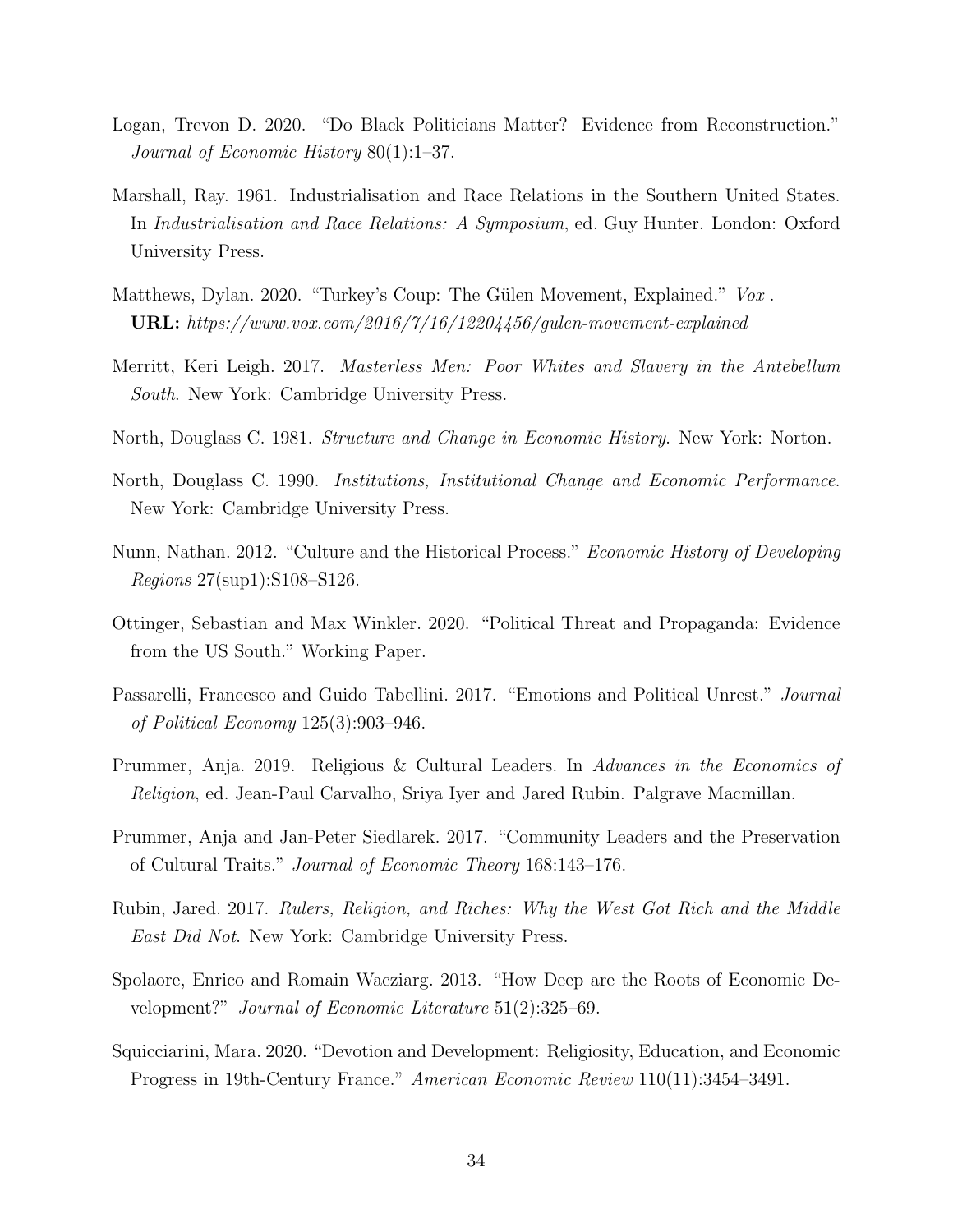- Tabellini, Guido. 2008. "The Scope of Cooperation: Values and Incentives." Quarterly Journal of Economics 123(3):905–950.
- Tee, Caroline. 2016. The Gülen Movement in Turkey: The Politics of Islam and Modernity. London: I. B. Tauris Publishing.
- Ticchi, Davide, Thierry Verdier and Andrea Vindigni. 2013. Democracy, Dictatorship and the Cultural Transmission of Political Values. IZA Discussion Papers 7441 Institute of Labor Economics (IZA).
- Tilly, Charles. 1990. Coercion, Capital, and European States, AD 990–1990. Oxford: Blackwell.
- Verdier, Thierry and Yves Zenou. 2015. "The Role of Cultural Leaders in the Transmission of Preferences." Economics Letters 136(C):158–161.
- Verdier, Thierry and Yves Zenou. 2018. "Cultural Leader and the Dynamics of Assimilation." Journal of Economic Theory 175:374–414.
- Wilson, William J. 1976. "Class Conflict and Jim Crow Segregation in the Postbellum South." Pacific Sociological Review 19(4):431–446.
- Woodward, C. Vann. 1974. The Strange Career of Jim Crow. 3rd ed. New York: Oxford University Press.
- Yao, Yang and Muyang Zhang. 2015. "Subnational Leaders and Economic Growth: Evidence from Chinese Cities." Journal of Economic Growth 20(4):405–436.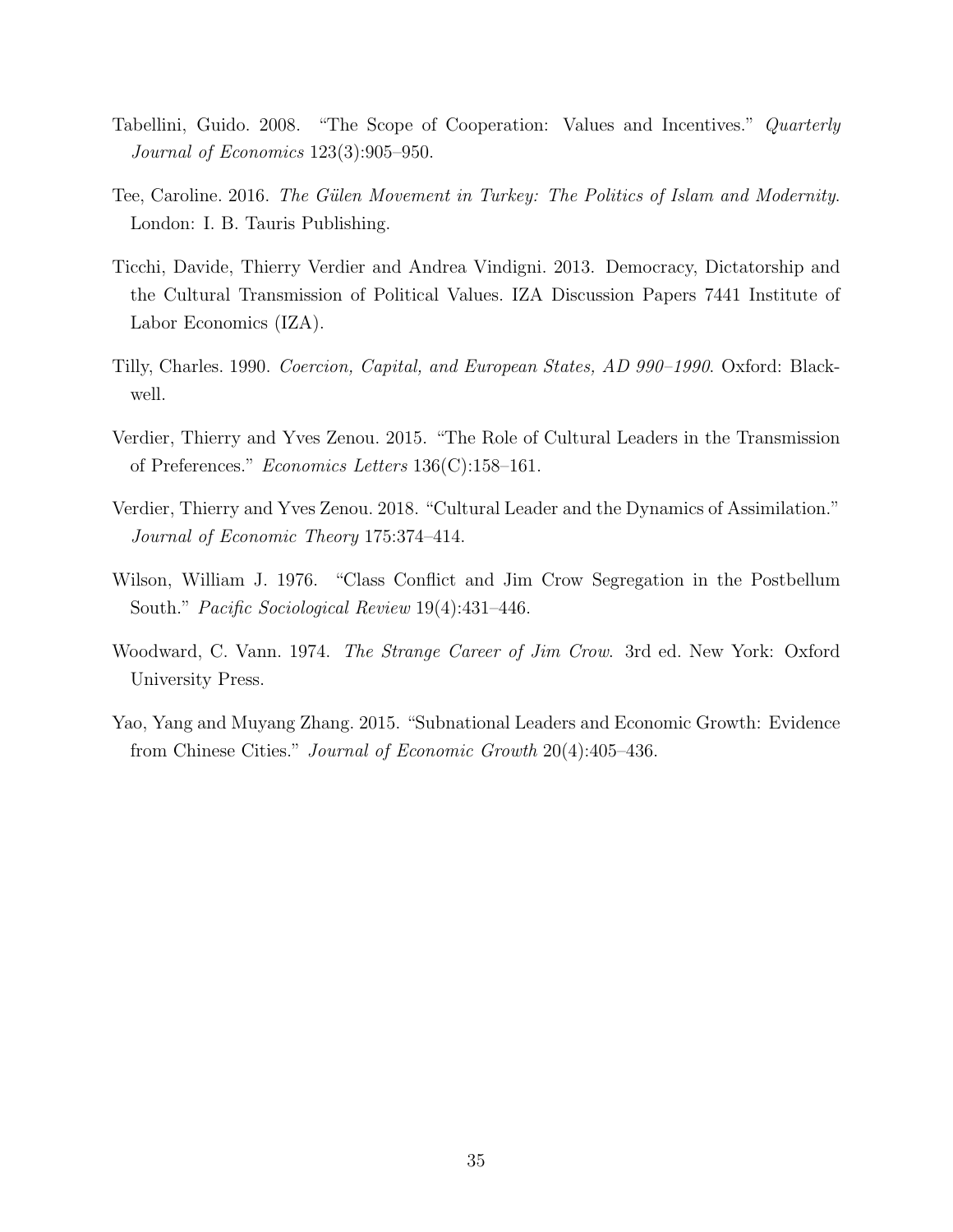# Appendices

# A Proofs

## A.1 Proof of Remark 1

Plugging in  $(11)$  into  $(12)$ , we get:

$$
q_1 = q_0 + q_0(1 - q_0)\{(1 - q_0)\{\eta g_0^1 + (\eta + \phi^1)q_1\} - q_0\{\eta g_0^2 + 1 - (\eta + \phi^2)(1 - q_1)\}\}\
$$
(A.1)

The solution  $q_1(g_0^1, g_0^2)$  is unique, as represented in Figure A.1. The RHS of (A.1) (the thick black line in Figure A.1) belongs to  $(0, 1)$  when  $q_0 \in (0, 1)$ ; it is linearly increasing in  $q_1$ with a slope below  $1<sup>21</sup>$  Hence, the RHS of  $(A.1)$  only crosses the 45 $\degree$  line once. The solution  $q_1(g_0^1, g_0^2)$  is necessarily stable: if  $q_1 > q_1(g_0^1, g_0^2)$ , then the socialization efforts are such that  $q_1$  is too high to be an equilibrium. The inverse is true if  $q_1 < q_1(q_0^1, g_0^2)$ . We find that

$$
q_1(g_0^1, g_0^2) = \frac{q_0(1 - q_0(1 - q_0)(\eta + \phi^2)) + \eta q_0(1 - q_0)\{(1 - q_0)g_0^1 - q_0g_0^2\}}{1 - q_0(1 - q_0)(\eta + \overline{\phi})},
$$
(A.2)

with  $\bar{\phi} = (1 - q_0)\phi^1 + q_0\phi^2$ .

## A.2 Proof of Proposition 1

The optimal allocation in period 0,  $(g_0^1, g_0^2)$ , solves:

$$
\max_{(g_0^1, g_0^2)} W_0(g_0^1, g_0^2) = q_0 V^1(g_0^1) + (1 - q_0) V^2(g_0^2) + \beta W_1(g_1^{1*}, g_1^{2*}),
$$
\n(A.3)

with  $W_1$  given by  $(8)$  under the following constraints:

$$
\begin{cases}\ng_0^1 + g_0^2 \le 1, \\
g_1^{1*} = q_1, \\
g_1^{2*} = 1 - q_1, \text{ and} \\
q_1 = \frac{q_0(1 - q_0(1 - q_0)(\eta + \phi^2)) + \eta q_0(1 - q_0)\{(1 - q_0)g_0^1 - q_0g_0^2\}}{1 - q_0(1 - q_0)(\eta + \overline{\phi})},\n\end{cases} \tag{A.4}
$$

with  $\bar{\phi} = (1 - q_0)\phi^1 + q_0\phi^2$ .

<sup>&</sup>lt;sup>21</sup>Formally, if we denote  $Z(q_1)$  the RHS of  $(A.1)$ , we find that  $Z'(q_1) = q_0(1 - q_0)\eta \overline{\phi} < 1$ , with  $\overline{\phi} = (1 - \eta)$  $q_0\phi^1 + q_0\phi^2$ . If  $q_1 = 0$ ,  $Z(0) = q_0\{1 + (1 - q_0)[(1 - q_0)\eta g_0^1 - q_0\eta g_0^2 - q_0(\eta + \phi^2)]\}$ . A  $g_0^2 = 1 - g_0^1$ ,  $Z(0) \ge q_0\{1 - (1 - q_0)q_0[2\eta + \phi^2]\} > 0$  for any  $\phi^1, \phi^2 \in [0, 1/2]$  and  $\eta \in [0, 1/4]$ . By symmetry,  $Z(1) < 1$ .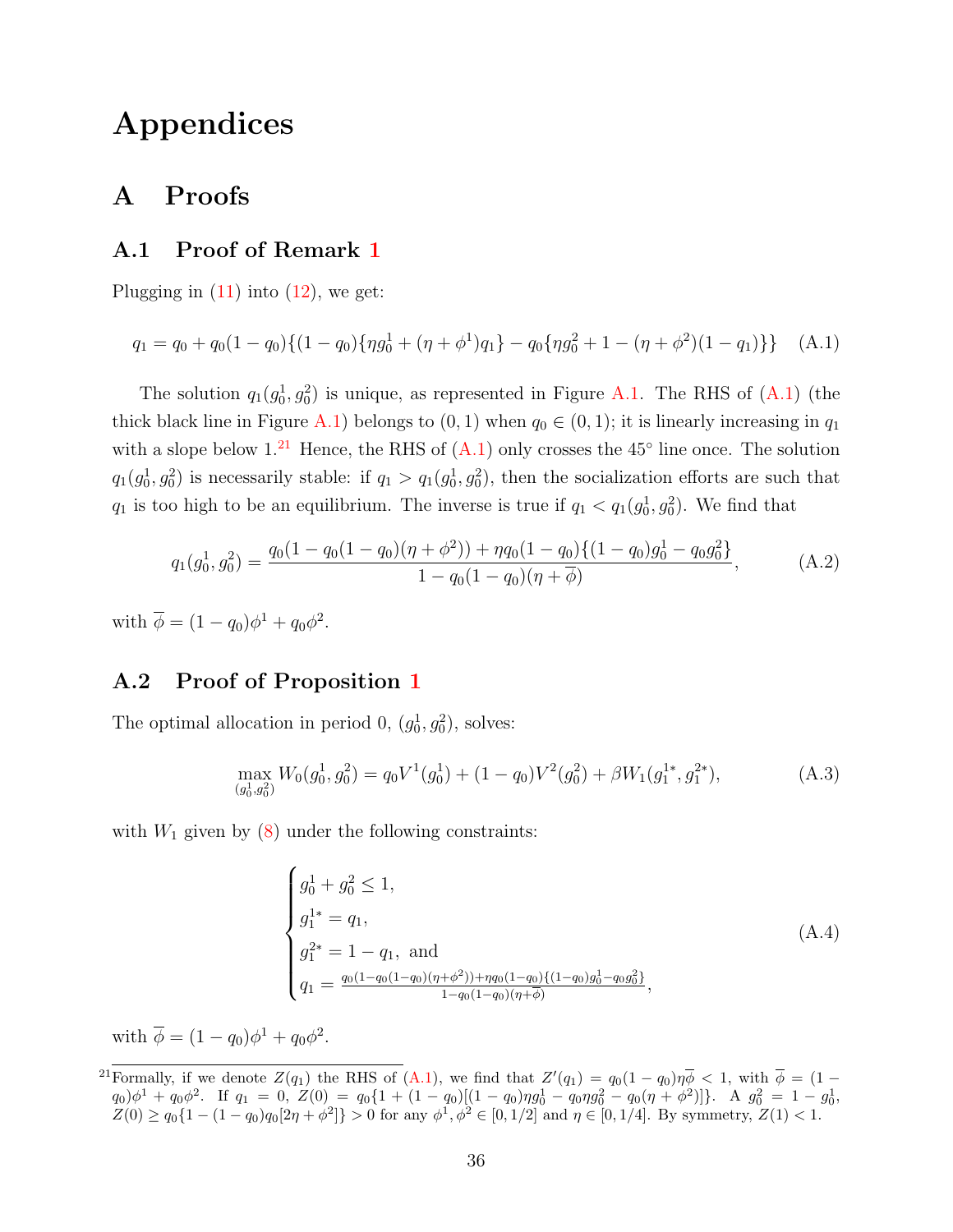

Note: the thick black line represents the RHS of  $(A.1)$ .

As the elites always benefit at the margin from more spending on their most preferred good, the budget constraint is necessarily satisfied at equality,  $g_0^1 + g_0^2 = 1$ . Hence, only one first-order condition can be written for public good  $g_0^1$ , while we substitute  $g_0^2$  with  $1 - g_0^1$ . We denote  $g_0^1 = g$ ,  $g_0^2 = 1 - g$ ,  $q_1(g_0^1, g_0^2) = q_1(g)$  and  $W_0(g_0^1, g_0^2) = W_0(g)$  in the rest of the proof to simplify the notation.

Substituting  $g_0^2$  by  $1-g$  and maximizing  $W_0(g)$ , we find the following FOC:

$$
\frac{\partial W_0(g)}{\partial g} = \frac{q_0}{g} - \frac{1 - q_0}{1 - g} + \beta \frac{\eta q_0 (1 - q_0)}{1 - q_0 (1 - q_0)(\eta + \overline{\phi})} \log(\frac{\phi^1 g_1^{1*}}{\phi^2 g_1^{2*}}) + \frac{\partial g_1^{1*}}{\partial g} \frac{\partial W_0(g)}{\partial g_1^{1*}} + \frac{\partial g_1^{2*}}{\partial g} \frac{\partial W_0(g)}{\partial g_1^{2*}} = 0.
$$
\n(A.5)

In the previous FOC, and given our equilibrium concept, the envelope theorem can be applied. In period 0, the elites internalize their optimal choice of period 1, so

$$
\frac{\partial g_1^{1*}}{\partial g} \frac{\partial W_0(g)}{\partial g_1^{1*}} + \frac{\partial g_1^{2*}}{\partial g} \frac{\partial W_0(g)}{\partial g_1^{2*}} = \beta \frac{\partial q_1}{\partial g} \left\{ \frac{\partial w_1}{\partial g_1^{1*}} - \frac{\partial w_1}{\partial g_1^{2*}} \right\} =
$$
\n
$$
\beta \frac{\eta q_0 (1 - q_0)}{1 - q_0 (1 - q_0) (\eta + \overline{\phi})} \left[ \frac{q_1}{g_1^{1*}} - \frac{1 - q_1}{g_1^{2*}} \right] = 0, \quad (A.6)
$$

given that  $g_1^{1*} = q_1$  and  $g_1^{2*} = 1 - q_1$ . Hence,  $\frac{\partial W_0(g)}{\partial g}$  can be written as:

$$
\frac{\partial W_0(g)}{\partial g} = \frac{q_0}{g} - \frac{1 - q_0}{1 - g} + \beta \frac{\eta q_0 (1 - q_0)}{1 - q_0 (1 - q_0)(\eta + \overline{\phi})} \log(\frac{\phi^1 q_1}{\phi^2 (1 - q_1)}) = 0, \tag{A.7}
$$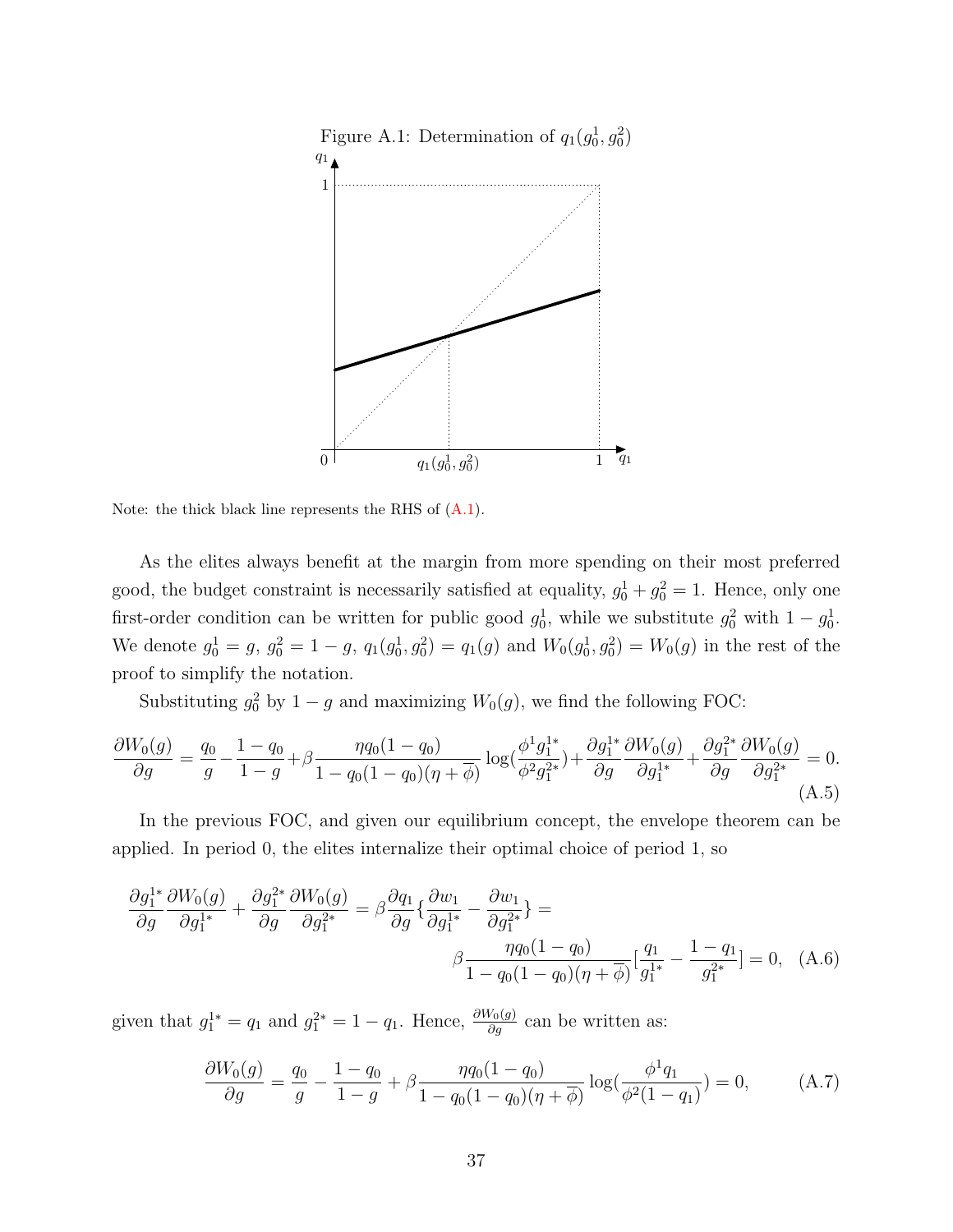with  $q_1$  is given by  $(A.2)$ .

The sign of  $\frac{\partial W_0}{\partial g}$  is ambiguous. Writing the second-order derivative of  $W_0$ , we find that:

$$
\frac{\partial^2 W_0(g)}{\partial g^2} = -\left\{\frac{q_0}{g^2} + \frac{1 - q_0}{(1 - g)^2}\right\} + \beta \left[\frac{\eta q_0 (1 - q_0)}{1 - q_0 (1 - q_0)(\eta + \overline{\phi})}\right]^2 \frac{1}{q_1 (1 - q_1)}.
$$
 (A.8)

The second term in the expression above is positive. Indeed, as long as  $\beta > 0$  non-convexities may arise in the optimization problem of the elites for the following reason. For the elites of type 1, the marginal benefit of increasing their weight is equal to their period-1 utility, which is necessarily increasing in  $q$ , the provision of public good 1.

From (A.8), we deduce that the second-order derivative is equal to zero when:

$$
\left\{\frac{q_0}{g^2} + \frac{1 - q_0}{(1 - g)^2}\right\} = \beta \left[\frac{\eta q_0 (1 - q_0)}{1 - q_0 (1 - q_0)(\eta + \overline{\phi})}\right]^2 \frac{1}{q_1(g)(1 - q_1(g))},\tag{A.9}
$$

which rewrites

$$
q_1(g)(1 - q_1(g)) = \beta \left[ \frac{\eta q_0(1 - q_0)}{1 - q_0(1 - q_0)(\eta + \overline{\phi})} \right]^2 \frac{g^2(1 - g)^2}{(1 - q_0)g^2 + q_0(1 - g)^2},
$$
(A.10)

with  $q_1(q)$  given by  $(A.2)$ , so

$$
\frac{\partial^2 W_0(g)}{\partial g^2} < 0 \text{ when } q_1(g)(1 - q_1(g)) > \beta \left[ \frac{\eta q_0(1 - q_0)}{1 - q_0(1 - q_0)(\eta + \overline{\phi})} \right]^2 \frac{g^2(1 - g)^2}{(1 - q_0)g^2 + q_0(1 - g)^2}, \text{ and} \tag{A.11}
$$

$$
\frac{\partial^2 W_0(g)}{\partial g^2} \ge 0 \text{ when } q_1(g)(1 - q_1(g)) \le \beta \left[ \frac{\eta q_0(1 - q_0)}{1 - q_0(1 - q_0)(\eta + \overline{\phi})} \right]^2 \frac{g^2(1 - g)^2}{(1 - q_0)g^2 + q_0(1 - g)^2}.
$$
\n(A.12)

 $q_1(g)(1-q_1(g))$  as a function of g is represented by the black curve in Figure A.2 in the case where there exists  $g \in [0, 1]$  such that  $\frac{\partial^2 W_0(g)}{\partial g^2} \geq 0$  (this case will formally be characterized below). As the function  $q_1(g)$  is linear and increasing, the function  $q_1(g)(1-q_1(g))$  is concave in g, has an inverted U shape, and takes strictly positive values on [0, 1], as  $q_1(g) \in (0, 1)$ .  $\beta\left[\frac{\eta q_0(1-q_0)}{1-\alpha(1-\alpha_0)(n)}\right]$  $\frac{\eta q_0(1-q_0)}{1-q_0(1-q_0)(\eta+\overline{\phi})}\Big]^2 \frac{g^2(1-g)^2}{(1-q_0)g^2+q_0(1-\overline{\phi})}$  $\frac{g^2(1-g)^2}{(1-q_0)g^2+q_0(1-g)^2}$  as a function of g is represented by the blue curve in

figure A.2. The function is single peaked, and necessarily equal to zero in the corners.

The following result follows from the previous discussion, as summarized in Figure A.2:

Lemma 1 Let

$$
\tilde{\beta} = \frac{1}{\left[\frac{\eta q_0(1-q_0)}{1-q_0(1-q_0)(\eta+\overline{\phi})}\right]^2} \min_{g \in [0,1]} \frac{q_1(g)(1-q_1(g))}{\frac{g^2(1-g)^2}{(1-q_0)g^2+q_0(1-g)^2}}.
$$
\n(A.13)

• If  $\beta \leq \tilde{\beta}$ , then  $\frac{\partial^2 W_0(g)}{\partial g^2} \leq 0$  for any  $g \in [0, 1]$ .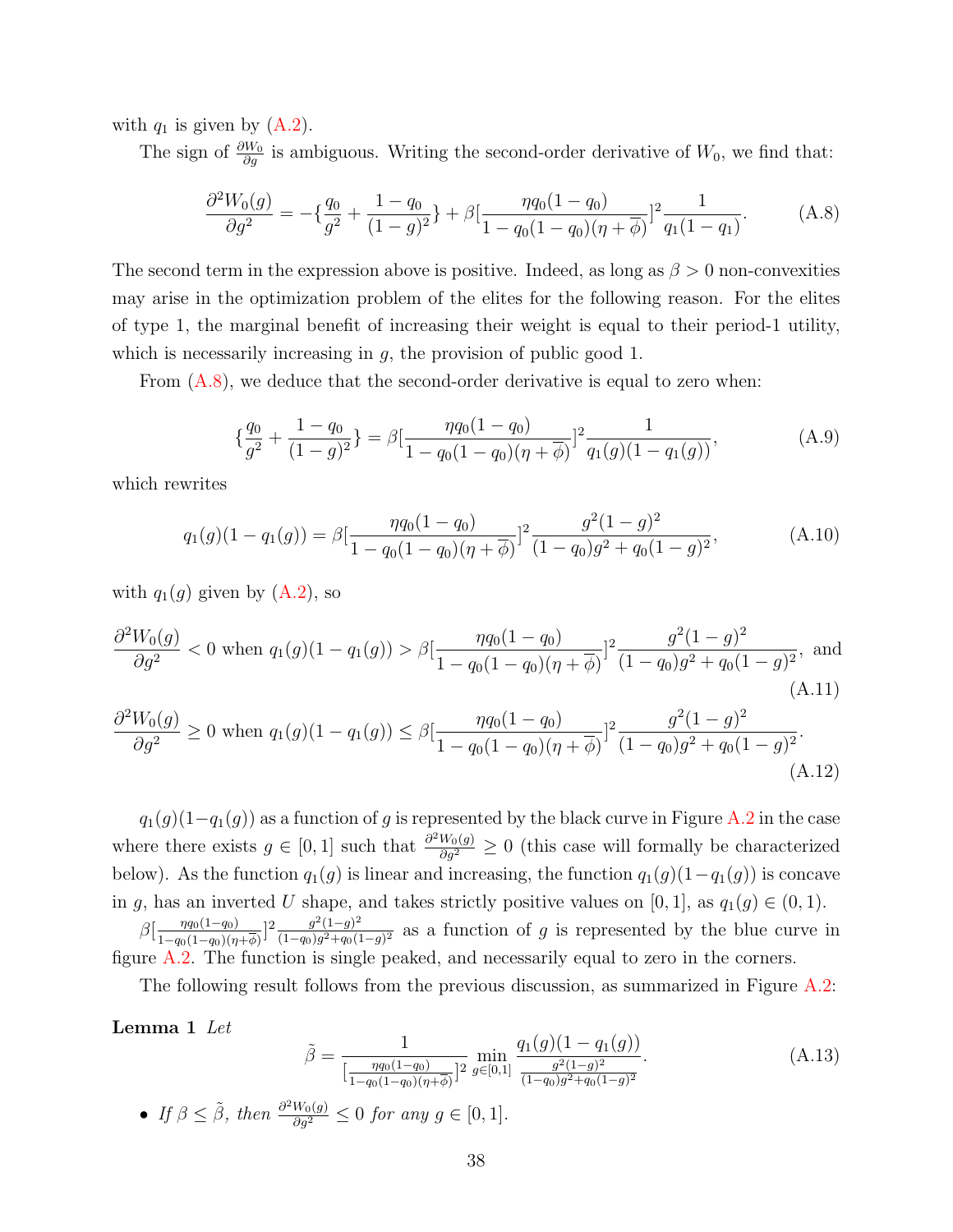

Note: the blue curve is the RHS of  $(A.10)$ , and the black curve is the LHS of  $(A.10)$ .

- If  $\beta > \tilde{\beta}$ , then the equation  $\frac{\partial^2 W_0}{\partial g^2} = 0$  admits two solutions  $\tilde{g}_1, \tilde{g}_2 \in (0, 1)$ ,  $\tilde{g}_1 \neq \tilde{g}_2$  such that:
	- $−$  If  $g < \tilde{g}_1$  or  $g > \tilde{g}_2$  then  $\frac{\partial^2 W_0}{\partial g^2} < 0$ .  $-If \, g \in [\tilde{g}_1, \tilde{g}_2], \text{ then } \frac{\partial^2 W_0}{\partial g^2} \geq 0.$

Since the non-convexity arises from the inter-temporal concerns of the elites, the magnitude of the non-convexity can be simply related to the magnitude of the time preference parameter  $\beta$ . In the case where  $\beta \leq \tilde{\beta}$ , the non-convexity in the optimization problem is weak, so that the function  $W_0(.)$  is concave.

In the case where  $\beta > \tilde{\beta}$ , Figure A.2 depicts the determination of the solutions of the equation  $\frac{\partial^2 W_0}{\partial g^2} = 0$ .

We deduce that the convexity of the function  $\frac{\partial W_0(.)}{\partial g}$  changes twice. The function is first decreasing, then increasing, and decreases again. Additionally, when  $g \to 0$ , then  $\frac{\partial W_0(g)}{\partial g} \to \infty$ . When  $g \to 1$ , then  $\frac{\partial W_0(g)}{\partial g} \to -\infty$ . Given these results, we have represented the function  $\frac{\partial W_0(.)}{\partial g}$  in Figure A.3.

As represented in Figure A.3, the function  $\frac{\partial W_0(g)}{\partial g}$  can at most cross the horizontal axis three times. When the function crosses the horizontal line and is decreasing, then the solution of the equation  $\frac{\partial W_0(g)}{\partial g} = 0$  is stable. This is the case of the two extreme solutions  $\tilde{g}_L$ and  $\tilde{g}_H$ , where the subscripts L and H stand for "low" and "high" respectively. When the function  $\frac{\partial W_0(g)}{\partial g}$  crosses the horizontal axis and is increasing, then the solution of the equation  $\frac{\partial W_0(g)}{\partial g} = 0$  is unstable. This is the case of the intermediate solution  $\tilde{g}_U$ , as represented in Figure A.3.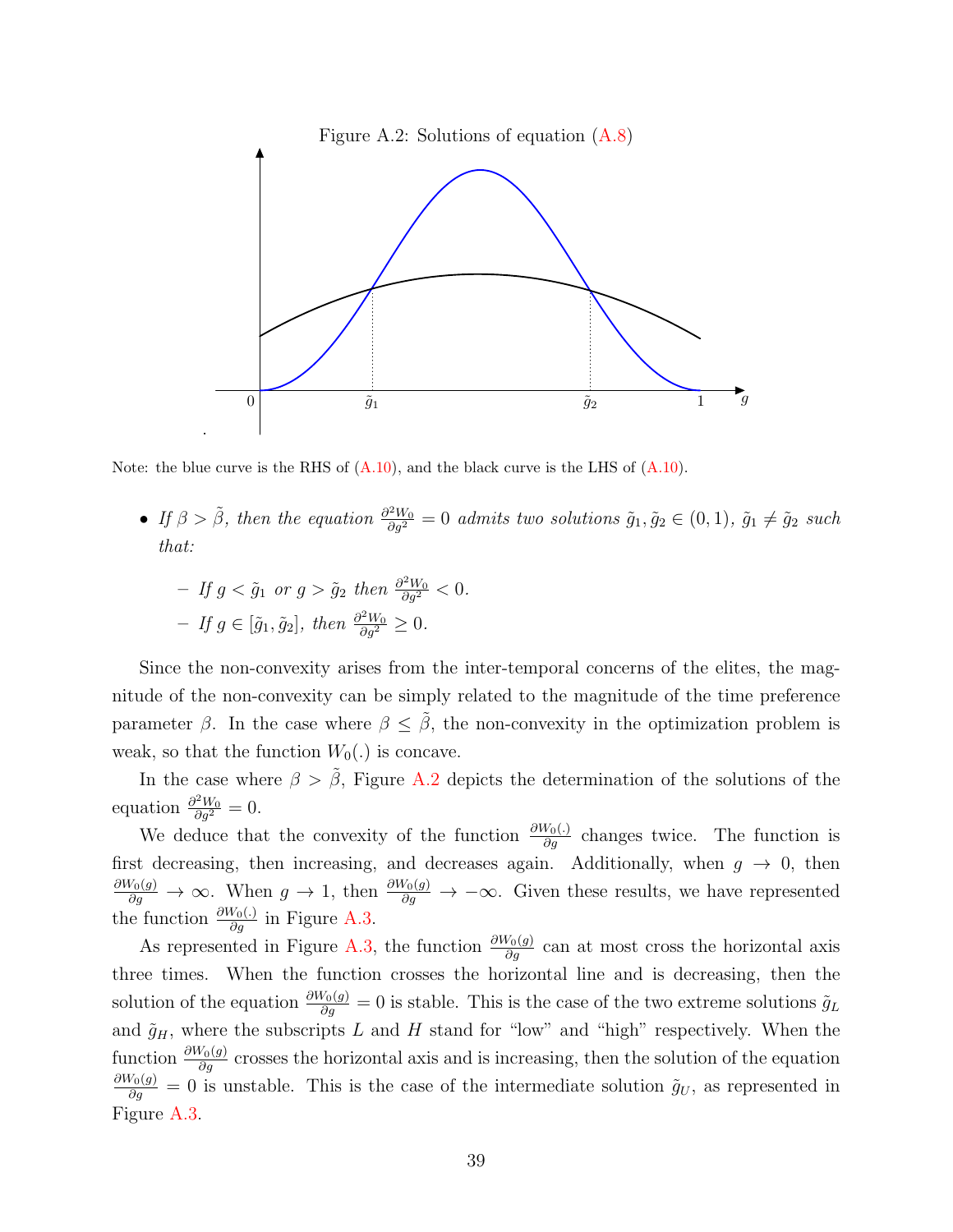



The second step of the proof consists in establishing the following Lemma:

Lemma 2  $\frac{\partial^2 W_0(g)}{\partial g \partial g_0}$  $\frac{\partial^2 W_0(g)}{\partial g \partial q_0} > 0$  when g is such that  $\frac{\partial W_0(g)}{\partial g} = 0$ 

In order to establish this result, we need to prove the following Lemma first:

**Lemma 3**  $\frac{\partial q_1}{\partial q_0} > 0$ , with  $q_1$  given by  $(A.2)$ .

From  $(A.1)$ ,  $q_1$  solves the following fixed point equation:

$$
q_1(g) = q_0 + q_0(1 - q_0)((1 - q_0)U^{11}(g) - q_0U^{22}(g)),
$$
\n(A.14)

with  $U^{11}(g) = \eta g + (\eta + \phi^1) q_1(g)$  and  $U^{22}(g) = \eta (1 - g) + (\eta + \phi^2) (1 - q_1(g))$ .

In order to prove that  $\frac{\partial q_1(g)}{\partial q_0} > 0$ , we prove that the RHS of (A.14) is increasing in  $q_0$ . As represented in Figure A.4, this would shift the RHS of  $(A.14)$  upward and prove that  $q_1(g)$ increases with  $q_0$ , as the intersection between the LHS and RHS of  $(A.14)$  is shifted to the right.

After denoting the RHS of  $(A.14)$  as  $RHS(g)$  to ease the notation, we find that

$$
\begin{cases} \frac{\partial RHS(g)}{\partial q_0} = 1 + (1 - q_0)(1 - 3q_0)U^{11}(g) - q_0(2 - 3q_0)U^{22}(g), \text{ and} \\ \frac{\partial^2 RHS(g)}{\partial q_0^2} = (-4 + 6q_0)U^{11}(g) + (-2 + 6q_0)U^{22}(g). \end{cases}
$$
(A.15)

Hence, the second-order derivative of  $RHS(g)$  is linearly increasing in  $q_0$  and it equals zero at

$$
q_0 = \tilde{q}_0 = \frac{2U^{11} + U^{22}}{3(U^{11} + U^{22})} \in (0, 1).
$$
 (A.16)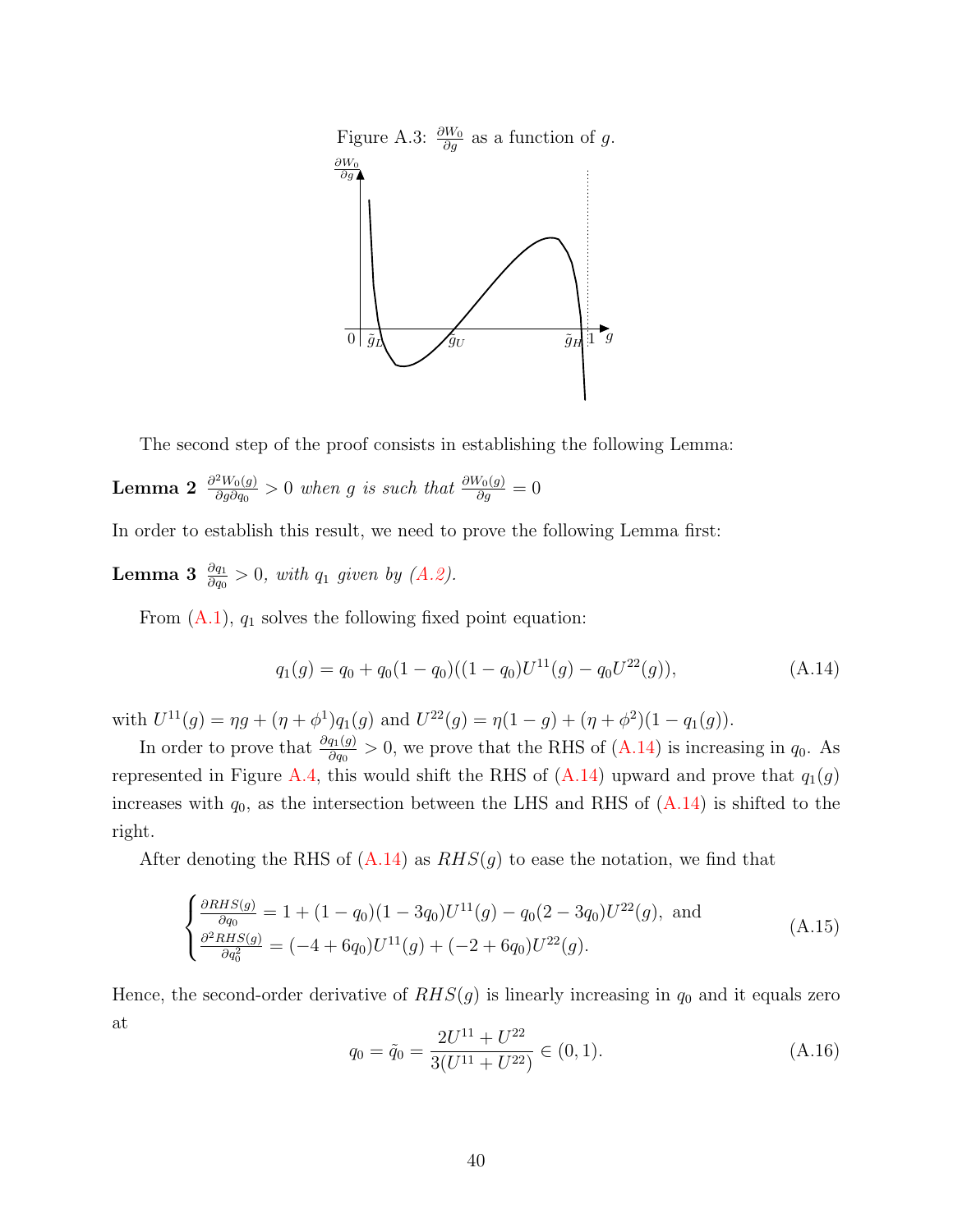

Note: the black line is the RHS of (A.14).

Thus,  $\frac{\partial RHS(g)}{\partial q_0}$  is U-shaped, and is minimum in  $\tilde{q}_0$ . Notwithstanding a few computations, we find that in  $q_0 = \tilde{q}_0$ ,

$$
\frac{\partial RHS(g)}{\partial q_0} = 1 - \frac{[U^{11}(g)]^2 (U^{11}(g) + 2U^{22}(g))}{3(U^{11}(g) + U^{22}(g))^2} - \frac{[U^{22}(g)]^2 (U^{22}(g) + 2U^{11}(g))}{3(U^{11}(g) + U^{22}(g))^2}, \tag{A.17}
$$

which rewrites

$$
\frac{\partial RHS(g)}{\partial q_0} = 1 - \frac{1}{3}(U^{11}(g) + U^{22}(g)) + \frac{1}{3}\frac{U^{11}(g)U^{22}(g)}{U^{11}(g) + U^{22}(g)}.
$$
\n(A.18)

As

$$
\frac{1}{3}(U^{11}(g) + U^{22}(g)) = \frac{1}{3}\{2\eta + \phi^1 q_1 + \phi^2 (1 - q_2)\},\tag{A.19}
$$

$$
\frac{1}{3}(U^{11}(g) + U^{22}(g)) < \frac{1}{3}\{2\eta + \max(\phi^1, \phi^2)\} < 1,\tag{A.20}
$$

given that  $\eta \in [0, 1/4]$  and  $\max(\phi^1, \phi^2) \le 1/2$ . We deduce that

$$
\frac{\partial RHS(g)}{\partial q_0} > 0. \tag{A.21}
$$

This concludes the proof of Lemma 3. We can now turn to the proof of Lemma 2.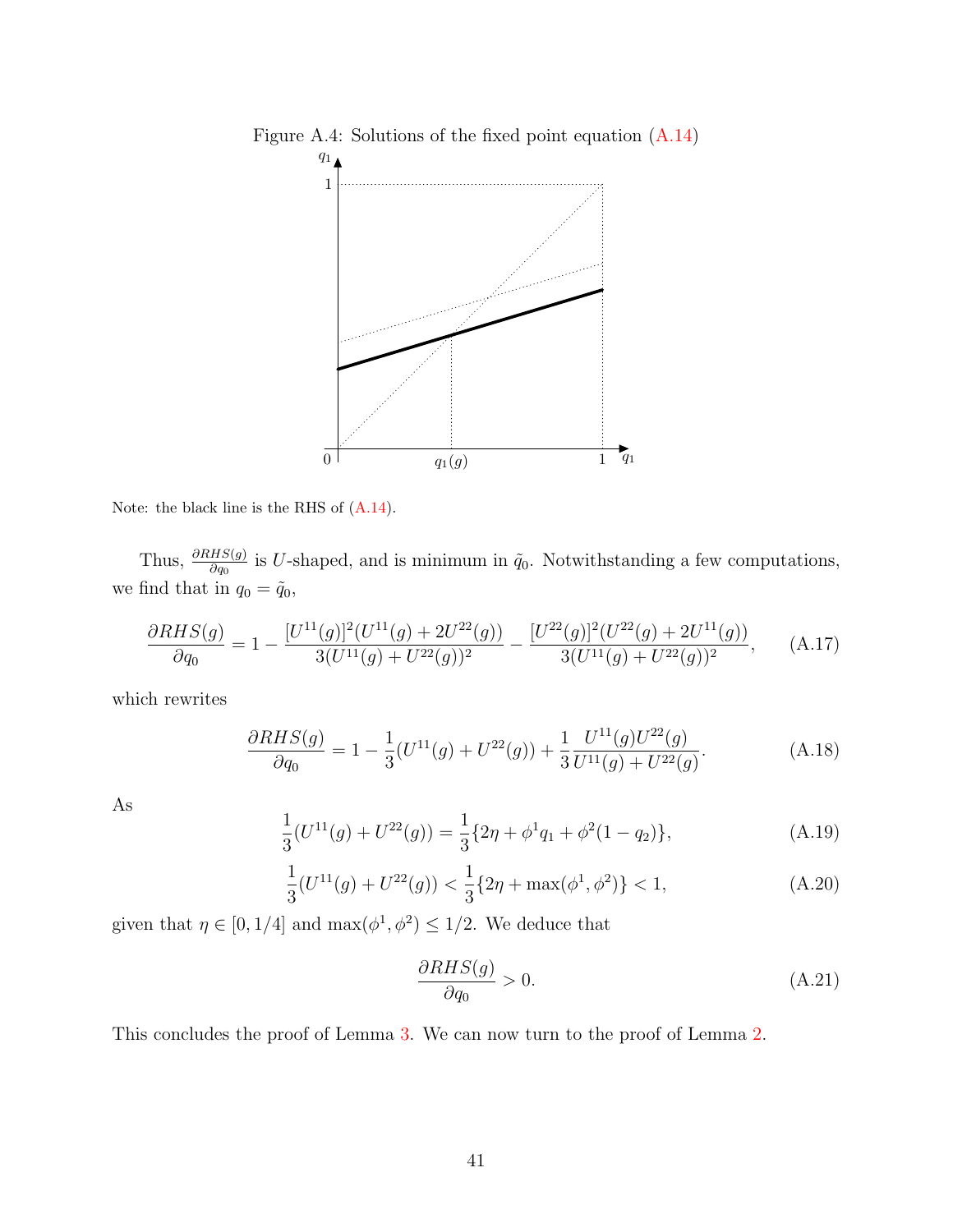By differentiating  $\frac{\partial W_0(g)}{\partial g}$  given in (A.7) with respect to  $q_0$ , we find:

$$
\frac{\partial^2 W_0(g)}{\partial g \partial q_0} = \frac{1}{g} + \frac{1}{1 - g} + \beta \eta \frac{(1 - 2q_0) + [q_0(1 - q_0)]^2 (\phi^2 - \phi^1)}{(1 - q_0(1 - q_0)(\eta + \overline{\phi}))^2} \log(\frac{\phi^1 q_1}{\phi^2 (1 - q_1)}) + \beta \frac{\eta q_0 (1 - q_0)}{1 - q_0(1 - q_0)(\eta + \overline{\phi})} \frac{\partial q_1}{\partial q_0} \frac{1}{q_1 (1 - q_1)}.
$$
(A.22)

When  $\frac{\partial W_0(g)}{\partial g} = 0$ ,

$$
\beta \log\left(\frac{\phi^1 q_1(g)}{\phi^2 (1 - q_1(g))}\right) = \frac{\frac{1 - q_0}{1 - g} - \frac{q_0}{g}}{\frac{\eta q_0 (1 - q_0)}{1 - q_0 (1 - q_0)(\eta + \overline{\phi})}}.
$$
\n(A.23)

Rewriting the cross derivative of  $W_0$  by substituting  $(A.23)$  in  $(A.22)$ , we find

$$
\frac{\partial^2 W_0(g)}{\partial g \partial q_0} = \frac{1}{g} + \frac{1}{1 - g} + \frac{(1 - 2q_0) + [q_0(1 - q_0)]^2 (\phi^2 - \phi^1)}{q_0(1 - q_0)(1 - q_0(1 - q_0)(\eta + \overline{\phi}))} \left\{ \frac{1 - q_0}{1 - g} - \frac{q_0}{g} \right\}
$$

$$
+ \beta \frac{\eta q_0 (1 - q_0)}{1 - q_0(1 - q_0)(\eta + \overline{\phi})} \frac{\partial q_1(g)}{\partial q_0} \frac{1}{q_1(g)(1 - q_1(g))}, \quad (A.24)
$$

which can be rewritten:

$$
\frac{\partial^2 W_0(g)}{\partial g \partial q_0} = \frac{q_0}{g} \left\{ \frac{1 - (1 - q_0)^2 (\eta + \overline{\phi} + q_0 (\phi^2 - \phi^1))}{(1 - q_0)(1 - q_0 (1 - q_0)(\eta + \overline{\phi}))} \right\} + \frac{1 - q_0}{1 - g} \left\{ \frac{1 - q_0^2 (\eta + \overline{\phi} + (1 - q_0)(\phi^2 - \phi^1))}{q_0 (1 - q_0 (1 - q_0)(\eta + \overline{\phi}))} \right\} + \frac{1 - q_0}{1 - q_0 (1 - q_0)(\eta + \overline{\phi})} \frac{\partial q_1(g)}{\partial q_0} \frac{1}{q_1(g)(1 - q_1(g))} > 0. \quad \text{(A.25)}
$$

Take the case where  $\phi^2 \geq \phi^1$  without loss of generality. The second term in the RHS of the previous equation is then necessarily positive. We find that the first term in the RHS of the previous equation is also positive when  $\eta \in [0, 1/4]$  and  $\phi^2 \in [0, 1/2]$ .<sup>22</sup> Finally, the third term in the RHS is also positive, as  $\frac{\partial q_1(g)}{\partial q_0} > 0$  from Lemma 3. We have proven that  $\partial^2 W_0(g)$  $\frac{\partial W_0(g)}{\partial g \partial q_0} > 0$  when  $\frac{\partial W_0(g)}{\partial g} = 0$ . The result holds when  $\phi^1 \ge \phi^2$  by symmetry of the problem.

Combining this last result with our previous analysis, we deduce our final intermediary result:

#### Lemma 4

• If  $\beta \leq \tilde{\beta}$ , then there is a single stable solution  $\tilde{g}_a \in (0,1)$  that solves  $\frac{\partial W_0(g)}{\partial g} = 0$ .

<sup>&</sup>lt;sup>22</sup>To see this, denote  $N(q_0) = 1 - (1 - q_0)^2 (\eta + \overline{\phi} + q_0 (\phi^2 - \phi^1))$  the numerator of the first term in the RHS of (A.25). Hence,  $N(q_0) > 1 - (1 - q)^2 (\eta + (1 + q_0) \max(\phi^1, \phi^2)$ . Since  $1 - (1 - q)^2 (\eta + (1 + q_0) \max(\phi^1, \phi^2)$ is a decreasing function of  $q_0$ , it is maximum in  $q_0 = 0$ . We deduce that  $N(q_0) > 1 - (\eta + \max(\phi^1, \phi^2) \ge 0$ when  $\phi^i \in [0, 1/2]$  and  $\eta \in [0, 1/4]$ .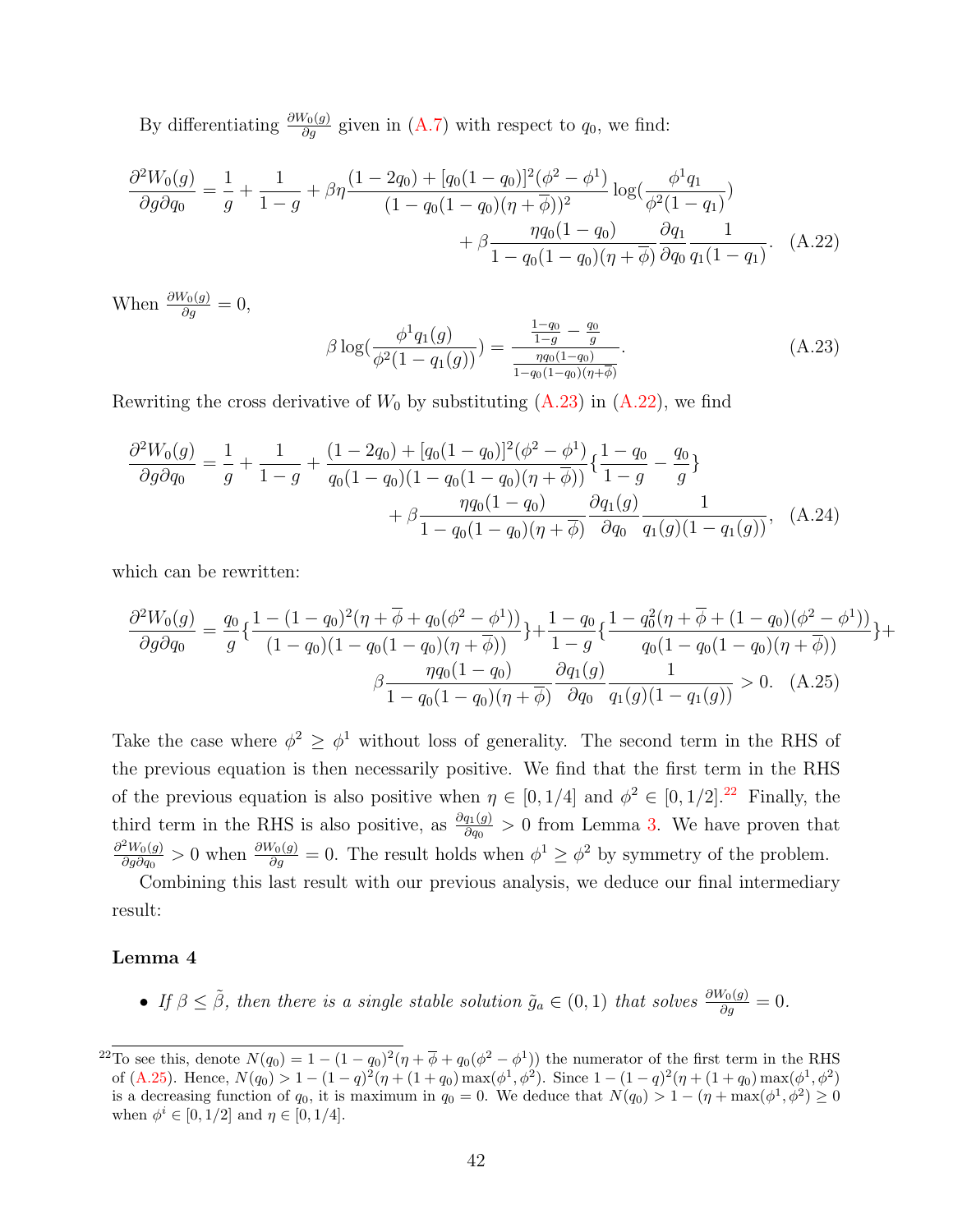- If  $\beta > \tilde{\beta}$ , there exist two threshold values of the initial fraction of type 1 individuals  $q_0$ , q and  $\overline{q}$ , with  $0 < q \leq \overline{q} < 1$  such that:
	- $-$  If  $q_0 \ge \underline{q}$  or  $q_0 \le \overline{q}$ , then there is a single stable solution  $\tilde{g}$  that solves  $\frac{\partial W_0(g)}{\partial g} = 0$ .  $−$  If  $q_0 \in (q, \overline{q})$ , then the equation  $\frac{\partial W_0(g)}{\partial g} = 0$  admits two stable solutions  $\tilde{g}_L$  and  $\tilde{g}_H$ , and one unstable solution  $\tilde{g}_U$  with  $\tilde{g}_L < \tilde{g}_U < \tilde{g}_H$  and  $\tilde{g}_L, \tilde{g}_U, \tilde{g}_H \in (0, 1)$ .

In the case where  $\beta \leq \tilde{\beta}$ , then from Lemma 1,  $\frac{\partial^2 W_0(g)}{\partial g^2} < 0$  for any  $g \in [0,1]$ . Hence, the function  $W_0(q)$  is concave, so the optimization problem admits a unique stable solution  $\tilde{g}_a$ . This solution belongs to  $(0, 1)$ , as  $\frac{\partial W_0(g)}{\partial g} \to -\infty$  when  $g \to 0$ , and  $\frac{\partial W_0(g)}{\partial g} \to +\infty$  when  $g \to 1$ . This concludes the proof of the first point of Lemma 4.

In the case where  $\beta > \tilde{\beta}$  the results of Lemma 4 can be illustrated with graphs. The effect of an increase in  $q_0$  on the function  $\frac{\partial W_0(.)}{\partial g}$  is represented in Figure A.5. Given our results in Lemma 2, the effect of an increase in  $q_0$  on the function  $\frac{\partial W_0(.)}{\partial g}$  can be represented as in Figure A.5.  $\frac{\partial^2 W_0(g)}{\partial g \partial g_0}$  $\frac{\partial W_0(g)}{\partial g \partial q_0} > 0$  when  $\frac{\partial W_0(g)}{\partial g} = 0$ , so  $\frac{\partial W_0(j)}{\partial g}$  is shifted upwardly along the horizontal axis. We can deduce from Lemma 2 that  $\tilde{g}_L$  and  $\tilde{g}_H$  increase with  $q_0$ , and that  $\tilde{g}_U$  necessarily decreases with  $q_0$ .



Hence, when  $q_0$  is sufficiently high, then the U-shaped part of the graph between  $\tilde{g}_L$  and  $\tilde{g}_U$  is shifted above the horizontal axis, as represented in figure A.6, and only one equilibrium remains:  $\tilde{g}_H$ . The value of  $q_0$  such that the function  $\frac{\partial W_0(.)}{\partial g}$  is exactly tangent to the horizontal axis in  $\tilde{g}_L$  is denoted  $\bar{q}$ , and belongs to  $(0, 1)$ . Indeed,  $\bar{q}$  is strictly in the segment  $(0, 1)$ , as when  $q_0 = 0$ ,  $\frac{\partial W_0(g)}{\partial g} < 0$  for any value of g, while when  $q_0 = 1$ , then  $\frac{\partial W_0(g)}{\partial g} > 0$  for any value of g. Since  $\frac{\partial W_0(.)}{\partial g}$  must switch sign when  $q_0 = \overline{q}$ , we deduce that  $\overline{q} \in (0, 1)$ .

The reasoning is similar for  $q$ . When  $q_0$  decreases, then the inverted-U shape on the segment of the graph representing  $\frac{\partial W_0(j)}{\partial g}$  on  $[\tilde{g}_U, \tilde{g}_H]$  is shifted below the horizontal axis, as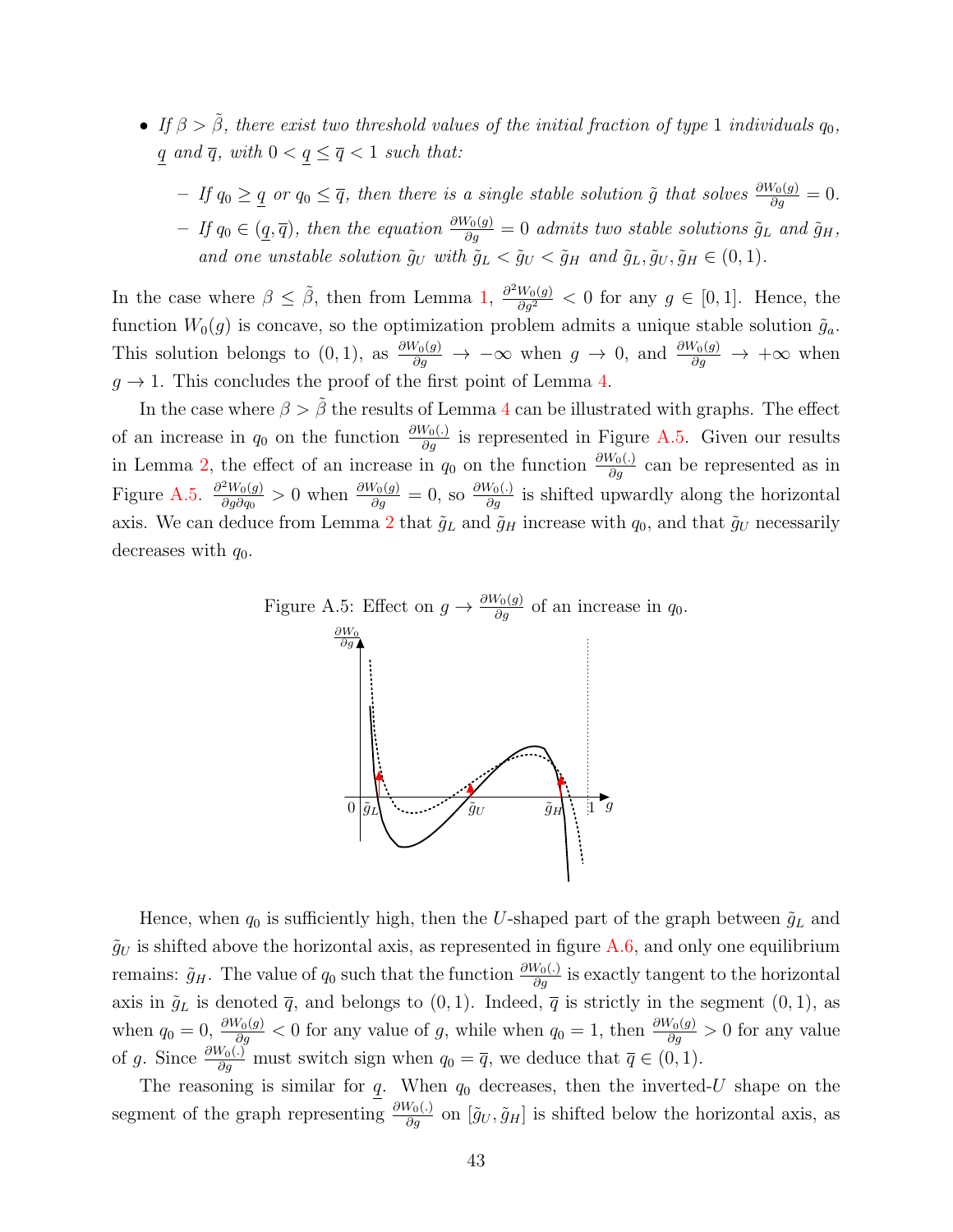

represented in figure A.7, and only one equilibrium remains:  $\tilde{g}_L$ . The value of  $q_0$  such that the function  $\frac{\partial W_0(j)}{\partial g}$  is tangent to the horizontal axis in  $\tilde{g}_H$  is denoted  $\underline{q}$ , and belongs to  $(0, 1)$ , given the same reasoning as the one developed above.





Finally, when  $q \in [q, \overline{q}]$ , then there are two stable solutions of the equation  $\frac{\partial W_0}{\partial g} = 0$ . These two solutions,  $\tilde{g}_L$  and  $\tilde{g}_H$ , have already been represented in Figure A.3.<sup>23</sup>

To summarize, we have proven that depending on the initial cultural composition of the population, there can be either one or two stable Subgame Perfect Equilibria.

$$
\begin{cases} \frac{\partial W_0}{\partial g} = 0\\ \frac{\partial^2 W_0}{\partial g^2} = 0. \end{cases}
$$

<sup>&</sup>lt;sup>23</sup>In order to formally characterize q and  $\overline{q}$ , one can define the following system,

Given our analysis of the functions  $\frac{\partial W_0(g)}{\partial g}$  and  $\frac{\partial^2 W_0(g)}{\partial g^2}$ , this system necessarily admits two solutions  $(\tilde{g}_L, \underline{q})$ , and  $(\tilde{g}_H, \overline{q})$ .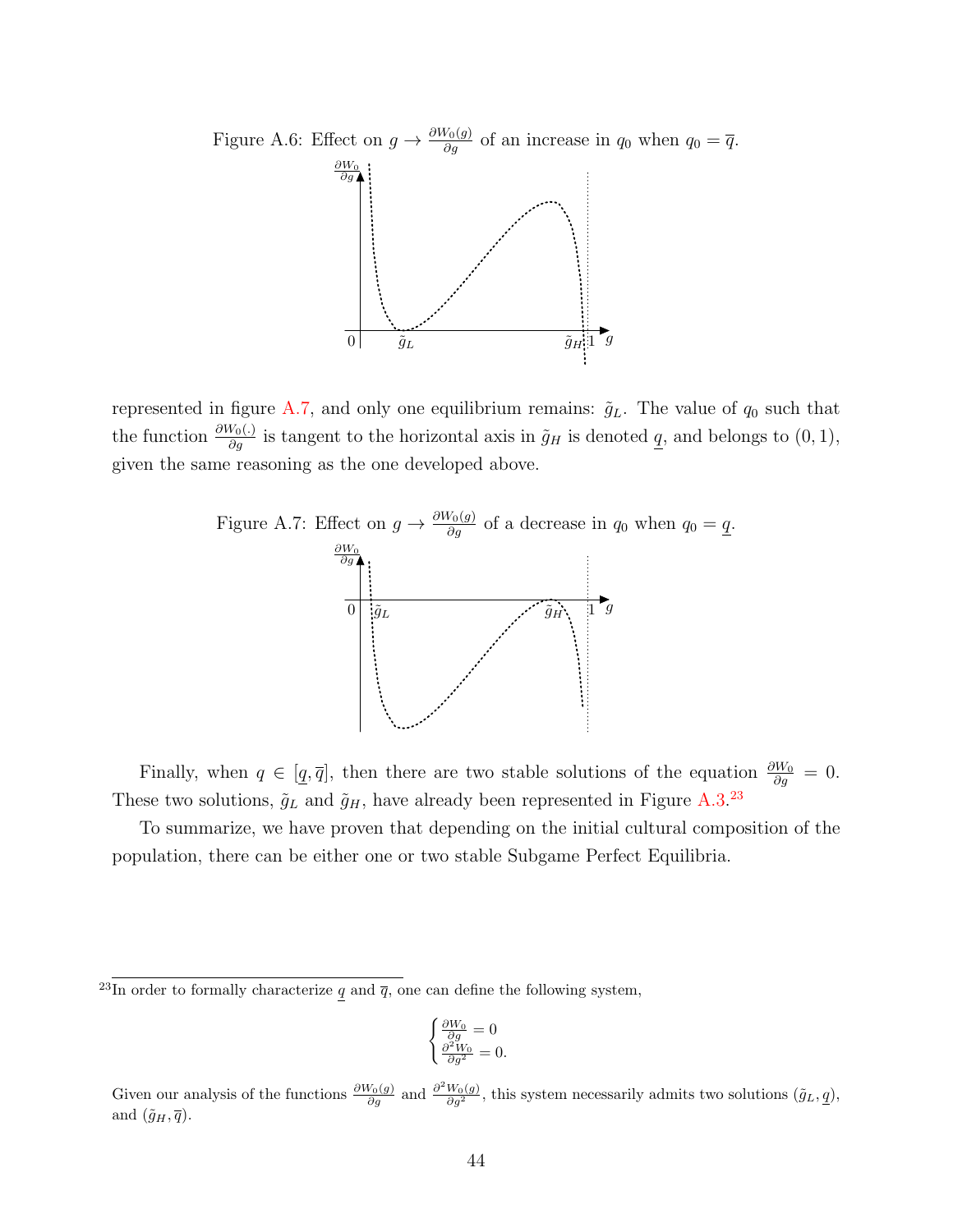When  $\beta \leq \tilde{\beta}$ : the game admits a single stable Subgame Perfect Equilibria. The period-0 equilibrium allocation  $(g_0^{1*}, g_0^{2*})$  is:

$$
\begin{cases}\ng_0^{1*} = \tilde{g}_a, \text{ and} \\
g_0^{2*} = 1 - \tilde{g}_a\n\end{cases} \tag{A.26}
$$

with  $\tilde{g}_a$  is the unique solution of  $\frac{\partial W_0(g)}{\partial g} = 0$ , as established in Lemma 4. In period 1, the elites choose:

$$
\begin{cases}\n g_1^{1*} = q_1(\tilde{g}_a), \\
 g_1^{2*} = 1 - q_1(\tilde{g}_a),\n\end{cases} \tag{A.27}
$$

with

$$
q_1(\tilde{g}_a) = \frac{q_0(1 - q_0(1 - q_0)(\eta + \phi^2)) + \eta q_0(1 - q_0)\{(1 - q_0)\tilde{g}_a - q_0(1 - \tilde{g}_a)\}}{1 - q_0(1 - q_0)(\eta + \overline{\phi})},
$$
 (A.28)

The citizens socialize their offspring, and choose the equilibrium efforts

$$
\begin{cases}\n\tau^{1*}(\tilde{g}_a) = (1 - q_0) \{ \eta \tilde{g}_a + (\eta + \phi^1) q_1(\tilde{g}_a) \} \\
\tau^{2*}(\tilde{g}_a) = q_0 \{ \eta (1 - \tilde{g}_a) + (\eta + \phi^2) (1 - q_1(\tilde{g}_a)) \}.\n\end{cases} \tag{A.29}
$$

The SPE can then be written as:  $\{(\tilde{g}_a, 1 - \tilde{g}_a); (q_1(\tilde{g}_a), 1 - q_1(\tilde{g}_a)); (\tau^{1*}(\tilde{g}_a), \tau^{2*}(\tilde{g}_a))\}.$ 

When  $\beta > \tilde{\beta}$  and  $q < q$ : The game admits a single stable Subgame Perfect Equilibria. The period-0 equilibrium allocation  $(g_0^{1*}, g_0^{2*})$  is:

$$
\begin{cases}\ng_0^{1*} = \tilde{g}_L, \text{ and} \\
g_0^{2*} = 1 - \tilde{g}_L\n\end{cases} \tag{A.30}
$$

with  $\tilde{g}_L$  the unique solution of  $\frac{\partial W_0}{\partial g} = 0$ .

In period 1, the elites choose:

$$
\begin{cases}\ng_1^{1*} = q_1(\tilde{g_L}), \\
g_1^{2*} = 1 - q_1(\tilde{g_L}),\n\end{cases} \tag{A.31}
$$

with

$$
q_1(\tilde{g_L}) = \frac{q_0(1 - q_0(1 - q_0)(\eta + \phi^2)) + \eta q_0(1 - q_0)\{(1 - q_0)\tilde{g_L} - q_0(1 - \tilde{g_L})\}}{1 - q_0(1 - q_0)(\eta + \overline{\phi})},
$$
 (A.32)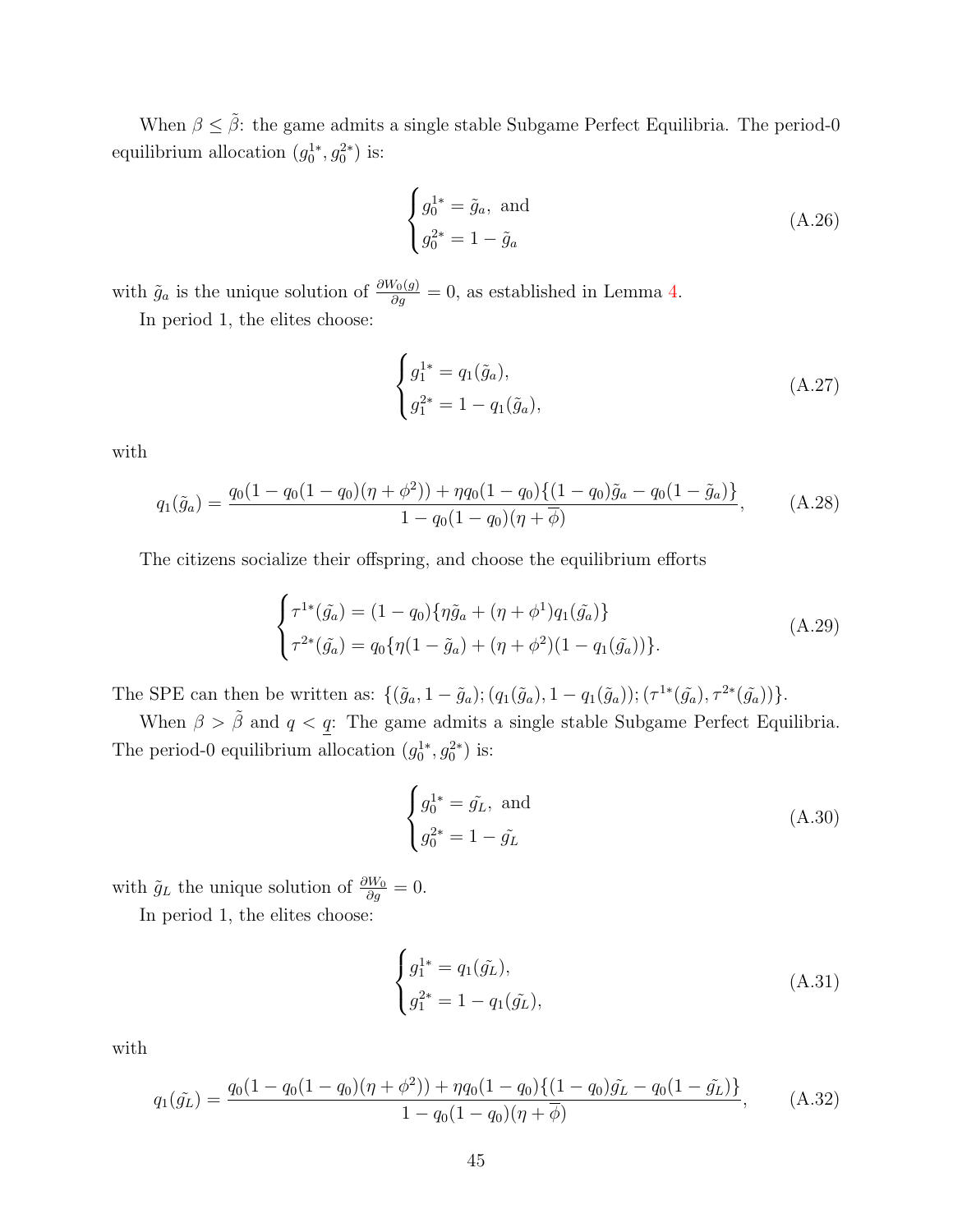The citizens socialize their offspring, and choose the equilibrium efforts

$$
\begin{cases}\n\tau_L^{1*} = (1 - q_0) \{ \eta \tilde{g}_L + (\eta + \phi^1) q_1(\tilde{g}_L) \} \\
\tau_L^{2*} = q_0 \{ \eta (1 - \tilde{g}_L) + (\eta + \phi^2) (1 - q_1(\tilde{g}_L)) \}.\n\end{cases} \tag{A.33}
$$

The SPE can then be written as:  $\{(\tilde{g}_L, 1 - \tilde{g}_L); (q_1(\tilde{g}_L), 1 - q_1(\tilde{g}_L)); (\tau_L^{1*}, \tau_L^{2*})\}.$ 

When  $\beta > \tilde{\beta}$  and  $q > q$ : The game admits a single stable Subgame Perfect Equilibria. The period-0 equilibrium allocation  $(g_0^{1*}, g_0^{2*})$  is:

$$
\begin{cases}\ng_0^{1*} = \tilde{g_H}, \text{ and} \\
g_0^{2*} = 1 - \tilde{g_H}\n\end{cases} \tag{A.34}
$$

with  $\tilde{g}_H$  the unique solution of  $\frac{\partial W_0}{\partial g} = 0$ .

In period 1, the elites choose:

$$
\begin{cases}\ng_1^{1*} = q_1(\tilde{g_H}), \\
g_1^{2*} = 1 - q_1(\tilde{g_H}),\n\end{cases} \tag{A.35}
$$

with

.

.

$$
q_1(\tilde{g_H}) = \frac{q_0(1 - q_0(1 - q_0)(\eta + \phi^2)) + \eta q_0(1 - q_0)\{(1 - q_0)\tilde{g_H} - q_0(1 - \tilde{g_H})\}}{1 - q_0(1 - q_0)(\eta + \overline{\phi})},
$$
 (A.36)

The citizens socialize their offspring, and choose the equilibrium efforts

$$
\begin{cases}\n\tau_H^{1*} = (1 - q_0) \{ \eta \tilde{g}_H + (\eta + \phi^1) q_1(\tilde{g}_H) \} \\
\tau_H^{2*} = q_0 \{ \eta (1 - \tilde{g}_H) + (\eta + \phi^2) (1 - q_1(\tilde{g}_H)) \}.\n\end{cases} \tag{A.37}
$$

The SPE can then be written as:  $\{(\tilde{g_H}, 1 - \tilde{g_H}); (q_1(\tilde{g_H}), 1 - q_1(\tilde{g_H})); (\tau_H^{1*}, \tau_H^{2*})\}.$ 

Finally, when  $\beta > \tilde{\beta}$  and  $q \in [\underline{q}, \overline{q}]$ : the game admits two stable SPE (and one unstable SPE).

In the first stable SPE, the period-0 equilibrium allocation  $(g_0^{1*}, g_0^{2*})$  is:

$$
\begin{cases}\ng_0^{1*} = \tilde{g_H}, \text{ and} \\
g_0^{2*} = 1 - \tilde{g_H}\n\end{cases} \tag{A.38}
$$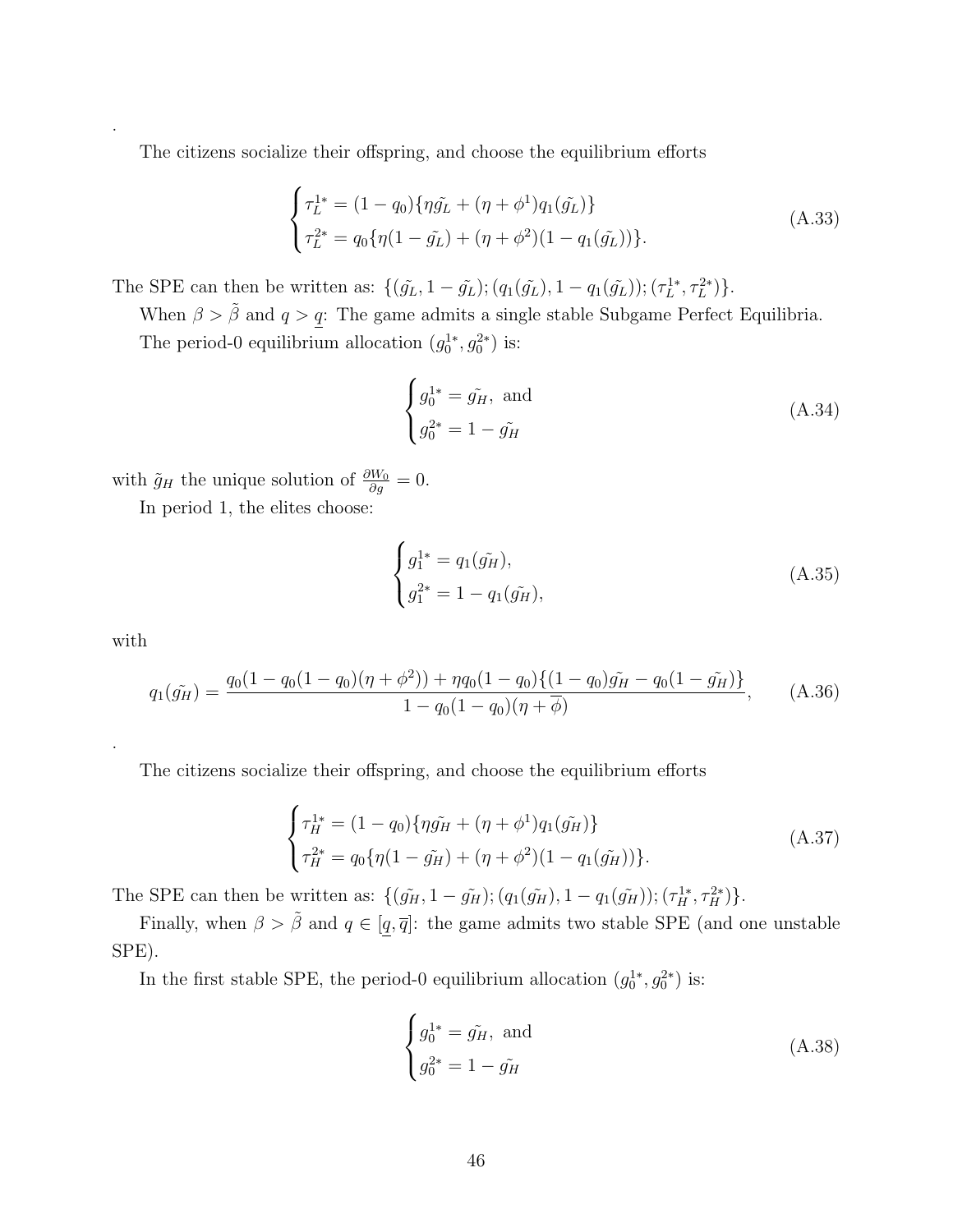with  $\tilde{g}_H$  the first solution of  $\frac{\partial W_0}{\partial g} = 0$  such that  $\frac{\partial^2 W_0}{\partial g^2} < 0$ .

In the second stable SPE, the period-0 equilibrium allocation  $(g_0^{1*}, g_0^{2*})$  is:

$$
\begin{cases}\ng_0^{1*} = \tilde{g}_L, \text{ and} \\
g_0^{2*} = 1 - \tilde{g}_L\n\end{cases} \tag{A.39}
$$

with  $\tilde{g}_H$  the second solution of  $\frac{\partial W_0}{\partial g} = 0$  such that  $\frac{\partial^2 W_0}{\partial g^2} < 0$ . In period 1, the elites choose:

$$
\begin{cases}\ng_1^{1*} = q_1(\tilde{g}_K), \\
g_1^{2*} = 1 - q_1(\tilde{g}_K),\n\end{cases} \tag{A.40}
$$

with

$$
q_1(\tilde{g_K}) = \frac{q_0(1 - q_0(1 - q_0)(\eta + \phi^2)) + \eta q_0(1 - q_0)\{(1 - q_0)\tilde{g_K} - q_0(1 - \tilde{g_K})\}}{1 - q_0(1 - q_0)(\eta + \overline{\phi})},
$$
 (A.41)

for  $K \in \{L, H\}$ . The citizens socialize their offspring, and choose the equilibrium efforts

$$
\begin{cases}\n\tau_K^{1*} = (1 - q_0) \{ \eta \tilde{g}_K + (\eta + \phi^1) q_1(\tilde{g}_K) \} \\
\tau_K^{2*} = q_0 \{ \eta (1 - \tilde{g}_K) + (\eta + \phi^2) (1 - q_1(\tilde{g}_K)) \}.\n\end{cases} \tag{A.42}
$$

The two SPEs can then be written as:  $\{(\tilde{g_H}, 1 - \tilde{g_H}); (q_1(\tilde{g_H}), 1 - q_1(\tilde{g_H})); (\tau_H^{1*}, \tau_H^{2*})\}$  and  $\{(\tilde{g}_L, 1 - \tilde{g}_L); (q_1(\tilde{g}_L), 1 - q_1(\tilde{g}_L)); (\tau_L^{1*}, \tau_L^{2*})\}.$  This concludes the proof of Proposition 1.

### A.3 Proof of Proposition 2

First, we establish the following intermediary result:

**Lemma 5** There exists two thresholds  $q^{DPE}$  and  $\overline{q}^{DPE}$  in [0, 1] such that if  $q_0 \in (q^{DPE}, \overline{q}^{DPE})$ , then

$$
q_1(0,1) = \min_{(g_0^1, g_0^2)} q_1(g_0^1, g_0^2) < \frac{\phi^2}{\phi^1 + \phi^2} < \max_{(g_0^1, g_0^2)} q_1(g_0^1, g_0^2) = q_1(1,0), \tag{A.43}
$$

with  $g_0^1 + g_0^2 = 1$  and  $q_1(g_0^1, g_0^2)$  the solution of  $(A.1)$ .

First, notice that

$$
\min_{(g_0^1, 1-g_0^1)} q_1(g_0^1, 1-g_0^1) = q_1(0, 1). \tag{A.44}
$$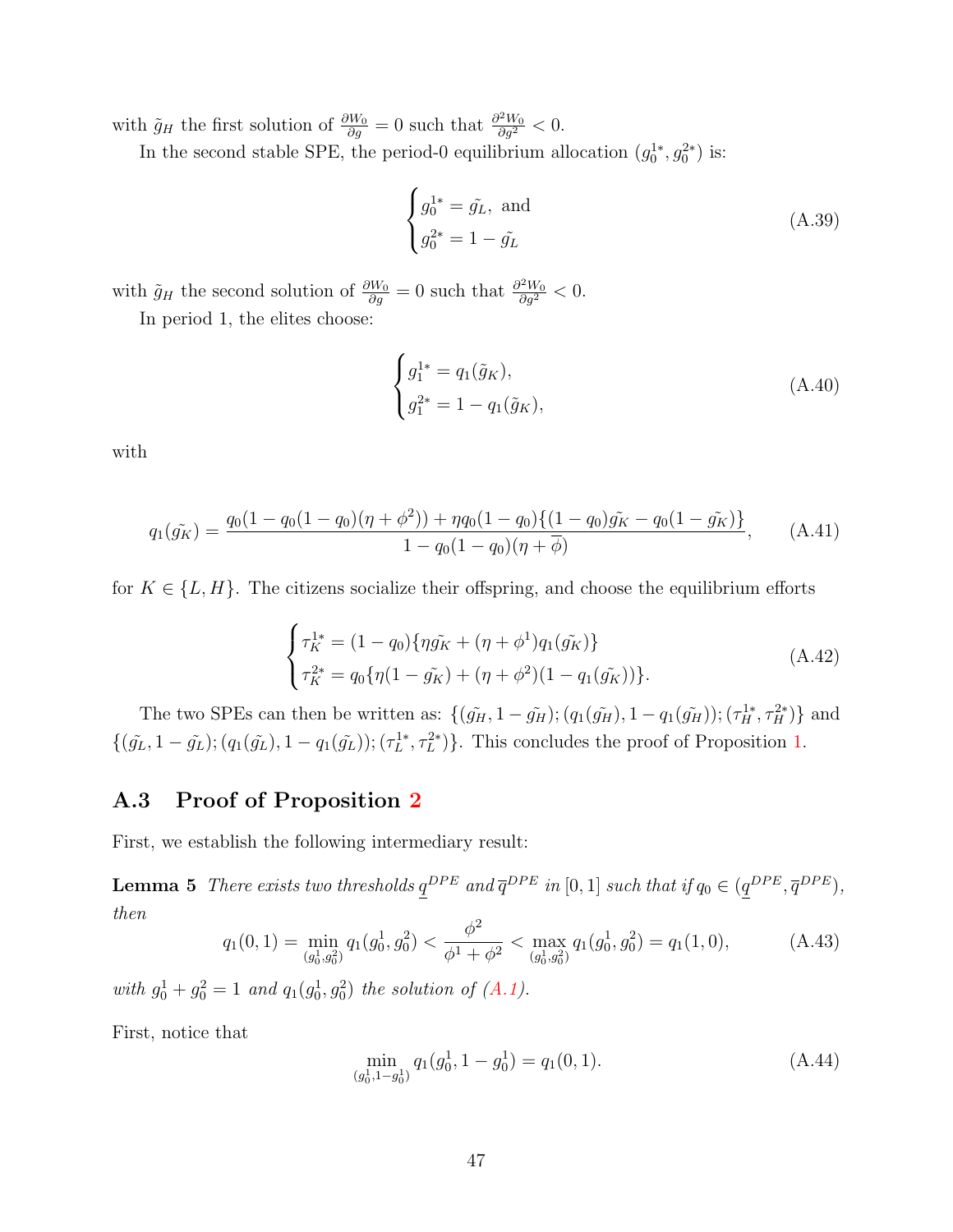In words, the minimum value of  $q_1(q_0^1, g_0^2)$  when  $g_0^1 + g_0^2 = 1$  is such that only good two is provided in period 0. But since  $q_0 \to q_1(0, 1)$  is increasing in  $q_0$ , there exists a unique threshold  $\overline{q}^{DPE}$  in [0, 1] such that if  $q_0 \leq \overline{q}^{DPE}$ , then  $q_1(0, 1) \leq \frac{\phi^2}{\phi^4 + 1}$  $\frac{\phi^2}{\phi^1+\phi^2}$ .

Following the same reasoning, since

$$
\max_{(g_0^1, 1-g_0^1)} q_1(g_0^1, 1-g_0^1) = q_1(1,0),\tag{A.45}
$$

and that  $q_0 \to q_1(1,0)$  is increasing in  $q_0$ , there exists a unique threshold  $q^{DPE}$  in [0, 1] such that if  $q_0 \ge \underline{q}^{DPE}$ , then  $q_1(1,0) \ge \frac{\phi^2}{\phi^1 + 1}$  $\frac{\phi^2}{\phi^1+\phi^2}$ .

Since  $\max_{(g_0^1, 1-g_0^1)} q_1(g_0^1, 1-g_0^1) = q_1(1,0) > \min_{(g_0^1, 1-g_0^1)} q_1(g_0^1, 1-g_0^1) = q_1(0,1)$ , then  $q^{DPE} < \overline{q}^{DPE}$  is necessarily true. This concludes the proof of Lemma 5.

Now, we solve the dynamically production efficient provision by backward induction. We assume in this proof that, when indifferent between producing goods 1 and 2, the default option is to produce good 2.

We distinguish three cases in this proof. Case A:  $q_0 \in [\underline{q}^{DPE}, \overline{q}^{DPE}]$ , case B:  $q_0 < \underline{q}^{DPE}$ , and Case C:  $q_0 > q^{DPE}$ . In each case, we fully characterize the DPE of the model.

**Case A:**  $q_0 \in [\underline{q}^{DPE}, \overline{q}^{DPE}]$ . A dynamically efficient Production will necessarily be such that the constraint  $g_t^1 + g_t^2 = 1$  is satisfied at equality in any period  $t \in \{0, 1\}$ : all the available resources are used for the production along the efficient path. We find that in period 1,

$$
\frac{\partial p_1(g_1^1, 1 - g_1^1)}{\partial g_1^1} = q_1(g_0^1, g_0^2)\phi^1 - (1 - q_1(g_0^1, g_0^2))\phi^2,\tag{A.46}
$$

so

$$
\frac{\partial p_t(g_1^1, 1 - g_1^1)}{\partial g_1^1} > 0 \text{ if and only if } q_1(g_0^1, 1 - g_0^1) > \frac{\phi^2}{\phi^1 + \phi^2}.
$$
 (A.47)

Hence,

$$
\begin{cases}\ng_1^{1, DPE} = 1 & \text{if } q_1(g_0^1, 1 - g_0^1) > \frac{\phi^2}{\phi^1 + \phi^2}, \text{ and} \\
g_1^{2, DPE} = 0 & \text{(A.48)}\n\end{cases}
$$

$$
\begin{cases}\ng_1^{1, DPE} = 0 \\
g_1^{2, DPE} = 1\n\end{cases}
$$
 otherwise. (A.49)

From (A.2), since  $\frac{\partial q_1}{\partial g_0^1} = \frac{\eta q_0 (1 - q_0)}{1 - q_0 (1 - q_0) (\eta)}$  $\frac{\eta q_0(1-q_0)}{1-q_0(1-q_0)(\eta+\overline{\phi})}$ , we deduce that

$$
\frac{\partial p_0(g_0^1, 1 - g_0^1)}{\partial g_0^1} = q_0 \phi^1 - (1 - q_0) \phi^2 + \beta \frac{\eta q_0 (1 - q_0)}{1 - q_0 (1 - q_0) (\eta + \overline{\phi})} \{ \phi^1 g_1^{1, DPE} - \phi^2 (1 - g_1^{1, DPE}) \},\tag{A.50}
$$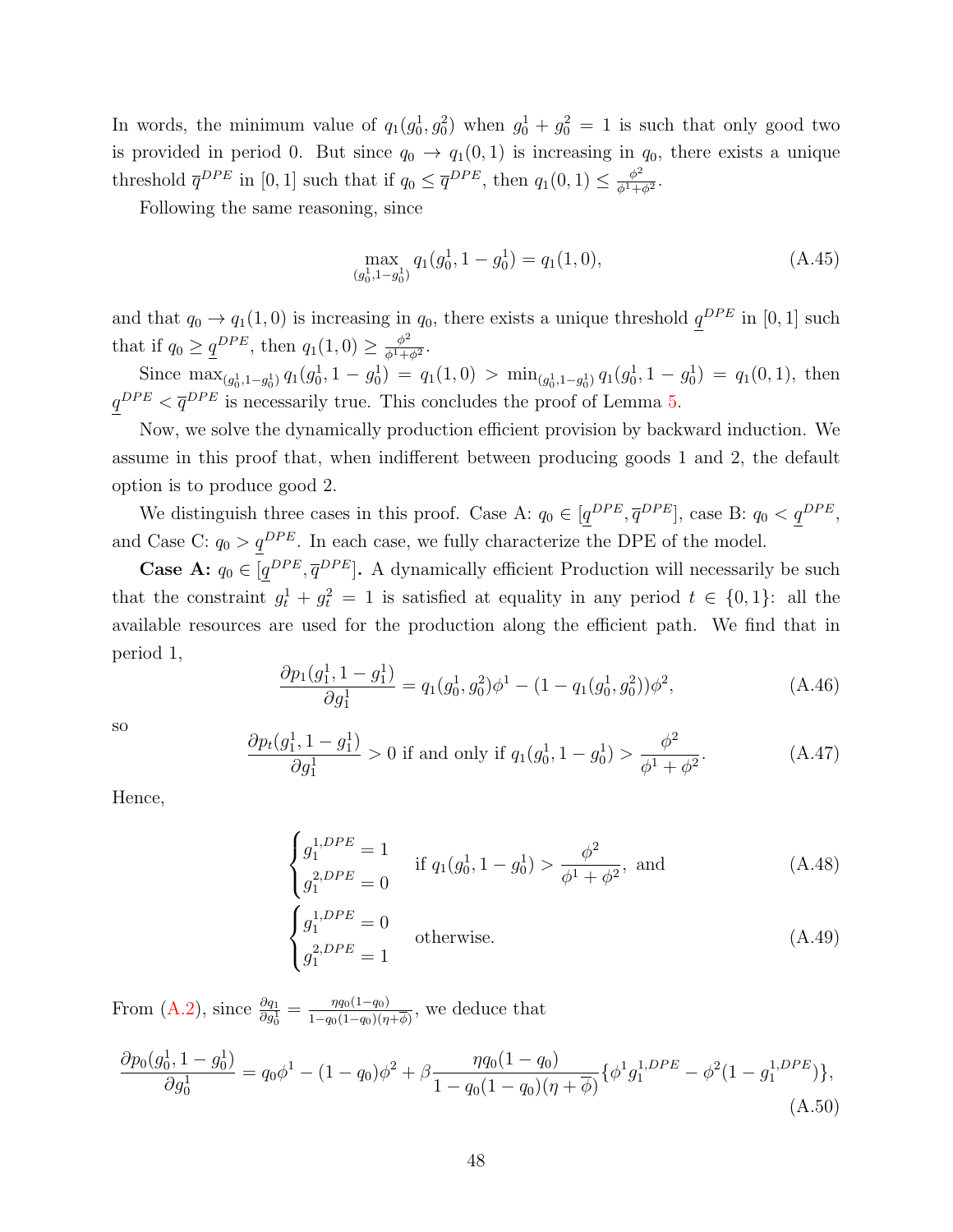Hence, there are two possible outcomes in period 1. In the first outcome, the equilibrium is such that  $q_1(g_0^1, 1-g_0^1) > \frac{\phi^2}{\phi^1 + \phi^2}$  $\frac{\phi^2}{\phi^1+\phi^2}$ . In this case, the first-order condition in period 0 is:

$$
\frac{\partial p_0(g_0^1, 1 - g_0^1)}{\partial g_0^1} = \overline{Z}(\beta) = q_0 \phi^1 - (1 - q_0) \phi^2 + \beta \frac{\eta q_0 (1 - q_0)}{1 - q_0 (1 - q_0) (\eta + \overline{\phi})} \phi^1.
$$
 (A.51)

In the second outcome, the equilibrium is such that  $q_1(q_0^1, 1 - q_0^1) \leq \frac{\phi^2}{\phi^1 + \phi^2}$  $\frac{\phi^2}{\phi^1+\phi^2}$ . In this case, the first-order condition in period 0 is:

$$
\frac{\partial p_0(g_0^1, 1 - g_0^1)}{\partial g_0^1} = \underline{Z}(\beta) = q_0 \phi^1 - (1 - q_0) \phi^2 - \beta \frac{\eta q_0 (1 - q_0)}{1 - q_0 (1 - q_0) (\eta + \overline{\phi})} \phi^2.
$$
 (A.52)

In order to characterize the dynamic efficient production, we consider all the possible cases, depending on the parameter values.



**Case 1:**  $q_0\phi^1 - (1 - q_0)\phi^2 > 0$  and  $\beta < \beta_1(q_0)$ . This case is depicted in the left panel of Figure A.8. There exists a certain threshold  $\beta_1(q_0)$  such that if  $\beta < \beta_1(q_0)$ , then  $\overline{Z}(\beta) > 0$ and  $\underline{Z}(\beta) > 0$ .

First, since  $\underline{Z}(\beta) > 0$ , then there is no equilibrium such that good 2 is provisioned in period 0. Since  $\overline{Z}(\beta) > 0$ , an equilibrium is necessarily such that

$$
g_0^{1, DPE} = 1 \text{ and } g_0^{2, DPE} = 0. \tag{A.53}
$$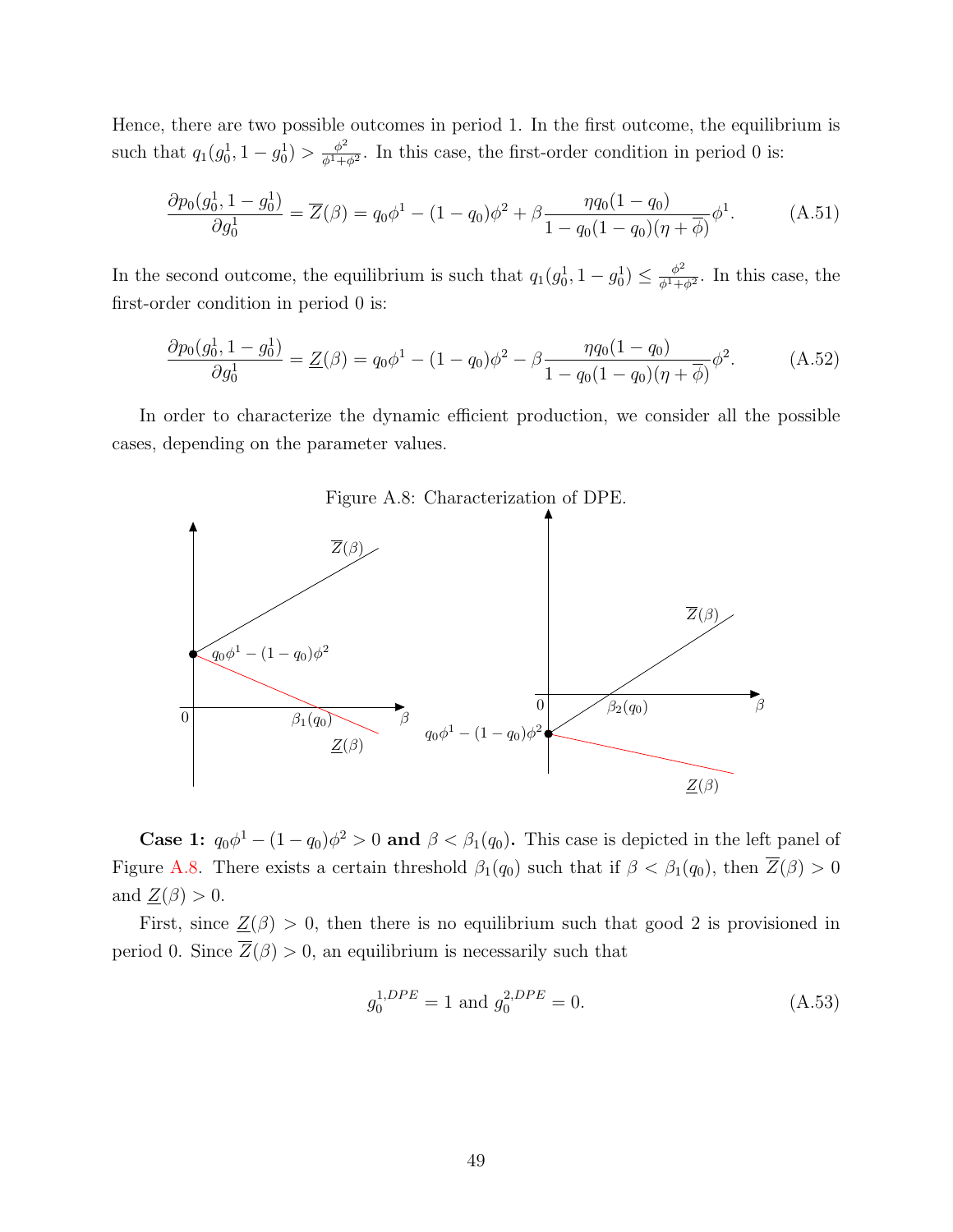As only good 1 is provided in period 0, the fraction of individuals of type 1 reaches  $q_1(1,0)$ in period 1. From Lemma 5,  $q_1(1,0) > \frac{\phi^2}{\phi^1+\phi^2}$  $\frac{\phi^2}{\phi^1+\phi^2}$  is satisfied, so

$$
g_1^{1, DPE} = 1 \text{ and } g_1^{2, DPE} = 0. \tag{A.54}
$$

**Case 2:**  $q_0\phi^1 - (1 - q_0)\phi^2 > 0$  and  $\beta \ge \beta_1(q_0)$ . From Figure A.8, we see that there can be two potential equilibrium outcomes. In the first outcome, since  $\overline{Z}(\beta)\geq 0,$ 

$$
g_0^{1, DPE} = 1, g_0^{2, DPE} = 0 \text{ and} \tag{A.55}
$$

$$
g_1^{1, DPE} = 1, g_1^{2, DPE} = 0 \tag{A.56}
$$

from Lemma 5. If this outcome is realized, the production in period 0 will be

$$
p_0(1,0) = q_0 \phi^1 + \beta q(1,0)\phi^1.
$$
\n(A.57)

In the second outcome, since  $\underline{Z}(\beta) \leq 0$ ,

$$
g_0^{1, DPE} = 0, g_0^{2, DPE} = 1 \text{ and} \tag{A.58}
$$

$$
g_1^{1, DPE} = 0, \, g_1^{2, DPE} = 1 \tag{A.59}
$$

from Lemma 5. If this outcome is realized, the production in period 0 will be

$$
p_0(0,1) = (1 - q_0)\phi^2 + \beta(1 - q(0,1))\phi^2.
$$
 (A.60)

Hence, the first outcome is realized if

$$
p_0(1,0) > p_0(0,1), \tag{A.61}
$$

or

$$
q_0 > \frac{\phi^2}{\phi^1 + \phi^2} + \frac{\beta}{\phi^1 + \phi^2} \{ (1 - q(0, 1))\phi^2 - q(1, 0)\phi^1 \}. \tag{A.62}
$$

Let denote  $G(q_0) = q_0 - \frac{\beta}{\phi^1 + \phi^2} \{ (1 - q(0, 1))\phi^2 - q(1, 0)\phi^1 \}$ , so that the previous inequality rewrites

$$
G(q_0) > \frac{\phi^2}{\phi^1 + \phi^2}.
$$
\n(A.63)

We find that

$$
\frac{\partial G(q_0)}{\partial q_0} = 1 + \frac{\beta}{\phi^1 + \phi^2} \{ \frac{\partial q(0,1)}{\partial q_0} \phi^2 + \frac{\partial q(1,0)}{\partial q_0} \phi^1 \}. \tag{A.64}
$$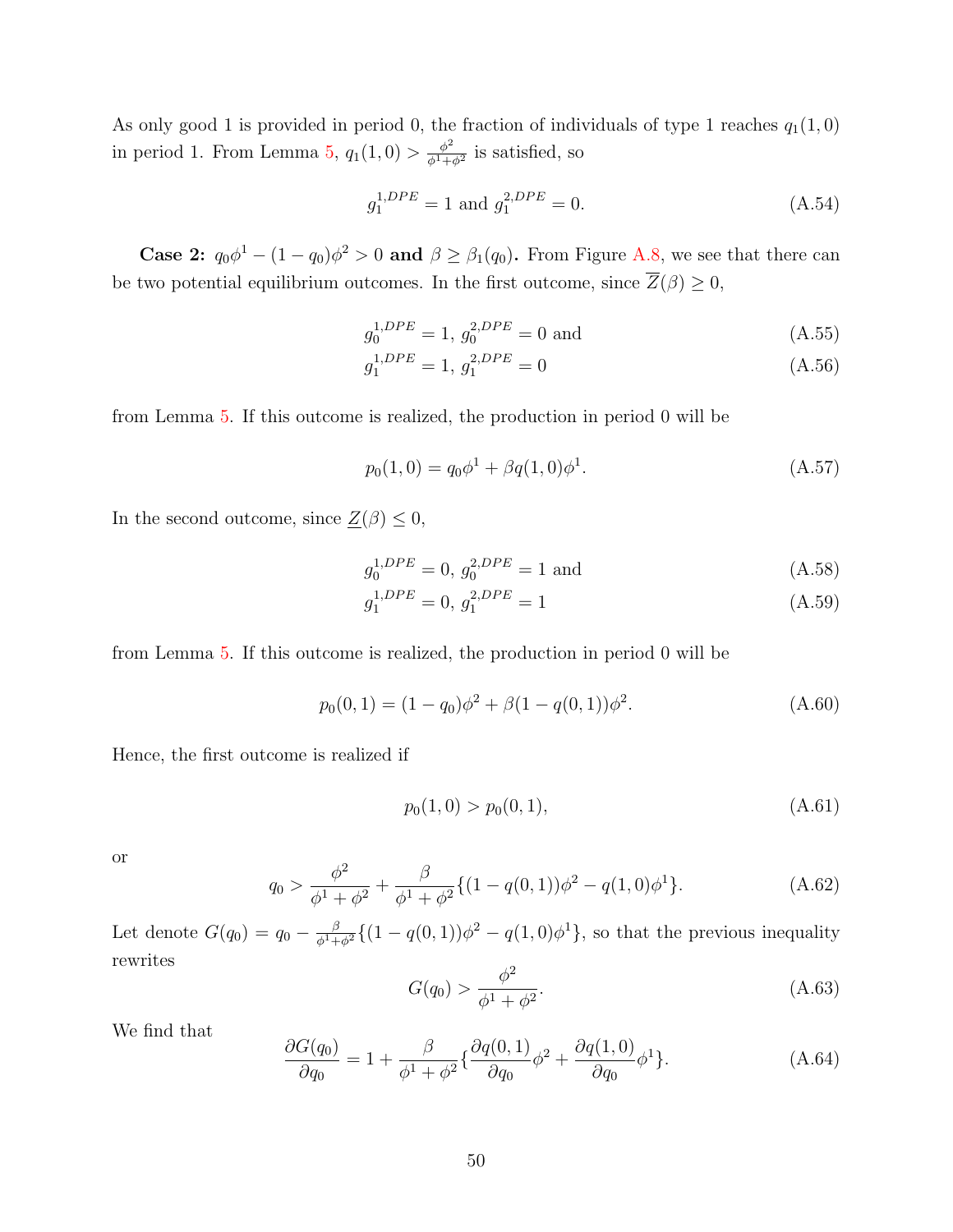As  $\frac{\partial q(0,1)}{\partial q_0} > 0$  and  $\frac{\partial q(1,0)}{\partial q_0} > 0$ ,  $\frac{\partial G(q_0)}{\partial q_0} > 0$ . Hence, it is direct that there exists a unique threshold  $\tilde{q}^{TEMP}$  such that

$$
G(q_0) > \frac{\phi^2}{\phi^1 + \phi^2}
$$
 if  $q_0 > \tilde{q}^{TEMP}$ , and  

$$
G(q_0) \le \frac{\phi^2}{\phi^1 + \phi^2}
$$
 otherwise. (A.65)

Two important properties are worth stating before pursuing the proof. First, we find that  $ilde{q}^{TEMP}$  increases with  $\beta$  if and only if  $(1 - q(0, 1))\phi^2 - q(1, 0)\phi^1 > 0$ . By symmetry,  $(1-q(0,1))\phi^2 - q(1,0)\phi^1 > 0$  iff  $\phi^2 > \phi^1$ , we have demonstrated that  $\tilde{q}^{TEMP}$  increases with β iff  $\phi^2 > \phi^1$ . Second, we can establish that  $ilde{q}^{TEMP} > \frac{\phi^2}{\phi^1 + \phi^2}$  because  $G(\frac{\phi^2}{\phi^1 + \phi^2}) < \frac{\phi^2}{\phi^1 + \phi^2}$  $\frac{\phi^2}{\phi^1+\phi^2}$  .

**Case 3:**  $q_0\phi^1 - (1 - q_0)\phi^2 < 0$  and  $\beta < \beta_2(q_0)$ . As represented on the right panel of Figure A.8. There exists a certain threshold  $\beta_2(q_0)$  such that if  $\beta < \beta_2(q_0)$ ,  $\overline{Z}(\beta) < 0$ , and  $\overline{Z}(\beta) \geq 0$  otherwise.

First, since  $\overline{Z}(\beta) < 0$ , then there is no equilibrium such that good 1 is provisioned in period 0. The equilibrium is necessarily such that

$$
g_0^{1, DPE} = 0 \text{ and } g_0^{2, DPE} = 1. \tag{A.66}
$$

As only good 2 is provided in period 0, the fraction of individuals of type 1 reaches  $q_1(0,1)$ in period 1. From Lemma 5,  $q_1(0,1) < \frac{\phi^2}{\phi^1+\phi^2}$  $\frac{\phi^2}{\phi^1+\phi^2}$  is satisfied, so

$$
g_1^{1, DPE} = 0 \text{ and } g_1^{2, DPE} = 1. \tag{A.67}
$$

**Case 4:**  $q_0\phi^1 - (1 - q_0)\phi^2 < 0$  and  $\beta \ge \beta_2(q_0)$ . From Figure A.8, we see that there can be two potential equilibrium outcomes. In the first outcome, since  $\overline{Z}(\beta) \geq 0$ ,

$$
g_0^{1, DPE} = 1, g_0^{2, DPE} = 0 \text{ and} \tag{A.68}
$$

$$
g_1^{1, DPE} = 1, g_1^{2, DPE} = 0 \tag{A.69}
$$

from Lemma 5. If this outcome is realized, the production in period 0 will be

$$
p_0(1,0) = q_0 \phi^1 + \beta q(1,0)\phi^1.
$$
\n(A.70)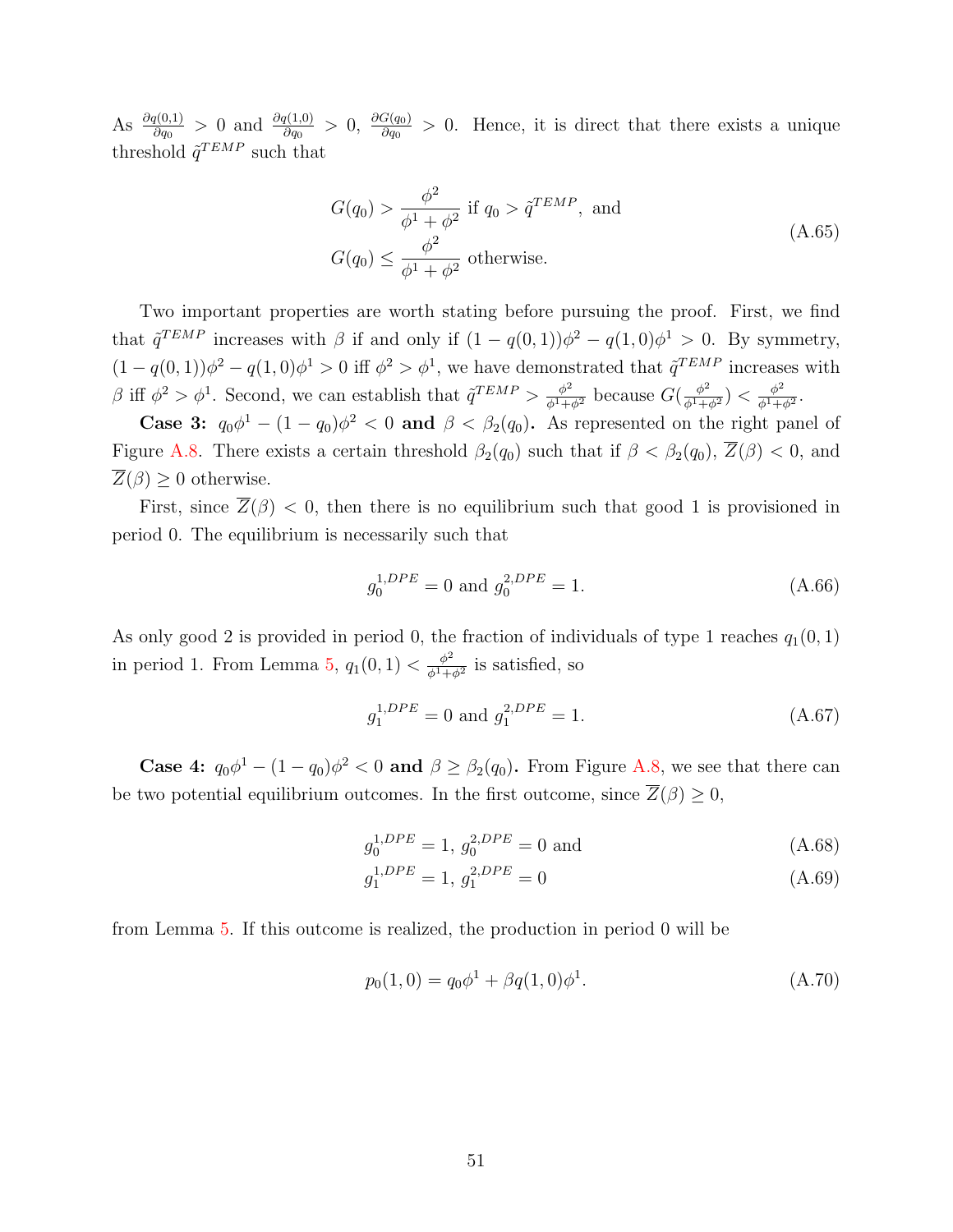In the second outcome, since  $\underline{Z}(\beta) \leq 0$ ,

$$
g_0^{1, DPE} = 0, \, g_0^{2, DPE} = 1 \text{ and} \tag{A.71}
$$

$$
g_1^{1, DPE} = 0, g_1^{2, DPE} = 1 \tag{A.72}
$$

from Lemma 5. If this outcome is realized, the production in period 0 will be

$$
p_0(0,1) = (1 - q_0)\phi^2 + \beta(1 - q(0,1))\phi^2.
$$
 (A.73)

Hence, the first outcome is realized if

$$
p_0(1,0) > p_0(0,1), \tag{A.74}
$$

or

$$
q_0 > \frac{\phi^2}{\phi^1 + \phi^2} + \frac{\beta}{\phi^1 + \phi^2} \{ (1 - q(0, 1))\phi^2 - q(1, 0)\phi^1 \}. \tag{A.75}
$$

But since  $\phi^2 > \phi^1$ ,  $1 - q(0, 1) > q(1, 0)$  by symmetry of the model. Hence,  $(1 - q(0, 1))\phi^2$  –  $q(1,0)\phi^1 > 0$ . This implies that the inequalities

$$
q_0 > \frac{\phi^2}{\phi^1 + \phi^2} + \frac{\beta}{\phi^1 + \phi^2} \{ (1 - q(0, 1))\phi^2 - q(1, 0)\phi^1 \}. \tag{A.76}
$$

and

$$
\phi^1 q_0 + \phi^2 (1 - q_0) < 0
$$
 or equivalently  $q_0 < \frac{\phi^2}{\phi^1 + \phi^2}$  (A.77)

cannot be simultaneously satisfied. We deduce that

$$
p_0(1,0) \le p_0(0,1) \tag{A.78}
$$

necessarily holds. In case 4, the only equilibrium is then such that

$$
g_0^{1, DPE} = 0, g_0^{2, DPE} = 1 \text{ and} \tag{A.79}
$$

$$
g_1^{1, DPE} = 0, g_1^{2, DPE} = 1
$$
\n(A.80)

**Case B:**  $q_0 < \underline{q}^{DPE}$ . In this case, independently from what is provided by the elites in period 0,  $q(1,0) < \frac{\phi^2}{\phi^{1}+1}$  $\frac{\phi^2}{\phi^1+\phi^2}$ , so the elites always provide good 2 in period 1. In period 0, the elites will provide good 1 if and only if  $\beta < \beta_1(q_0)$ , and good 2 otherwise.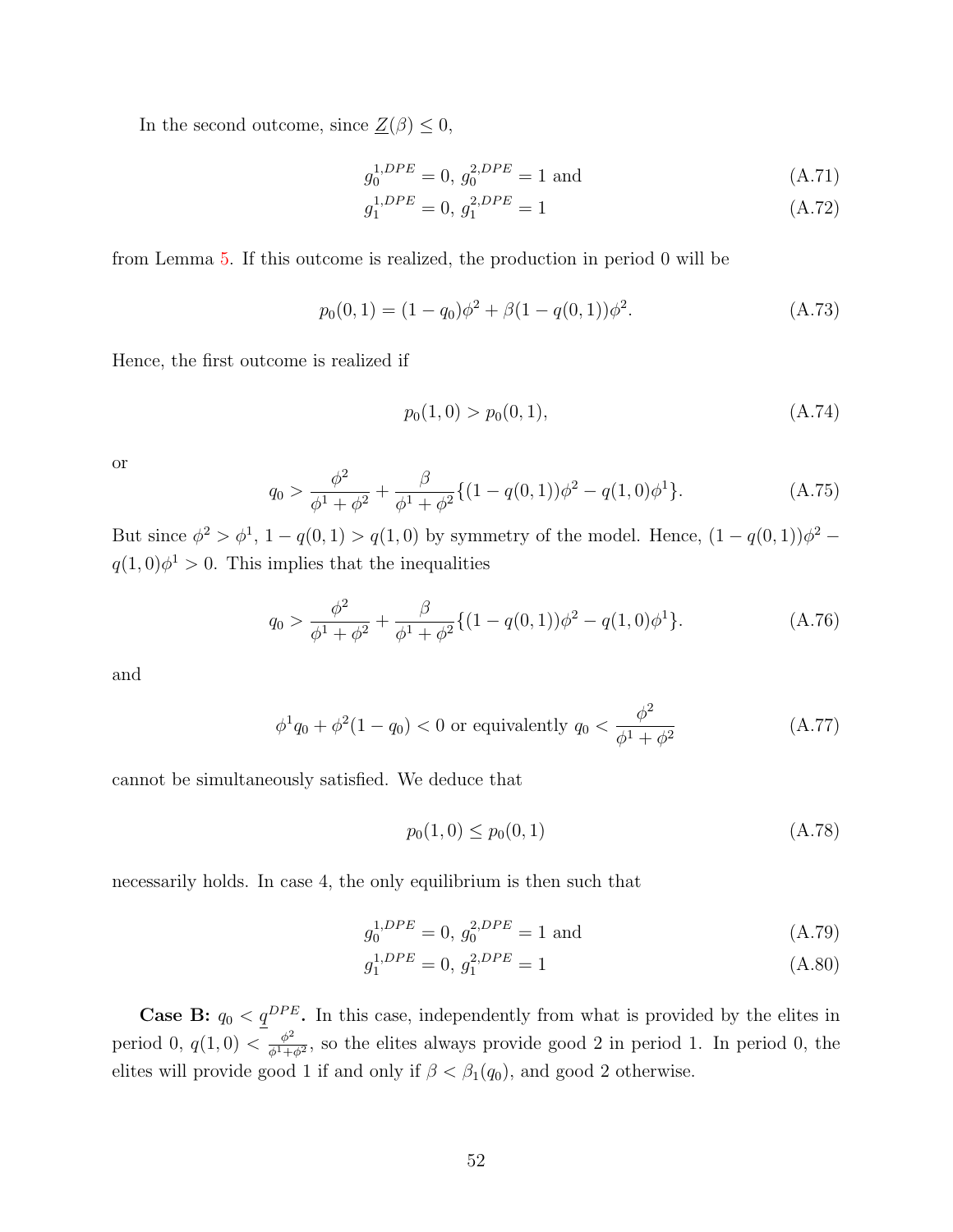**Case C:**  $q_0 > \bar{q}^{DPE}$ . In this case, independently from what is provided by the elites in period 0,  $q(0, 1) > \frac{\phi^2}{\phi^{1}+1}$  $\frac{\phi^2}{\phi^1+\phi^2}$ , so the elites always provide good 1 in period 1. In period 0, the elites will provide good 1 if and only if  $\beta > \beta_1(q_0)$ , and good 2 otherwise.

This concludes the full characterization of the DPE.

In order to focus on a case where the DPE is continuous relative to the parameter values, we assume that  $\beta$  is sufficiently large, in that  $Z(q_0) < 0$  and  $\overline{Z}(q_0) > 0$  for any  $q_0 \in [0, 1]$ . Equivalently,  $\beta \geq \overline{\beta}^{DPE} = \max_{q_0 \in [0,1]} (\beta_1(q_0), \beta_2(q_0)),$  with

$$
\begin{cases}\n\beta_1(q_0) = \max_{q_0 \in [0,1]} \left[ (q_0 \phi^1 - (1 - q_0) \phi^2) \frac{1 - q_0 (1 - q_0)(\eta + \overline{\phi})}{\eta q_0 (1 - q_0) \phi^2} \right] \\
\beta_2(q_0) = \max_{q_0 \in [0,1]} \left[ (-q_0 \phi^1 + (1 - q_0) \phi^2) \frac{1 - q_0 (1 - q_0)(\eta + \overline{\phi})}{\eta q_0 (1 - q_0) \phi^1} \right].\n\end{cases} (A.81)
$$

When  $\beta \geq \overline{\beta}^{DPE}$  and  $q_0 < \underline{q}^{DPE}$  (Case B), the equilibrium is necessarily such that

$$
g_0^{1, DPE} = 0, g_0^{2, DPE} = 1 \text{ and} \tag{A.82}
$$

$$
g_1^{1, DPE} = 0, g_1^{2, DPE} = 1.
$$
\n(A.83)

When  $\beta \geq \overline{\beta}^{DPE}$  and  $q_0 > \overline{q}^{DPE}$  (Case C), the equilibrium is necessarily such that

$$
g_0^{1, DPE} = 1, g_0^{2, DPE} = 0 \text{ and} \tag{A.84}
$$

$$
g_1^{1, DPE} = 1, \, g_1^{2, DPE} = 0. \tag{A.85}
$$

When  $\beta \geq \overline{\beta}^{DPE}$  and  $q_0 \in [\underline{q}^{DPE}, \overline{q}^{DPE}]$  (Case A), the equilibrium is necessarily such that

$$
g_0^{1, DPE} = 1, g_0^{2, DPE} = 0 \text{ and} \tag{A.86}
$$

$$
g_1^{1, DPE} = 1, g_1^{2, DPE} = 0 \tag{A.87}
$$

if  $q_0 \geq \tilde{q}^{TEMP}$ , and

$$
g_0^{1, DPE} = 1, g_0^{2, DPE} = 0 \text{ and} \tag{A.88}
$$

$$
g_1^{1, DPE} = 1, g_1^{2, DPE} = 0 \tag{A.89}
$$

otherwise. Hence, denoting  $\tilde{q}^{DPE}$  the threshold such that

$$
\tilde{q}^{DPE} = \begin{cases}\n\tilde{q}^{TEMP} & \text{if } \tilde{q}^{TEMP} \in [\underline{q}^{DPE}, \overline{q}^{DPE}] \\
\underline{q}^{DPE} & \text{if } \tilde{q}^{TEMP} < \underline{q}^{DPE} \\
\overline{q}^{DPE} & \text{otherwise,}\n\end{cases} \tag{A.90}
$$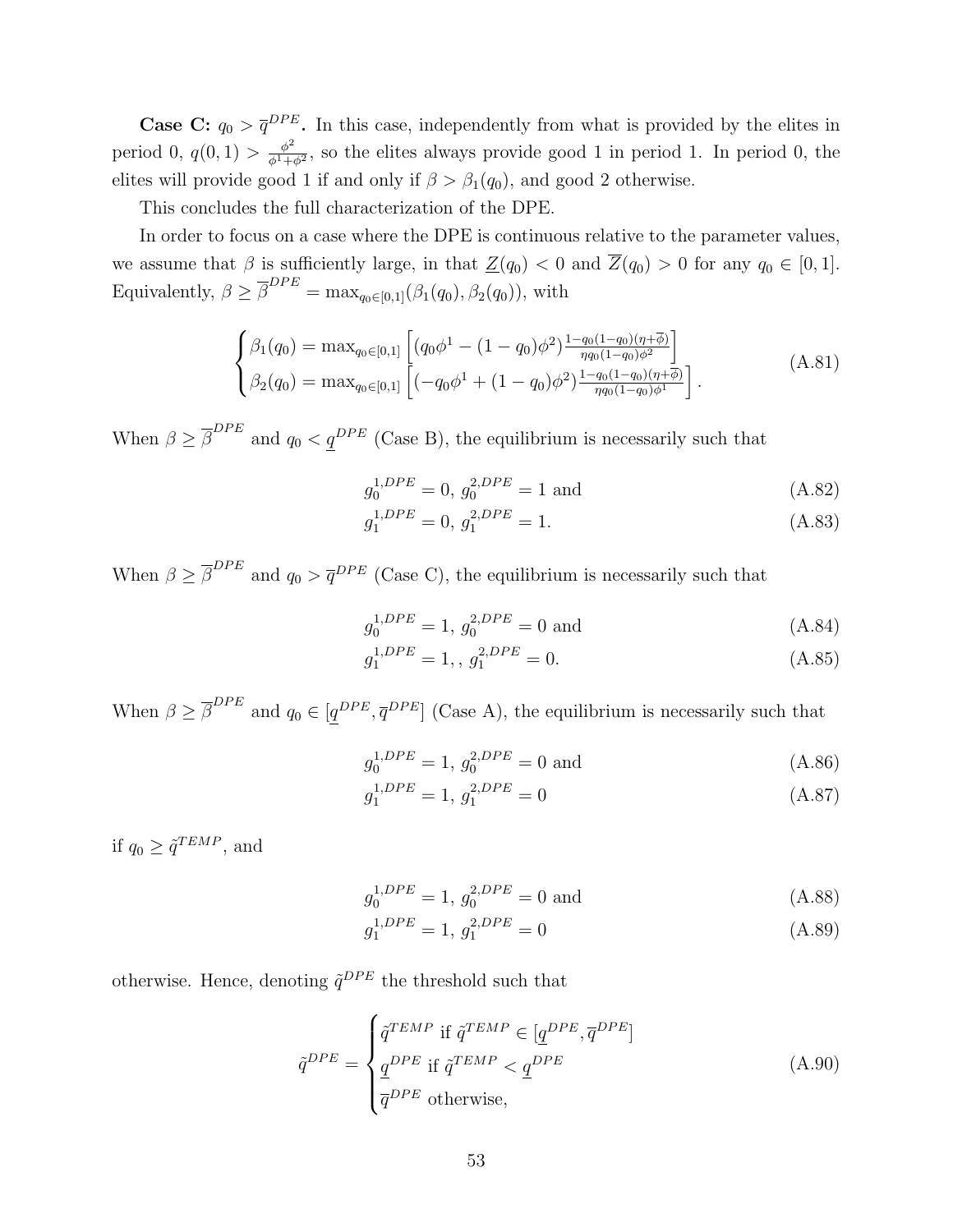we have established that for any  $q_0 \in [0, 1]$ ,

$$
g_0^{1, DPE} = 1, g_0^{2, DPE} = 0 \text{ and} \tag{A.91}
$$

$$
g_1^{1, DPE} = 1, g_1^{2, DPE} = 0 \tag{A.92}
$$

if  $q_0 \geq \tilde{q}^{DPE}$ , and

$$
g_0^{1, DPE} = 0, g_0^{2, DPE} = 1 \text{ and} \tag{A.93}
$$

$$
g_1^{1, DPE} = 0, \, g_1^{2, DPE} = 1 \tag{A.94}
$$

otherwise. This concludes the proof of Proposition 2.

# A.4 Proof of Proposition 3

Consider a SPE  $\{(g_0^{1*}, g_0^{2*}); (g_1^{1*}, g_1^{2*}); (\tau^{1*}, \tau^{2*})\}$ . Given the cultural dynamics  $(A.2)$ ,

$$
q_1(g_0^{1*}, 1 - g_0^{1*}) > q_0
$$
 if and only if  $g_0^{1*} > g_0$ . (A.95)

with

$$
g_0 = \begin{cases} \frac{q_0 + (\phi^2 - \phi^1)(1 - q_0)}{\eta} & \text{if } \frac{q_0 + (\phi^2 - \phi^1)(1 - q_0)}{\eta} < 1, \text{ and} \\ 1 & \text{otherwise.} \end{cases} \tag{A.96}
$$

We define an "excess provision" function  $Z(\beta)$  as

$$
Z(\beta) = g_0^{1*} - g_0.
$$
 (A.97)

From Definition 2, a revival occurs when:

$$
\begin{cases} Z(\beta) > 0\\ q_0 < \tilde{q}^{DPE}. \end{cases} \tag{A.98}
$$

We will denote  $g_0^1 = g$  to simplify the notations. We compute  $\frac{\partial Z(\beta)}{\partial \beta}$ :

$$
\frac{\partial Z(\beta)}{\partial \beta} = \frac{\partial g_0^{1*}}{\partial \beta} = \frac{\partial^2 W_0(g_0^{1*}, 1 - g_0^{1*})/\partial g \partial \beta}{-\partial^2 W_0(g_0^{1*}, 1 - g_0^{1*})/\partial g^2}.
$$
\n(A.99)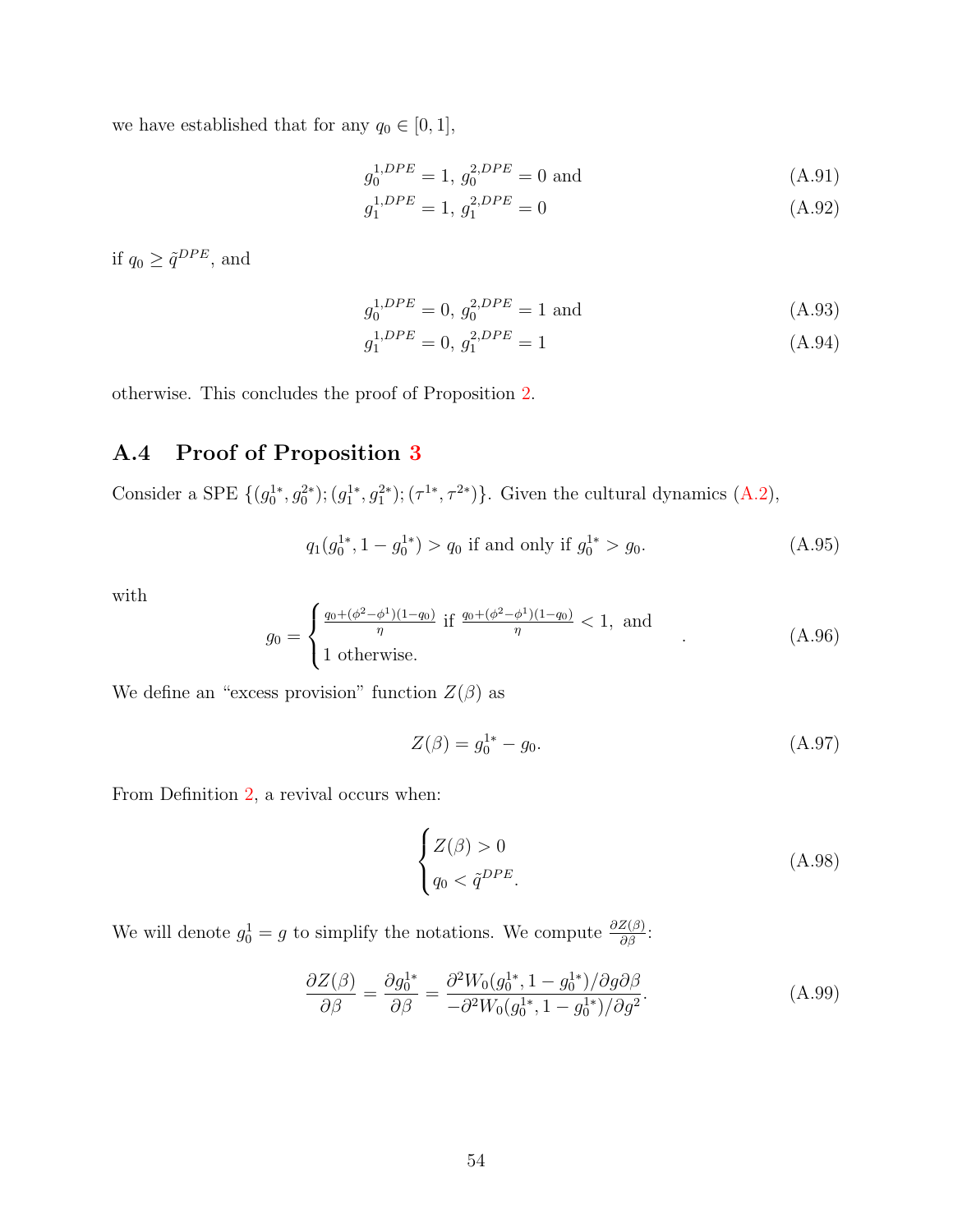Since  $-\partial^2 W_0(g_0^{1*}, 1-g_0^{1*})/\partial g^2 > 0$  in the SPE,  $\frac{\partial Z(\beta)}{\partial \beta}$  and  $\partial^2 W_0(g_0^{1*}, 1-g_0^{1*})/\partial g\partial \beta$  have the same sign, with

$$
\frac{\partial^2 W_0(g_0^{1*}, 1 - g_0^{1*})}{\partial g \partial \beta} = \frac{\eta q_0 (1 - q_0)}{1 - q_0 (1 - q_0)(\eta + \overline{\phi})} \log(\frac{\phi^1 q_1(g_0^{1*}, 1 - g_0^{1*})}{\phi^2 (1 - q_1(g_0^{1*}, 1 - g_0^{1*}))}).
$$
\n(A.100)

Hence,

$$
\frac{\partial Z(\beta)}{\partial \beta} > 0 \tag{A.101}
$$

iff

$$
\phi^1 q_1(g_0^{1*}, 1 - g_0^{1*}) > \phi^2 (1 - q_1(g_0^{1*}, 1 - g_0^{1*})), \tag{A.102}
$$

or equivalently iff

$$
q_1(g_0^{1*}, 1 - g_0^{1*}) > \frac{\phi^2}{\phi^1 + \phi^2}.
$$
\n(A.103)

We deduce the following intermediary result:

**Lemma 6**  $\frac{\partial g_0^{1*}}{\partial \beta} > 0$  in at least one SPE if  $q_0 > k_{q_1 > \frac{\phi^2}{\phi^1 + \phi^2}}(q_0)$ , with

$$
k_{q_1 > \frac{\phi^2}{\phi^1 + \phi^2}}(q_0) = \begin{cases} p(q_0) & \text{if } p(q_0) \in [0, 1] \\ 1 & \text{if } p(q_0) > 1 \\ 0 & \text{otherwise,} \end{cases}
$$
(A.104)

with

$$
p(q_0) = q_0 + \frac{1}{\eta q_0 (1 - q_0)} \left\{ \frac{\phi^2}{\phi^1 + \phi^2} (1 - q_0 (1 - q_0)(\eta + \overline{\phi}) - q_0 (1 - q_0)(1 - q_0)(\eta + \overline{\phi}) \right\}.
$$
 (A.105)

**Proof.** First, we define  $k_{q_1 > \frac{\phi^2}{\phi^1 + \phi^2}}(q_0)$  as the value of  $g_0^{1*}$  such that  $q_1(g_0^{1*}, 1 - g_0^{1*}) > \frac{\phi^2}{\phi^1 + \phi^2}$  $\frac{\phi^2}{\phi^1+\phi^2}$  if and only if  $g_0^{1*} > k_{q_1 > \frac{\phi^2}{\phi^1 + \phi^2}}(q_0)$ .

The determination of  $k_{q_1>\frac{\phi^2}{\phi^1+\phi^2}}(q_0)$  is represented in Figure A.9 in the case where  $k_{q_1>\frac{\phi^2}{\phi^1+\phi^2}}(q_0)\in$ [0, 1]. Since  $q_1(g_0^{1*}, 1-g_0^{1*})$  is linearly increasing in  $g_0^{1*}$ , there exists a unique threshold  $k_{q_1>\frac{\phi^2}{\phi^1+\phi^2}}(q_0)$  such that  $q_1(g_0^{1*}, 1-g_0^{1*})>\frac{\phi^2}{\phi^1+\phi^2}$  $\frac{\phi^2}{\phi^1 + \phi^2}$  if and only if  $g_0^{1*} > k_{q_1 > \frac{\phi^2}{\phi^1 + \phi^2}}(q_0)$ .

Using the expression of  $q_1(g_0^{1*}, 1-g_0^{1*})$  in (A.2), we deduce that  $k_{q_1>\frac{\phi^2}{\phi^1+\phi^2}}(q_0)$  can be expressed as in (A.104).

The main idea of the proof of the previous Lemma is represented in Figure A.10 in the case where  $q_0 \notin [\underline{q}, \overline{q}]$ . In this case, given Proposition 1, there is a unique SPE for any value of  $\beta$ . As represented in Figure A.10, if  $k_{q_1>\frac{\phi^2}{\phi^1+\phi^2}}(q_0) < q_0$ , then  $k_{q_1>\frac{\phi^2}{\phi^1+\phi^2}}(q_0) < g_0^{1*}$  in  $\beta = 0$ ,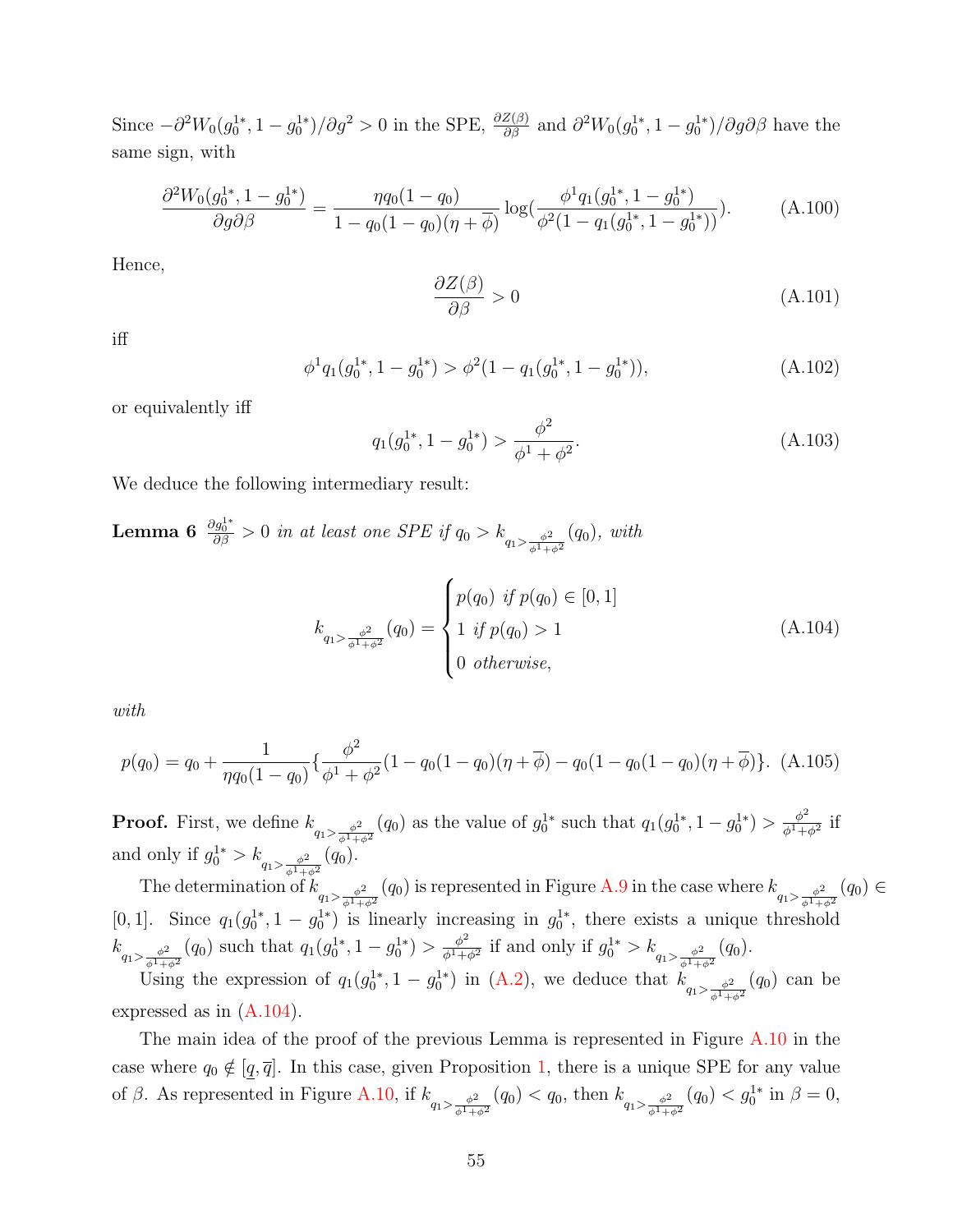





as  $g_0^{1*} = q_0$  when  $\beta = 0$ . Hence,  $\frac{\partial g_0^{1*}}{\partial \beta} > 0$  initially, and then  $k_{q_1 > \frac{\phi^2}{\phi^1 + \phi^2}}(q_0) < g_0^{1*}$  remains satisfied for  $\beta > 0$  by monotonicity and continuity.

.

By contrast, if  $k_{q_1>\frac{\phi^2}{\phi^1+\phi^2}}(q_0) > q_0$ , then  $k_{q_1>\frac{\phi^2}{\phi^1+\phi^2}}(q_0) > q_0^{1*}$  in  $\beta = 0$ , as  $g_0^{1*} = q_0$  when  $\beta = 0$ . Hence,  $\frac{\partial g_0^{1*}}{\partial \beta} < 0$  initially, and then  $k_{q_1 > \frac{\phi^2}{\phi^1 + \phi^2}}(q_0) > g_0^{1*}$  remains satisfied for  $\beta > 0$  by monotonicity and continuity.

When  $q_0 \notin [q, \overline{q}]$ , the proof of the Lemma is illustrated in Figure A.11. When  $\beta < \tilde{\beta}$ , there is a unique SPE (Proposition 1). By contrast, there is a bifurcation at  $\beta = \tilde{\beta}$ . The stable equilibrium when  $\beta < \tilde{\beta}$  becomes unstable, and two stable equilibria emerge on each side of the unstable equilibrium, as represented in Figure  $A.11$ . One equilibrium is necessarily such that  $\frac{\partial g_0^{1*}}{\partial \beta} > 0$ . The other can be such that  $\frac{\partial g_0^{1*}}{\partial \beta} < 0$ , because it can be such that  $k_{q_1 > \frac{\phi^2}{\phi^1 + \phi^2}}(q_0) > g_0^{1*}$ , as represented.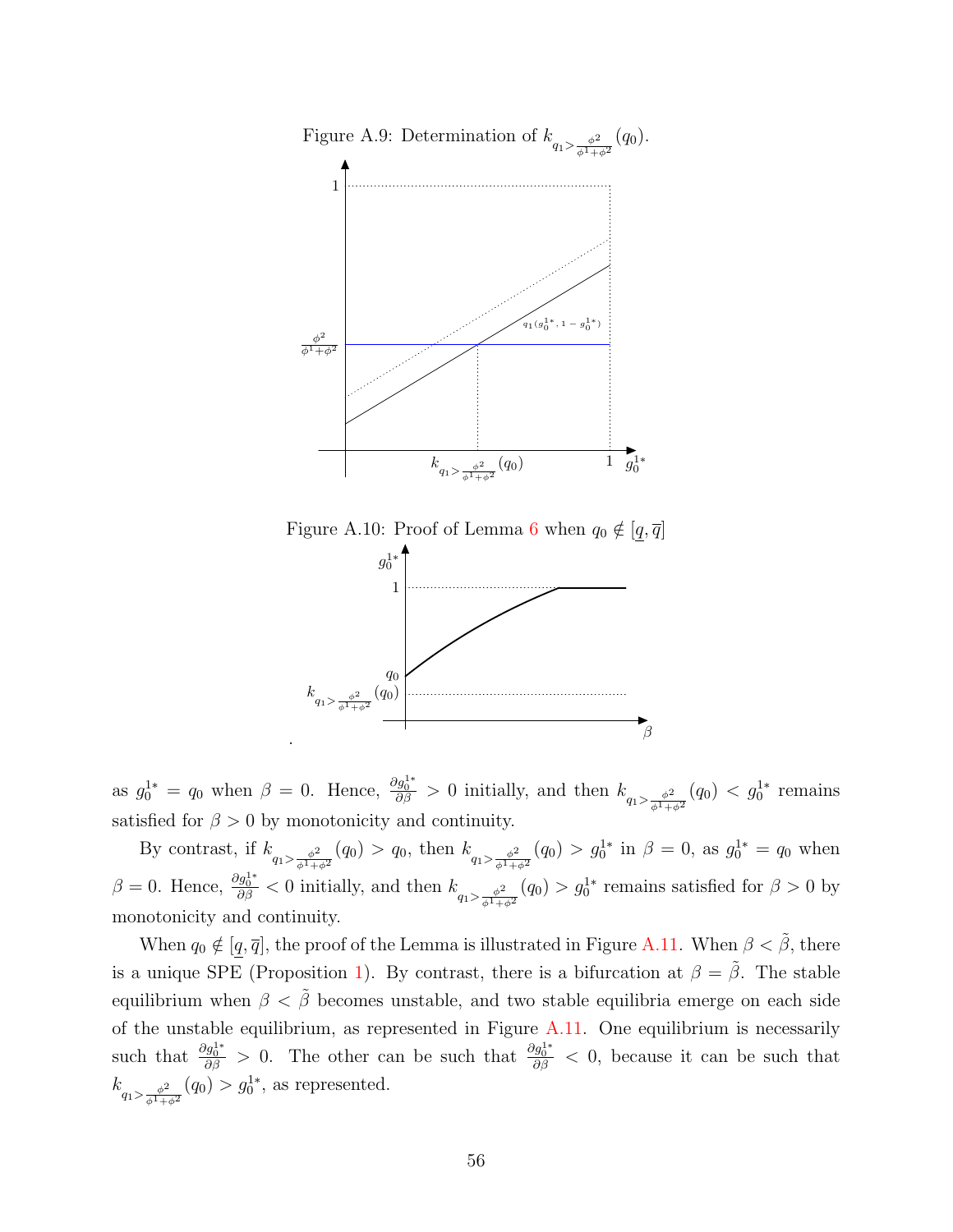



We have demonstrated that  $\frac{\partial g_0^{1*}}{\partial \beta} > 0$  for at least one SPE if  $q_0 > k_{q_1 > \frac{\phi^2}{\phi^1 + \phi^2}}(q_0)$ , with  $k_{q_1>\frac{\phi^2}{\phi^1+\phi^2}}(q_0)$  given by  $(A.104)$ .

The second step of the proof consists in proving the following result:

**Lemma 7**  $q_0 > k_{q_1 > \frac{\phi^2}{\phi^1 + \phi^2}}(q_0)$  if and only if  $q_0 > \tilde{q}_0$ , with  $\tilde{q}_0 \in (0, 1)$ .

.

**Proof.** This result is based on the fact that the function  $k_{q_1 > \frac{\phi^2}{\phi^1 + \phi^2}}(.)$  is decreasing in  $q_0$ . Indeed,  $q_1(g_0^{1*}, 1-g_0^{1*})$  is increasing in  $q_0$ . Hence, when  $q_0$  increases, the linear black curve representing  $q_1(g_0^{1*}, 1-g_0^{1*})$  in Figure A.9 is shifted upward. Hence, it is direct that the threshold  $k_{q_1>\frac{\phi^2}{\phi^1+\phi^2}}(q_0)$  decreases.

Given that  $\lim_{q_0 \to 0} p(q_0) = +\infty$  and  $\lim_{q_0 \to 1} p(q_0) = -\infty$ ,  $k_{q_1 > \frac{\phi^2}{\phi^1 + \phi^2}}(0) = 1$  and  $k_{q_1 > \frac{\phi^2}{\phi^1 + \phi^2}}(1) =$ 0. Furthermore, as  $k_{q_1>\frac{\phi^2}{\phi^1+\phi^2}}(q_0)$  is a decreasing function of  $q_0$ , we can represent it as in Figure A.12.

From Figure A.12, it is direct that there exists a threshold  $\tilde{q}_0 \in (0,1)$  such that  $q_0 >$  $k_{q_1>\frac{\phi^2}{\phi^1+\phi^2}}(q_0)$  if and only if  $q_0>\tilde{q}_0$ . At  $\beta = 0$ ,

$$
Z(0) = q_0 - \frac{q_0 + (\phi^2 - \phi^1)(1 - q_0)}{\eta}, \qquad (A.106)
$$

so

$$
Z(0) < 0 \tag{A.107}
$$

when  $\phi^2 > \phi^1$  and  $\eta \in [0, 1/4]$ . Since  $Z(.)$  is increasing with  $\beta$  when  $q_0 > \tilde{q}_0$ ,

$$
\lim_{\beta \to \infty} Z(\beta) = 1 - g_0 \ge 0. \tag{A.108}
$$